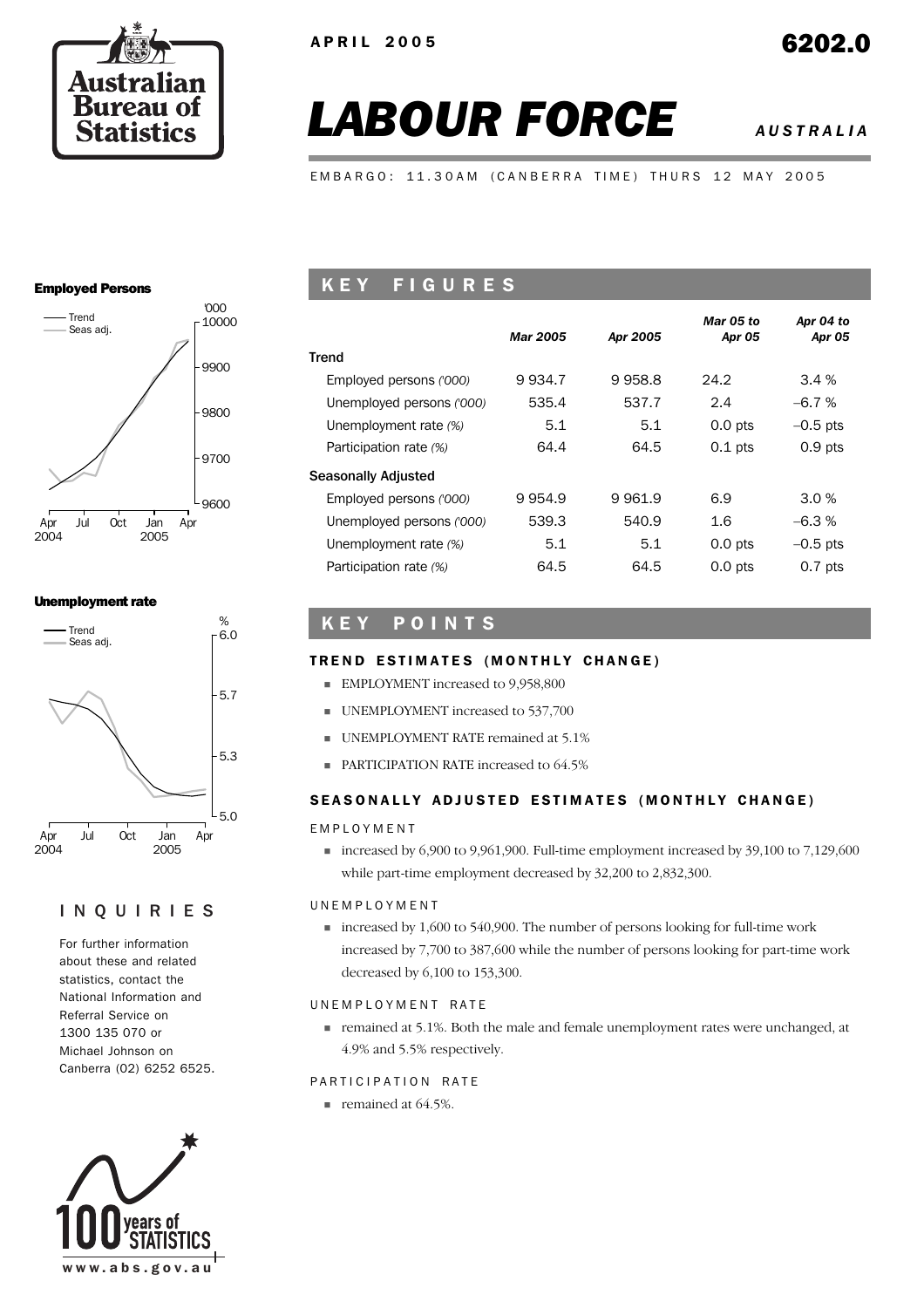## NOTES

| FORTHCOMING ISSUES | <b>ISSUE</b>                            | <b>RELEASE DATE</b>                                                                          |
|--------------------|-----------------------------------------|----------------------------------------------------------------------------------------------|
|                    | May 2005                                | 9 June 2005                                                                                  |
|                    | June 2005                               | 7 July 2005                                                                                  |
|                    | <b>July 2005</b>                        | 11 August 2005                                                                               |
|                    | August 2005                             | 8 September 2005                                                                             |
|                    | September 2005                          | 13 October 2005                                                                              |
|                    | October 2005                            | 10 November 2005                                                                             |
|                    | .                                       |                                                                                              |
| ROUNDING           |                                         | Estimates of monthly change shown on the front cover have been calculated using              |
|                    |                                         | unrounded estimates, and may be different from, but are more accurate than,                  |
|                    |                                         | movements obtained from the rounded estimates. The graphs on the front cover also            |
|                    | depict unrounded estimates.             |                                                                                              |
|                    |                                         |                                                                                              |
| SAMPLING ERRORS    |                                         | The estimates in this publication are based on a sample survey. Because the entire           |
|                    |                                         | population is not enumerated, the published estimates and the movements derived from         |
|                    |                                         | them are subject to sampling variability. Standard errors give a measure of this variability |
|                    | and appear on pages 27 and 28.          |                                                                                              |
|                    |                                         | The 95% confidence intervals below provide another way of looking at the variability         |
|                    |                                         | inherent in estimates from sample surveys. The interval bounded by the two limits is the     |
|                    |                                         | 95% confidence interval. A 95% confidence interval has a 95% chance of including the         |
|                    | true value of the estimate.             |                                                                                              |
|                    |                                         |                                                                                              |
|                    | AND APRIL 2005                          | MOVEMENTS IN SEASONALLY ADJUSTED SERIES BETWEEN MARCH                                        |
|                    |                                         |                                                                                              |
|                    | Monthly                                 |                                                                                              |
|                    | change                                  | 95% Confidence interval                                                                      |
|                    | <b>Total Employment</b>                 | 6900<br>$-30500$<br>to 44 300                                                                |
|                    | <b>Total Unemployment</b>               | 1600<br>$-12000$<br>to 15 200                                                                |
|                    | Unemployment rate<br>Participation rate | $0.0$ pts<br>$-0.2$ pts<br>to 0.2 pts<br>$-0.2$ pts<br>$0.0$ pts<br>to 0.2 pts               |
|                    |                                         |                                                                                              |

Dennis Trewin Australian Statistician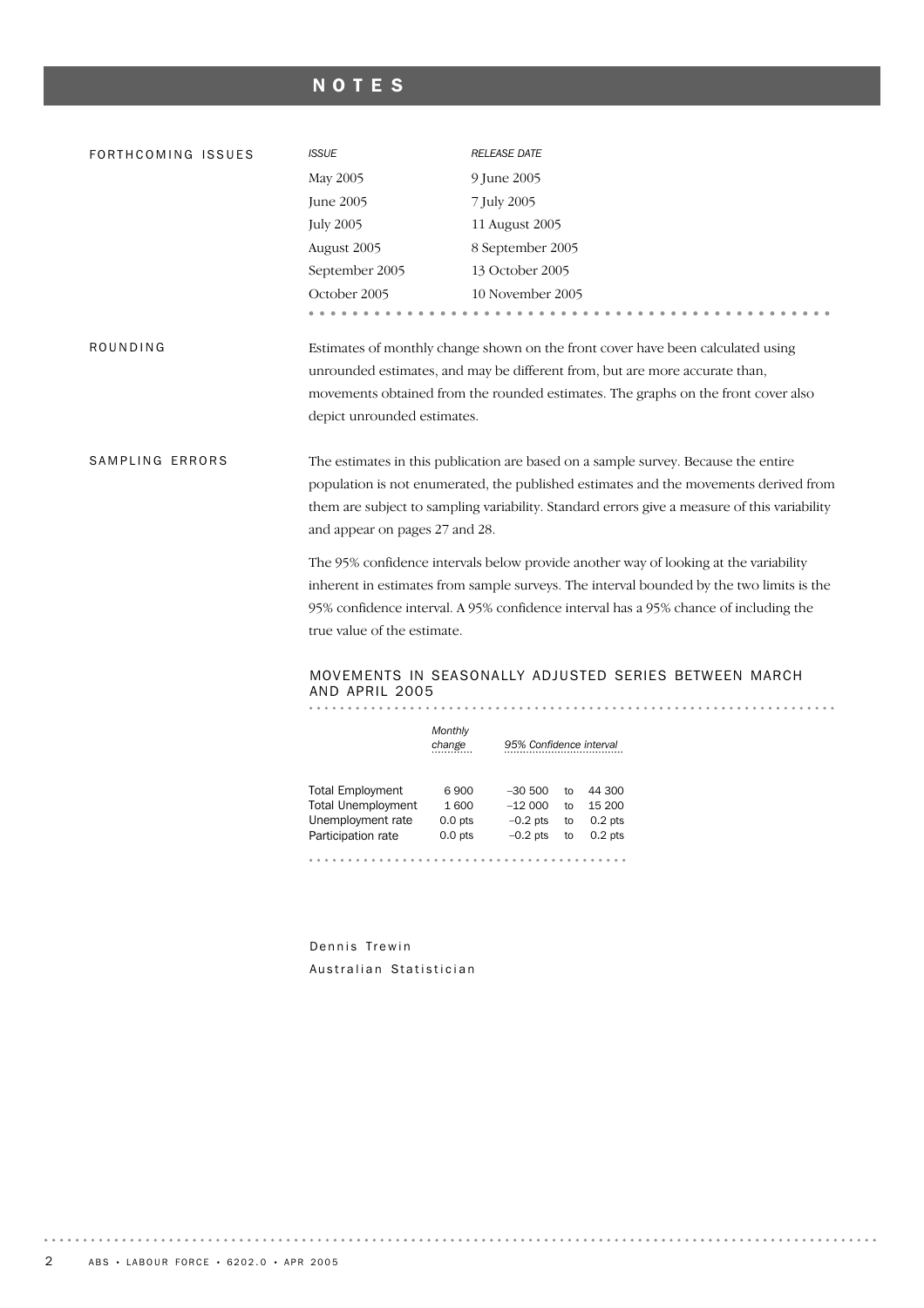EMPLOYED PERSONS

The trend estimate of employed persons generally rose from 8,223,600 in April 1995 to 9,055,600 in September 2000. The trend then fell slightly to 9,035,500 in January 2001, before rising to 9,458,700 in March 2003. The trend then fell for three months before rising to stand at 9,958,800 in April 2005.



#### UNEMPLOYED PERSONS

The trend estimate of unemployed persons generally rose from 739,800 in April 1995 to 771,800 in February 1997. The trend then fell to 583,200 in September 2000, before rising to 685,000 in October 2001. The trend has since generally fallen to stand at 537,700 in April 2005.



Series break at April 2001; see paragraph 13 of Explanatory Notes.

#### UNEMPLOYMENT RATE

The trend unemployment rate was relatively steady from April 1995 to February 1997. After falling to 6.1% in September 2000, the trend rose to 7.0% in October 2001. The trend has since generally fallen to stand at 5.1% in April 2005.

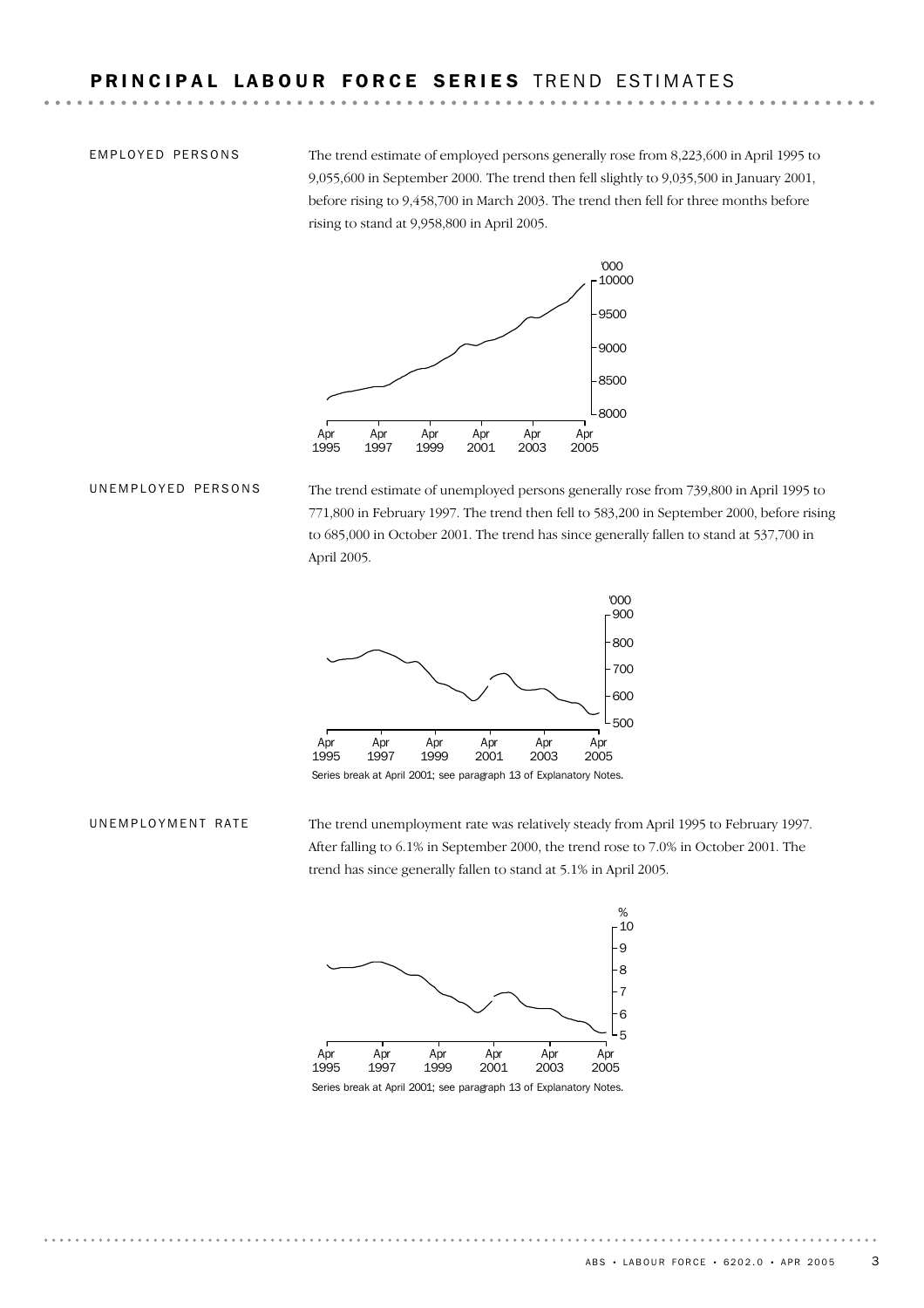### EMPLOYED PERSONS

NEW SOUTH WALES

The trend estimate of employment in New South Wales rose slowly from 2,741,900 in April 1995 to 2,801,500 in July 1997. Apart from small decreases in late 2000 and early 2003, the trend has since increased steadily, to stand at 3,240,000 in April 2005.



#### VICTORIA

The trend estimate of employment in Victoria generally rose from April 1995 to mid 1997, before growing at a faster rate to reach 2,360,300 in February 2003. After falling to 2,346,300 in June 2003, the trend has risen to stand at 2,474,000 in April 2005.



#### QUEENSLAND

The trend estimate of employment in Queensland has generally been rising since April 1995, when it stood at 1,504,600. Apart from a small decrease in late 2000, the trend has been steadily increasing and stands at 1,984,900 in April 2005.

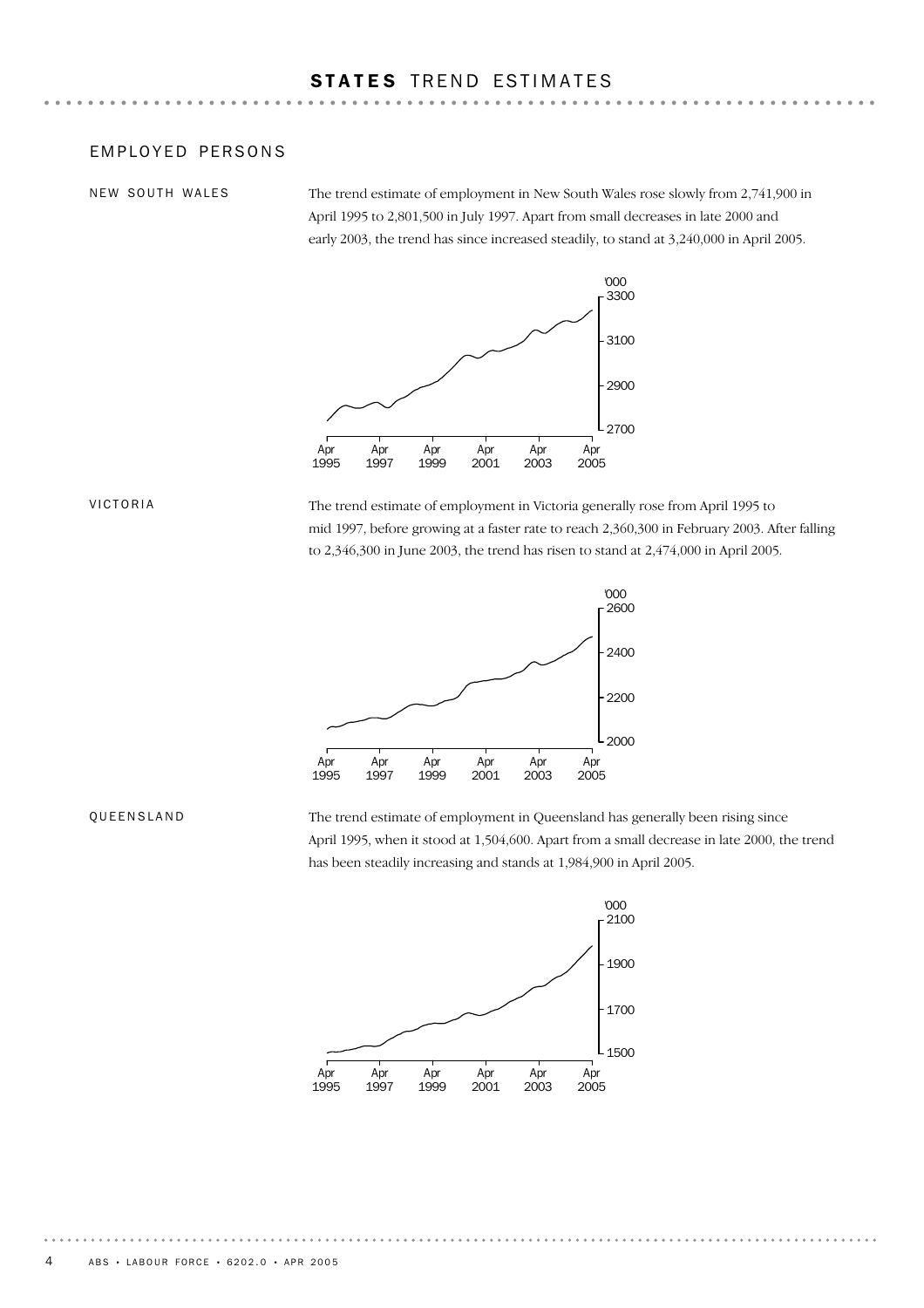SOUTH AUSTRALIA

The trend estimate of employment in South Australia, although fluctuating, remained relatively steady from April 1995 until February 1999, when it stood at 657,700. The trend estimate has since generally risen to stand at 738,200 in April 2005.



WESTERN AUSTRALIA

The trend estimate of employment in Western Australia generally rose from 833,600 in April 1995 to 986,800 in August 2004. Recently, the trend has increased at a greater rate to stand at 1,031,500 in April 2005.



The trend estimate of employment in Tasmania, although fluctuating, remained relatively steady from April 1995 until March 2002, when it stood at 197,900. Since then the trend has risen to stand at 218,400 in April 2005.



TASMANIA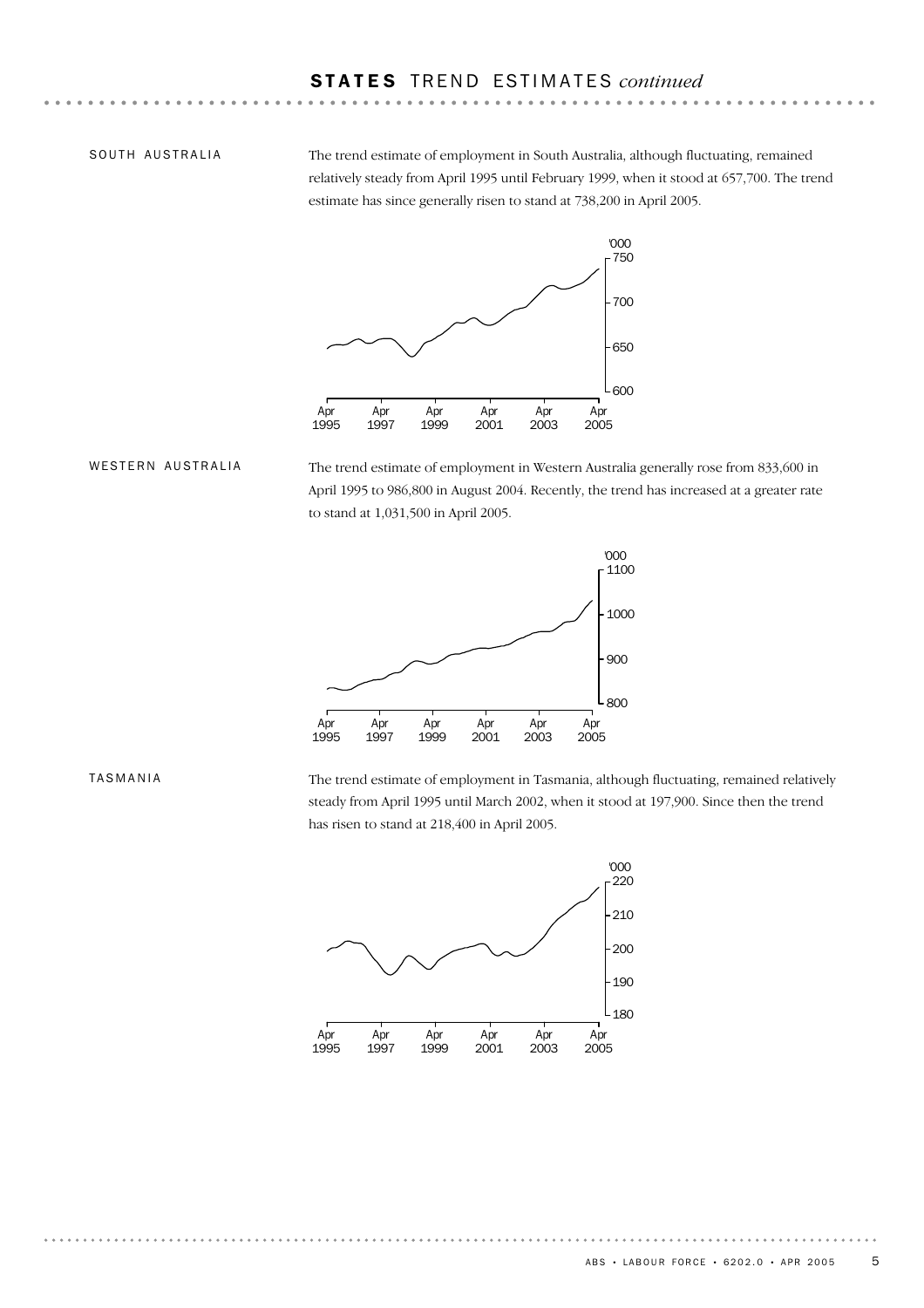## LABOUR FORCE STATUS (AGED 15 YEARS & OVER): Trend

|              |                         |                 |             |                |                |                 | UNEMPLOYMENT |            |               |
|--------------|-------------------------|-----------------|-------------|----------------|----------------|-----------------|--------------|------------|---------------|
|              | <b>EMPLOYED</b>         |                 |             | UNEMPLOYED     |                |                 | RATE         |            |               |
|              |                         |                 |             |                |                |                 |              |            |               |
|              |                         |                 |             | Looking        |                |                 | Looking      |            |               |
|              | Full                    | Part            |             | for $f/t$      |                |                 | for f/t      |            | Participation |
|              | time                    | time            | Total       | work           | Total          | Labour force    | work         | Total      | rate          |
|              | '000                    | '000            | '000        | '000           | '000           | '000            | $\%$         | $\%$       | $\%$          |
|              |                         |                 |             |                |                |                 |              |            |               |
|              |                         |                 |             |                | MALES          |                 |              |            |               |
|              |                         |                 |             |                |                |                 |              |            |               |
| April 2002   | 4 3 9 0.3               | 744.1           | 5 1 3 4 . 4 | 304.3          | 368.9          | 5 503.3         | 6.5          | 6.7        | 72.0          |
| April 2003   | 4 4 4 5.5               | 768.4           | 5 2 1 3.9   | 285.6          | 347.7          | 5 5 6 1.6       | 6.0          | 6.3        | 71.6          |
| 2004         |                         |                 | 5 349.8     |                | 313.4          | 5 663.2         |              |            | 71.8          |
| April<br>May | 4 5 6 3.6<br>4 5 6 7 .9 | 786.2<br>786.1  | 5 3 5 4 . 0 | 256.2<br>255.5 | 313.1          | 5 667.2         | 5.3<br>5.3   | 5.5<br>5.5 | 71.7          |
| June         | 4570.5                  | 788.2           | 5 3 5 8.7   | 253.5          | 312.5          | 5 671.2         | 5.3          | 5.5        | 71.6          |
| July         | 4571.8                  | 792.3           | 5 3 6 4 . 1 | 250.6          | 311.6          | 5 675.7         | 5.2          | 5.5        | 71.5          |
| August       | 4573.3                  | 798.0           | 5 371.3     | 247.0          | 309.7          | 5 681.0         | 5.1          | 5.5        | 71.5          |
| September    | 4576.7                  | 804.4           | 5 3 8 1.0   | 242.8          | 306.1          | 5 687.1         | 5.0          | 5.4        | 71.5          |
| October      | 4583.5                  | 810.4           | 5 3 9 3.9   | 238.0          | 300.7          | 5 694.6         | 4.9          | 5.3        | 71.5          |
| November     | 4 5 9 4.9               | 815.4           | 5 4 1 0.3   | 233.4          | 294.8          | 5 705.1         | 4.8          | 5.2        | 71.6          |
| December     | 4 6 10.5                | 818.5           | 5 4 2 9.0   | 229.4          | 289.5          | 5 7 18.5        | 4.7          | 5.1        | 71.7          |
|              |                         |                 |             |                |                |                 |              |            |               |
| 2005         |                         |                 |             |                |                |                 |              |            |               |
| January      | 4 6 28.9                | 819.9           | 5 4 4 8.7   | 226.2          | 285.5          | 5 7 3 4.2       | 4.7          | 5.0        | 71.8          |
| February     | 4 647.7                 | 820.6           | 5 4 68.3    | 223.8          | 282.7          | 5 751.0         | 4.6          | 4.9        | 71.9          |
| March        | 4 6 6 5.3               | 821.0           | 5 4 8 6.3   | 221.9          | 280.7          | 5 767.0         | 4.5          | 4.9        | 72.1          |
| April        | 4 680.5                 | 821.2           | 5 501.6     | 221.2          | 280.0          | 5 781.6         | 4.5          | 4.8        | 72.2          |
|              |                         |                 |             |                |                |                 |              |            |               |
|              |                         |                 |             |                | <b>FEMALES</b> |                 |              |            |               |
| April 2002   | 2 2 2 4 .0              | 1859.6          | 4 083.6     | 174.4          | 268.8          | 4 3 5 2.3       | 7.3          | 6.2        | 54.9          |
| April 2003   | 2 2 8 5.7               | 1952.3          | 4 2 3 8.0   | 182.8          | 279.7          | 4 517.7         | 7.4          | 6.2        | 56.2          |
| 2004         |                         |                 |             |                |                |                 |              |            |               |
| April        | 2 3 3 2.9               | 1948.9          | 4 281.8     | 165.9          | 262.8          | 4 544.6         | 6.6          | 5.8        | 55.6          |
| May          | 2 3 4 2.5               | 1950.5          | 4 2 9 3.1   | 165.3          | 262.4          | 4 5 5 5.4       | 6.6          | 5.8        | 55.7          |
| June         | 2 3 5 4 . 0             | 1949.7          | 4 303.6     | 164.5          | 262.6          | 4 5 6 6.2       | 6.5          | 5.8        | 55.8          |
| July         | 2 3 6 6.5               | 1948.5          | 4 3 1 5 . 1 | 162.6          | 261.8          | 4 576.9         | 6.4          | 5.7        | 55.8          |
| August       | 2 3 7 8.6               | 1950.8          | 4 3 29.4    | 159.3          | 259.2          | 4 5 8 8.5       | 6.3          | 5.6        | 55.9          |
| September    | 2 3 8 9.8               | 1957.5          | 4 3 4 7 . 2 | 155.6          | 254.8          | 4 602.0         | 6.1          | 5.5        | 56.0          |
| October      | 2 3 9 9.8               | 1968.0          | 4 3 6 7 . 7 | 152.5          | 249.8          | 4 617.5         | 6.0          | 5.4        | 56.1          |
| November     | 2 407.7                 | 1980.2          | 4 3 8 7 . 9 | 151.3          | 246.4          | 4 634.3         | 5.9          | 5.3        | 56.3          |
| December     | 2 4 1 4 . 2             | 1991.6          | 4 4 0 5.8   | 152.4          | 245.9          | 4 651.7         | 5.9          | 5.3        | 56.4          |
| 2005         |                         |                 |             |                |                |                 |              |            |               |
| January      | 2 4 1 9.8               | 2 001.9         | 4 4 2 1.7   | 155.2          | 248.2          | 4 6 6 9.9       | 6.0          | 5.3        | 56.6          |
| February     | 2 4 2 5.0               | 2 0 1 1.0       | 4 4 3 6.1   | 158.2          | 251.4          | 4 687.5         | 6.1          | 5.4        | 56.8          |
| March        |                         | 2 429.9 2 018.5 | 4 4 4 8 . 4 | 160.8          | 254.7          | 4 703.1         | 6.2          | 5.4        | 56.9          |
| April        | 2 433.5                 | 2 0 2 3 . 7     | 4 4 5 7.2   | 162.9          | 257.8          | 4 7 1 5.0       | 6.3          | 5.5        | 57.0          |
|              |                         |                 |             |                |                |                 |              |            |               |
|              |                         |                 |             |                |                | $- - - - - - -$ |              |            | 0.0.0.0       |
|              |                         |                 |             |                | PERSONS        |                 |              |            |               |
| April 2002   | 6 6 1 4 . 3             | 2 603.7         | 9 2 18.0    | 478.7          | 637.6          | 9855.6          | 6.7          | 6.5        | 63.3          |
| April 2003   | 6 7 3 1.2               | 2 7 2 0.6       | 9 4 5 1.8   | 468.4          | 627.4          | 10 079.3        | 6.5          | 6.2        | 63.7          |
| 2004         |                         |                 |             |                |                |                 |              |            |               |
| April        | 6896.5                  | 2 7 3 5.1       | 9 631.5     | 422.1          | 576.3          | 10 207.8        | 5.8          | 5.6        | 63.6          |
| May          | 6910.4                  | 2 7 3 6.7       | 9 647.1     | 420.8          | 575.5          | 10 222.6        | 5.7          | 5.6        | 63.6          |
| June         | 6924.4                  | 2 7 3 7 .9      | 9 662.3     | 418.0          | 575.1          | 10 237.4        | 5.7          | 5.6        | 63.5          |
| July         | 6938.4                  | 2 740.8         | 9679.2      | 413.2          | 573.5          | 10 252.6        | 5.6          | 5.6        | 63.5          |
| August       | 6951.9                  | 2 748.7         | 9 700.7     | 406.3          | 568.8          | 10 269.5        | 5.5          | 5.5        | 63.5          |
| September    | 6966.4                  | 2 761.8         | 9728.3      | 398.4          | 560.8          | 10 289.1        | 5.4          | 5.5        | 63.6          |
| October      | 6983.3                  | 2 7 7 8.4       | 9 7 6 1.6   | 390.5          | 550.5          | 10 312.2        | 5.3          | 5.3        | 63.7          |
| November     | 7 002.6                 | 2 7 9 5.6       | 9 7 9 8.1   | 384.7          | 541.3          | 10 339.4        | 5.2          | 5.2        | 63.8          |
| December     | 7 0 24.7                | 2 8 1 0.0       | 9834.8      | 381.8          | 535.5          | 10 370.2        | 5.2          | 5.2        | 63.9          |
| 2005         |                         |                 |             |                |                |                 |              |            |               |
| January      | 7 048.7                 | 2821.8          | 9870.5      | 381.4          | 533.7          | 10 404.2        | 5.1          | 5.1        | 64.1          |
| February     | 7 0 7 2.7               | 2 8 3 1.6       | 9 9 0 4.4   | 381.9          | 534.1          | 10 438.4        | 5.1          | 5.1        | 64.2          |
| March        | 7 095.2                 | 2839.5          | 9 9 3 4.7   | 382.6          | 535.4          | 10 470.0        | 5.1          | 5.1        | 64.4          |
| April        | 7 114.0                 | 2844.9          | 9958.8      | 384.1          | 537.7          | 10 496.6        | 5.1          | 5.1        | 64.5          |
|              |                         |                 |             |                |                |                 |              |            |               |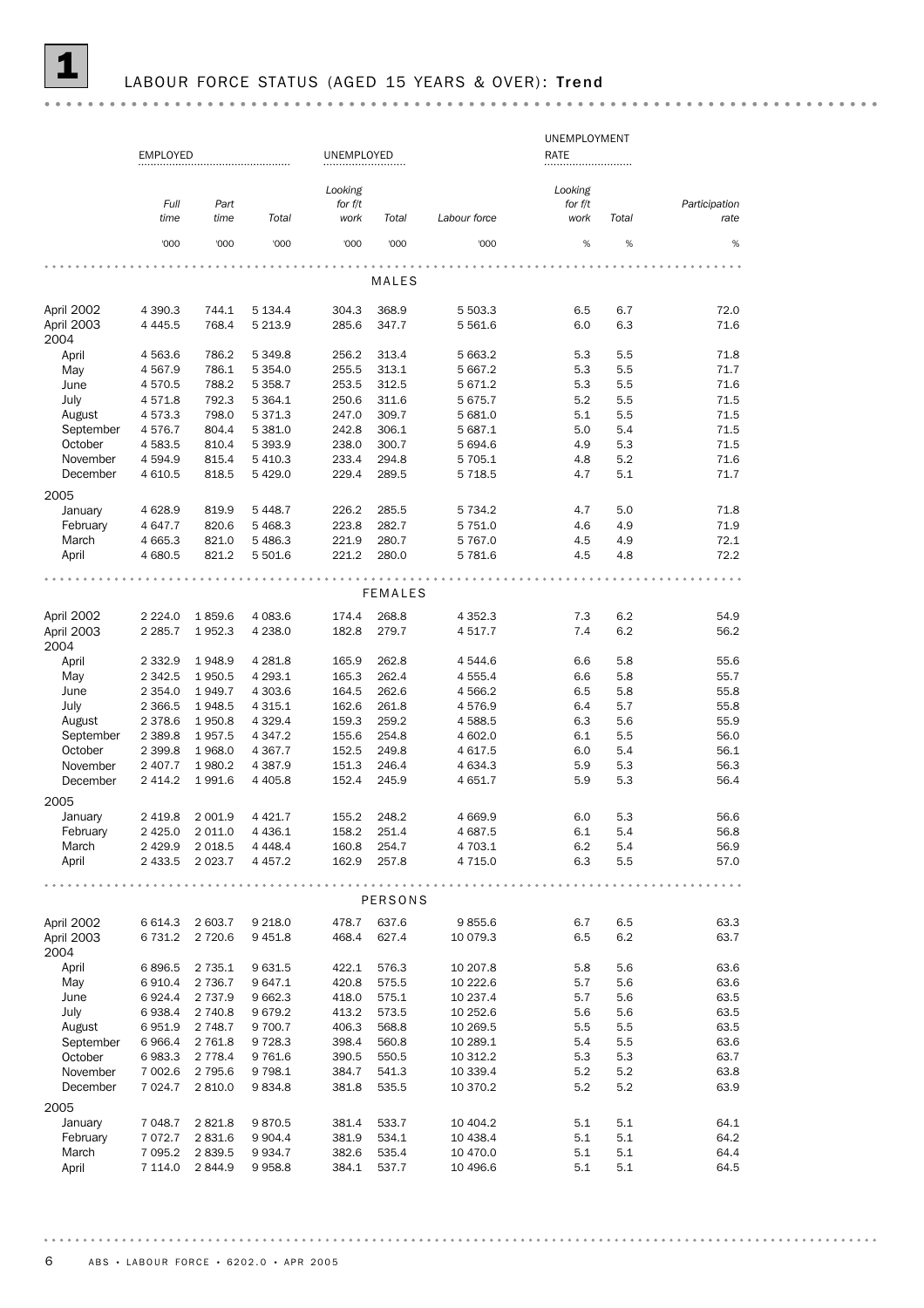|                          |                     |                        |                          |                |                |                      | UNEMPLOYMENT |            |               |
|--------------------------|---------------------|------------------------|--------------------------|----------------|----------------|----------------------|--------------|------------|---------------|
|                          | <b>EMPLOYED</b>     |                        |                          | UNEMPLOYED     |                |                      | RATE         |            |               |
|                          |                     |                        |                          |                |                |                      |              |            |               |
|                          |                     |                        |                          | Looking        |                |                      | Looking      |            |               |
|                          | Full                | Part                   |                          | for $f/t$      |                |                      | for f/t      |            | Participation |
|                          | time                | time                   | Total                    | work           | Total          | Labour force         | work         | Total      | rate          |
|                          | '000                | '000                   | '000                     | '000           | '000           | '000                 | %            | %          | $\%$          |
|                          |                     |                        |                          |                |                |                      |              |            |               |
|                          |                     |                        |                          |                | MALES          |                      |              |            |               |
|                          |                     |                        |                          |                |                |                      |              |            |               |
| April 2002               | 4 3 7 6 . 6         | 743.6                  | 5 1 2 0.2                | 300.7          | 367.6          | 5487.8               | 6.4          | 6.7        | 71.8          |
| April 2003               | 4 4 2 3.0           | 773.7                  | 5 196.6                  | 286.2          | 351.5          | 5 548.2              | 6.1          | 6.3        | 71.4          |
| 2004                     |                     |                        |                          |                |                |                      |              |            |               |
| April                    | 4574.2              | 784.4                  | 5 3 5 8.6                | 254.2          | 314.1          | 5 672.7              | 5.3          | 5.5        | 71.9          |
| May                      | 4 5 6 3.9           | 791.2                  | 5 355.0                  | 256.0          | 307.6          | 5 662.6              | 5.3          | 5.4        | 71.7          |
| June                     | 4 5 68.2            | 788.5                  | 5 3 5 6.7                | 253.8          | 314.9          | 5 671.7              | 5.3          | 5.6        | 71.7          |
| July<br>August           | 4575.0<br>4 5 6 2.4 | 787.1<br>770.9         | 5 3 6 2.1<br>5 3 3 3 . 4 | 251.4<br>246.4 | 309.2<br>312.6 | 5 671.2<br>5 646.0   | 5.2<br>5.1   | 5.5<br>5.5 | 71.6<br>71.1  |
| September                | 4577.3              | 808.2                  | 5 385.5                  | 248.2          | 312.0          | 5 697.5              | 5.1          | 5.5        | 71.7          |
| October                  | 4 580.4             | 811.9                  | 5 392.4                  | 231.0          | 297.7          | 5 690.1              | 4.8          | 5.2        | 71.5          |
| November                 | 4 5 9 6.2           | 814.4                  | 5 4 1 0.7                | 235.4          | 294.8          | 5 705.5              | 4.9          | 5.2        | 71.6          |
| December                 | 4 597.2             | 820.9                  | 5 4 18.1                 | 228.5          | 286.6          | 5 704.7              | 4.7          | 5.0        | 71.5          |
|                          |                     |                        |                          |                |                |                      |              |            |               |
| 2005                     |                     |                        |                          |                |                |                      |              |            |               |
| January                  | 4 632.5             | 825.9                  | 5 4 5 8.4                | 228.5          | 283.8          | 5 742.2              | 4.7          | 4.9        | 71.9          |
| February<br>March        | 4 650.6             | 812.7                  | 5 4 6 3.3                | 220.6          | 282.2          | 5 745.5              | 4.5          | 4.9        | 71.9          |
|                          | 4 6 68.5<br>4 690.4 | 823.2<br>820.1         | 5 4 9 1.6<br>5 510.5     | 219.3<br>224.8 | 281.2<br>282.3 | 5 7 7 2.8<br>5 792.8 | 4.5<br>4.6   | 4.9<br>4.9 | 72.1<br>72.3  |
| April                    |                     |                        |                          |                |                |                      |              |            |               |
|                          |                     |                        |                          |                |                |                      |              |            |               |
|                          |                     |                        |                          |                | <b>FEMALES</b> |                      |              |            |               |
| April 2002               | 2 2 1 4 . 2         | 1855.2                 | 4 0 69.4                 | 173.2          | 261.7          | 4 3 3 1.1            | 7.3          | 6.0        | 54.7          |
| April 2003               | 2 2 8 2.2           | 1944.6                 | 4 2 2 6.8                | 176.9          | 274.7          | 4 501.5              | 7.2          | 6.1        | 56.0          |
| 2004                     |                     |                        |                          |                |                |                      |              |            |               |
| April                    | 2 3 5 0.1           | 1967.0                 | 4 3 1 7 . 1              | 168.5          | 263.4          | 4 580.6              | 6.7          | 5.8        | 56.1          |
| May                      | 2 3 3 1.5           | 1961.7                 | 4 293.2                  | 160.4          | 255.5          | 4 548.7              | 6.4          | 5.6        | 55.6          |
| June                     | 2 3 6 7 . 3         | 1927.4                 | 4 2 9 4 . 6              | 158.7          | 257.7          | 4 552.3              | 6.3          | 5.7        | 55.6          |
| July                     | 2 3 5 8.1           | 1948.3                 | 4 306.4                  | 177.8          | 274.2          | 4 580.6              | 7.0          | 6.0        | 55.9          |
| August                   | 2 380.7             | 1947.4                 | 4 3 28.1                 | 158.6          | 265.7          | 4 593.8              | 6.2          | 5.8        | 55.9          |
| September                | 2 3 8 7 . 4         | 1956.1                 | 4 3 4 3 . 4              | 152.5          | 253.0          | 4 596.4              | 6.0          | 5.5        | 55.9          |
| October                  | 2 403.0             | 1977.5                 | 4 380.5                  | 152.4          | 245.3          | 4 625.8              | 6.0          | 5.3        | 56.2          |
| November                 | 2 4 1 5.3           | 1970.5                 | 4 3 8 5.8                | 144.5          | 242.4          | 4 628.3              | 5.6          | 5.2        | 56.2          |
| December                 | 2 4 1 0.2           | 1996.2                 | 4 4 0 6.4                | 151.3          | 242.2          | 4 648.6              | 5.9          | 5.2        | 56.4          |
| 2005                     |                     |                        |                          |                |                |                      |              |            |               |
| January                  | 2 411.7             | 2 0 0 7.6              | 4 4 1 9.3                | 157.3          | 248.8          | 4 668.1              | 6.1          | 5.3        | 56.6          |
| February                 | 2 436.4             | 1997.3                 | 4 4 3 3.7                | 161.6          | 252.7          | 4 686.4              | 6.2          | 5.4        | 56.8          |
| March                    | 2 4 2 2.0           | 2 041.3                | 4 4 6 3.3                | 160.6          | 258.1          | 4 721.4              | 6.2          | 5.5        | 57.1          |
| April                    | 2 439.2             | 2 0 1 2.2              | 4 4 5 1.4                | 162.8          | 258.6          | 4 710.0              | 6.3          | 5.5        | 56.9          |
|                          |                     |                        |                          |                |                |                      |              |            |               |
|                          |                     |                        |                          |                | <b>PERSONS</b> |                      |              |            |               |
|                          |                     |                        |                          |                |                |                      |              |            |               |
| April 2002<br>April 2003 | 6 590.8<br>6 705.2  | 2 5 9 8.8<br>2 7 1 8.2 | 9 189.6<br>9 4 23.4      | 473.8<br>463.1 | 629.4<br>626.2 | 9818.9<br>10 049.7   | 6.7<br>6.5   | 6.4<br>6.2 | 63.1<br>63.6  |
| 2004                     |                     |                        |                          |                |                |                      |              |            |               |
| April                    | 6924.3              | 2 7 5 1.4              | 9675.7                   | 422.8          | 577.5          | 10 253.2             | 5.8          | 5.6        | 63.8          |
| May                      | 6895.4              | 2 7 5 2.8              | 9 648.2                  | 416.4          | 563.1          | 10 211.3             | 5.7          | 5.5        | 63.5          |
| June                     | 6935.5              | 2 7 1 5.9              | 9 651.4                  | 412.5          | 572.6          | 10 224.0             | 5.6          | 5.6        | 63.5          |
| July                     | 6933.0              | 2 7 3 5.4              | 9 668.5                  | 429.2          | 583.4          | 10 251.9             | 5.8          | 5.7        | 63.6          |
| August                   | 6943.1              | 2 7 18.3               | 9 661.5                  | 405.0          | 578.3          | 10 239.8             | 5.5          | 5.6        | 63.4          |
| September                | 6964.7              | 2 7 64.2               | 9728.9                   | 400.7          | 565.0          | 10 293.9             | 5.4          | 5.5        | 63.7          |
| October                  | 6983.4              | 2 7 8 9.4              | 9 7 7 2.9                | 383.5          | 543.1          | 10 315.9             | 5.2          | 5.3        | 63.7          |
| November                 | 7 011.6             | 2 7 8 5.0              | 9 7 9 6.5                | 379.9          | 537.2          | 10 333.7             | 5.1          | 5.2        | 63.8          |
| December                 | 7 007.4             | 2817.1                 | 9824.5                   | 379.8          | 528.9          | 10 353.4             | 5.1          | 5.1        | 63.8          |
| 2005                     |                     |                        |                          |                |                |                      |              |            |               |
| January                  | 7 044.2             | 2833.5                 | 9877.7                   | 385.8          | 532.6          | 10 410.3             | 5.2          | 5.1        | 64.1          |
| February                 | 7 087.0             | 2 8 1 0.0              | 9897.0                   | 382.2          | 534.9          | 10 432.0             | 5.1          | 5.1        | 64.2          |
| March                    | 7 090.4             | 2864.5                 | 9954.9                   | 379.9          | 539.3          | 10 494.2             | 5.1          | 5.1        | 64.5          |
| April                    | 7 129.6             | 2832.3                 | 9 9 6 1.9                | 387.6          | 540.9          | 10 502.8             | 5.2          | 5.1        | 64.5          |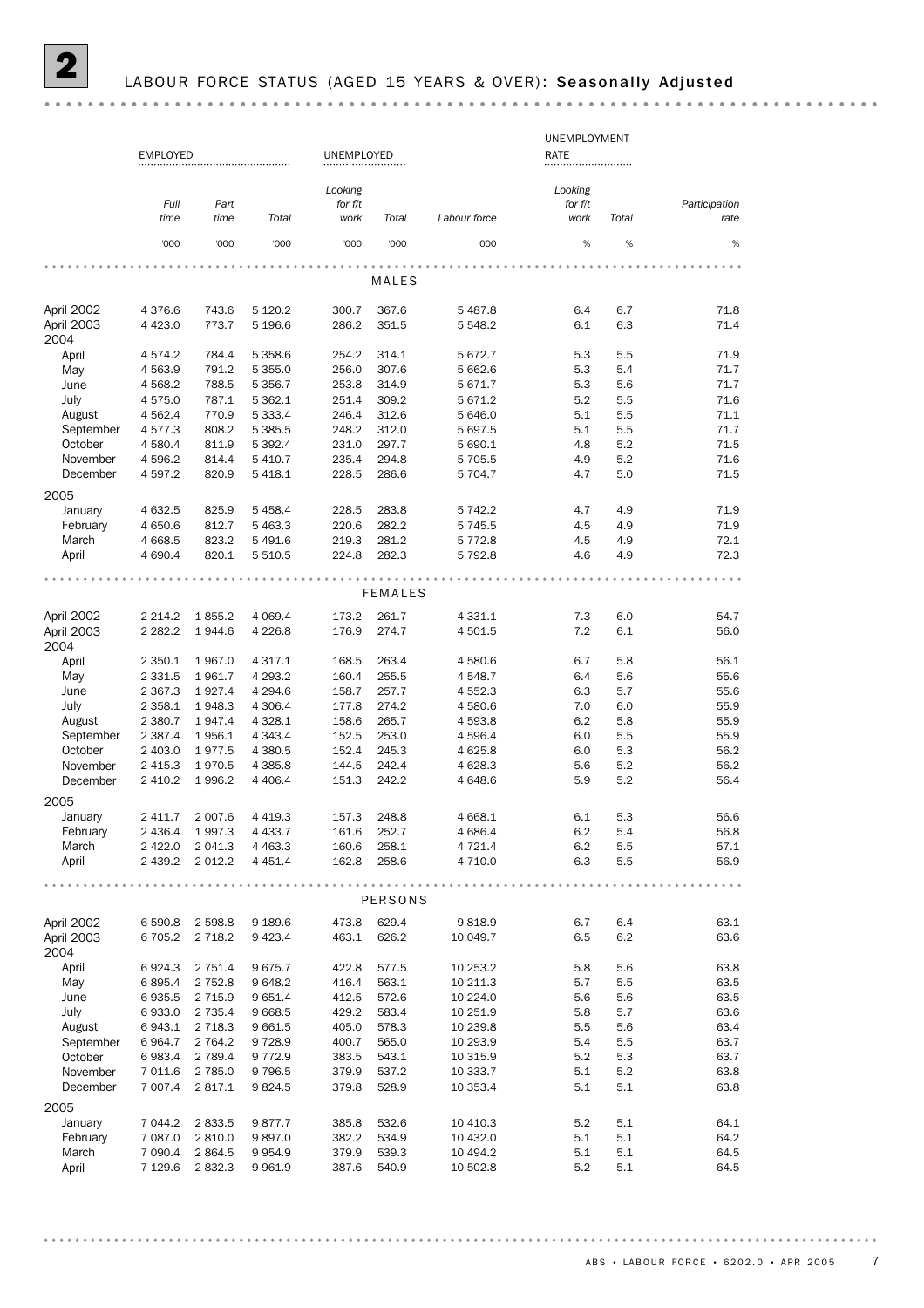|                                  |                        |                      |                        |                |                |                    |                      |                        | UNEMPLOYMENT |            |               |
|----------------------------------|------------------------|----------------------|------------------------|----------------|----------------|--------------------|----------------------|------------------------|--------------|------------|---------------|
|                                  | <b>EMPLOYED</b>        |                      |                        | UNEMPLOYED     |                |                    |                      | Civilian<br>population | RATE         |            |               |
|                                  |                        |                      |                        | Looking        |                |                    | Not in               | aged 15                | Looking      |            |               |
|                                  | Full                   | Part                 |                        | for $f/t$      |                | Labour             | labour               | years                  | for f/t      |            | Participation |
|                                  | time                   | time                 | Total                  | work           | Total          | force              | force                | and over               | work         | Total      | rate          |
|                                  | '000                   | '000                 | '000                   | '000           | '000           | '000               | '000                 | '000                   | %            | $\%$       | $\%$          |
|                                  |                        |                      |                        |                |                |                    |                      |                        |              |            |               |
|                                  |                        |                      |                        |                |                | MALES              |                      |                        |              |            |               |
| April 2002                       | 4 3 6 6.3              | 758.6                | 5 1 2 4 .9             | 301.4          | 372.0          | 5 4 9 6.9          | 2 149.7              | 7 646.6                | 6.5          | 6.8        | 71.9          |
| April 2003<br>2004               | 4 4 1 4 .9             | 788.5                | 5 203.4                | 288.3          | 357.5          | 5 5 6 0.8          | 2 2 0 6.3            | 7 7 6 7 . 1            | 6.1          | 6.4        | 71.6          |
| April                            | 4 5 4 3 . 7            | 798.9                | 5 342.6                | 257.0          | 320.6          | 5 663.3            | 2 2 2 8.2            | 7891.5                 | 5.4          | 5.7        | 71.8          |
| May                              | 4 544.2                | 801.7                | 5 3 4 5 .9             | 255.5          | 308.8          | 5 654.6            | 2 2 4 6.7            | 7 901.3                | 5.3          | 5.5        | 71.6          |
| June                             | 4 533.0                | 817.3                | 5 3 5 0.2              | 252.5          | 309.6          | 5 659.8            | 2 2 5 1.2            | 7911.0                 | 5.3          | 5.5        | 71.5          |
| July                             | 4571.6                 | 795.3                | 5 3 6 6.9              | 236.7          | 287.3          | 5 6 5 4.3          | 2 2 6 9.3            | 7923.6                 | 4.9          | 5.1        | 71.4          |
| August                           | 4 507.5                | 780.7                | 5 288.2                | 235.2          | 298.6          | 5 5 8 6.7          | 2 3 4 9.6            | 7936.3                 | 5.0          | 5.3        | 70.4          |
| September                        | 4 603.8                | 804.0                | 5 407.8                | 247.6          | 315.8          | 5 723.6            | 2 2 2 5 . 3          | 7948.9                 | 5.1          | 5.5        | 72.0          |
| October                          | 4 5 8 2.3              | 827.3                | 5 409.6                | 219.3          | 280.5          | 5 690.1            | 2 2 6 9.1            | 7959.1                 | 4.6          | 4.9        | 71.5          |
| November                         | 4 5 8 8.2              | 806.1                | 5 3 9 4 . 3            | 223.9          | 274.9          | 5 6 6 9.2          | 2 300.4              | 7969.6                 | 4.7          | 4.8        | 71.1          |
| December                         | 4 6 7 5.8              | 815.0                | 5 490.8                | 225.1          | 284.7          | 5 7 7 5 . 5        | 2 2 0 4.4            | 7979.9                 | 4.6          | 4.9        | 72.4          |
| 2005                             |                        |                      |                        |                |                |                    |                      |                        |              |            |               |
| January                          | 4 630.0                | 784.6                | 5 4 1 4.6              | 256.5          | 314.0          | 5 7 28.6           | 2 2 5 9.2            | 7987.8                 | 5.2          | 5.5        | 71.7          |
| February                         | 4 674.7                | 776.7                | 5 4 5 1.4              | 241.7          | 309.8          | 5 761.2            | 2 2 3 4.6            | 7995.8                 | 4.9          | 5.4        | 72.1          |
| March                            | 4 6 68.5               | 829.0                | 5 4 9 7.5              | 220.4          | 290.0          | 5 7 8 7.5          | 2 2 1 6 . 2          | 8 0 0 3.7              | 4.5          | 5.0        | 72.3          |
| April                            | 4 6 8 4 .3             | 835.3                | 5 5 1 9.6              | 227.3          | 288.6          | 5 808.1            | 2 2 0 3.8            | 8 0 1 2.0              | 4.6          | 5.0        | 72.5          |
|                                  |                        |                      |                        |                |                | <b>FEMALES</b>     |                      |                        |              |            |               |
|                                  |                        |                      |                        |                |                |                    |                      |                        |              |            |               |
| April 2002                       | 2 188.5                | 1882.1               | 4 0 7 0 . 7            | 172.7          | 264.0          | 4 3 3 4 . 6        | 3 5 8 8.5            | 7923.2                 | 7.3          | 6.1        | 54.7          |
| April 2003<br>2004               | 2 2 5 5.0              | 1974.8               | 4 2 2 9.7              | 175.7          | 275.6          | 4 505.3            | 3 5 3 8.1            | 8 0 4 3.4              | 7.2          | 6.1        | 56.0          |
| April                            | 2 3 0 7.6              | 1971.3               | 4 2 7 8 .9             | 166.6          | 262.7          | 4 541.7            | 3 627.7              | 8 1 6 9 . 4            | 6.7          | 5.8        | 55.6          |
| May                              | 2 3 1 0.1              | 1984.8               | 4 2 9 4 .9             | 159.1          | 254.9          | 4 549.7            | 3 629.0              | 8 1 7 8 . 7            | 6.4          | 5.6        | 55.6          |
| June                             | 2 3 2 6 . 3            | 1978.0               | 4 3 0 4 .3             | 158.1          | 252.1          | 4 5 5 6.5          | 3 631.5              | 8 1 8 8 . 0            | 6.4          | 5.5        | 55.6          |
| July                             | 2 3 6 2.6              | 1940.8               | 4 3 0 3.4              | 161.4          | 247.4          | 4 550.8            | 3 649.0              | 8 1 9 9.8              | 6.4          | 5.4        | 55.5          |
| August                           | 2 3 3 5.2              | 1954.6               | 4 2 8 9.8              | 148.9          | 251.5          | 4 541.3            | 3 670.4              | 8 2 1 1.7              | 6.0          | 5.5        | 55.3          |
| September                        | 2 4 3 1.6              | 1963.5               | 4 3 9 5.1              | 149.8          | 253.8          | 4 6 4 8.9          | 3574.7               | 8 2 2 3.6              | 5.8          | 5.5        | 56.5          |
| October                          | 2 400.7                | 1988.5               | 4 3 8 9.3              | 141.7          | 230.5          | 4 6 19.7           | 3 611.1              | 8 2 3 0.8              | 5.6          | 5.0        | 56.1          |
| November                         | 2 4 1 8.9              | 1973.3               | 4 3 9 2.2              | 136.4          | 224.1          | 4 6 1 6.3          | 3 621.9              | 8 2 3 8.2              | 5.3          | 4.9        | 56.0          |
| December                         | 2 4 68.7               | 1987.6               | 4 4 5 6.3              | 154.2          | 243.8          | 4 700.1            | 3 5 4 5.4            | 8 2 4 5 .5             | 5.9          | 5.2        | 57.0          |
| 2005                             |                        |                      |                        |                |                |                    |                      |                        |              |            |               |
| January                          | 2 430.9                | 1919.1               | 4 3 5 0.0              | 174.7          | 265.2          | 4 615.2            | 3 636.4              | 8 2 5 1.5              | 6.7          | 5.7        | 55.9          |
| February                         | 2 459.0                | 1955.7               | 4 4 1 4 .7             | 185.3          | 291.1          | 4 705.8            | 3 551.7              | 8 2 5 7 . 5            | 7.0          | 6.2        | 57.0          |
| March                            | 2 406.8                | 2 0 5 6.9            | 4 4 6 3.7              | 168.6          | 281.5          | 4 745.2            | 3 5 18.4             | 8 2 6 3.6              | 6.5          | 5.9        | 57.4          |
| April                            | 2 409.5                | 2 0 4 3 . 8          | 4 4 5 3.4              | 160.7          | 257.3          | 4 710.6            | 3 561.0              | 8 2 7 1.6              | 6.3          | 5.5        | 56.9          |
|                                  |                        |                      |                        |                |                | PERSONS            |                      |                        |              |            |               |
|                                  |                        |                      |                        |                |                |                    |                      |                        |              |            |               |
| April 2002<br>April 2003<br>2004 | 6 5 5 4.8<br>6 6 6 9.9 | 2 640.8<br>2 7 6 3.2 | 9 1 9 5.6<br>9 4 3 3.1 | 474.1<br>464.0 | 635.9<br>633.0 | 9831.5<br>10 066.1 | 5 7 3 8.2<br>5 744.4 | 15 569.7<br>15 810.5   | 6.7<br>6.5   | 6.5<br>6.3 | 63.1<br>63.7  |
| April                            | 6851.4                 | 2 7 7 0 . 2          | 9 621.6                | 423.6          | 583.4          | 10 204.9           | 5855.9               | 16 060.8               | 5.8          | 5.7        | 63.5          |
| May                              | 6854.2                 | 2 786.5              | 9 640.7                | 414.6          | 563.6          | 10 204.3           | 5875.7               | 16 080.0               | 5.7          | 5.5        | 63.5          |
| June                             | 6859.3                 | 2 7 9 5.3            | 9 6 5 4.6              | 410.7          | 561.7          | 10 216.3           | 5 882.7              | 16 099.0               | 5.6          | 5.5        | 63.5          |
| July                             | 6934.2                 | 2 7 3 6.2            | 9 670.4                | 398.0          | 534.7          | 10 205.1           | 5918.3               | 16 123.4               | 5.4          | 5.2        | 63.3          |
| August                           | 6842.7                 | 2 7 3 5 . 3          | 9578.0                 | 384.1          | 550.1          | 10 128.1           | 6 0 20.0             | 16 148.0               | 5.3          | 5.4        | 62.7          |
| September                        | 7 0 3 5.4              | 2 7 6 7 .5           | 9802.9                 | 397.3          | 569.6          | 10 372.5           | 5 800.0              | 16 172.4               | 5.3          | 5.5        | 64.1          |
| October                          | 6983.0                 | 2 8 1 5.8            | 9798.8                 | 361.0          | 511.0          | 10 309.8           | 5 880.2              | 16 190.0               | 4.9          | 5.0        | 63.7          |
| November                         | 7 007.1                | 2 7 7 9 . 4          | 9 7 8 6.5              | 360.3          | 499.0          | 10 285.5           | 5922.3               | 16 207.8               | 4.9          | 4.9        | 63.5          |
| December                         | 7 144.5                | 2802.6               | 9 9 4 7.1              | 379.3          | 528.6          | 10 475.6           | 5 7 4 9.7            | 16 225.4               | 5.0          | 5.0        | 64.6          |
|                                  |                        |                      |                        |                |                |                    |                      |                        |              |            |               |
| 2005<br>January                  | 7 060.9                | 2 703.7              | 9 7 64.6               | 431.2          | 579.2          | 10 343.7           | 5895.6               | 16 239.3               | 5.8          | 5.6        | 63.7          |
| February                         | 7 133.7                | 2 7 3 2.3            | 9866.0                 | 427.0          | 600.9          | 10 467.0           | 5786.3               | 16 253.3               | 5.6          | 5.7        | 64.4          |
| March                            | 7 0 7 5 . 3            | 2885.9               | 9 9 6 1.2              | 389.0          | 571.4          | 10 532.6           | 5 7 3 4.6            | 16 267.2               | 5.2          | 5.4        | 64.7          |
| April                            | 7 093.8                | 2879.1               | 9972.9                 | 388.1          | 545.8          | 10 518.8           | 5 7 64.8             | 16 283.6               | 5.2          | 5.2        | 64.6          |
|                                  |                        |                      |                        |                |                |                    |                      |                        |              |            |               |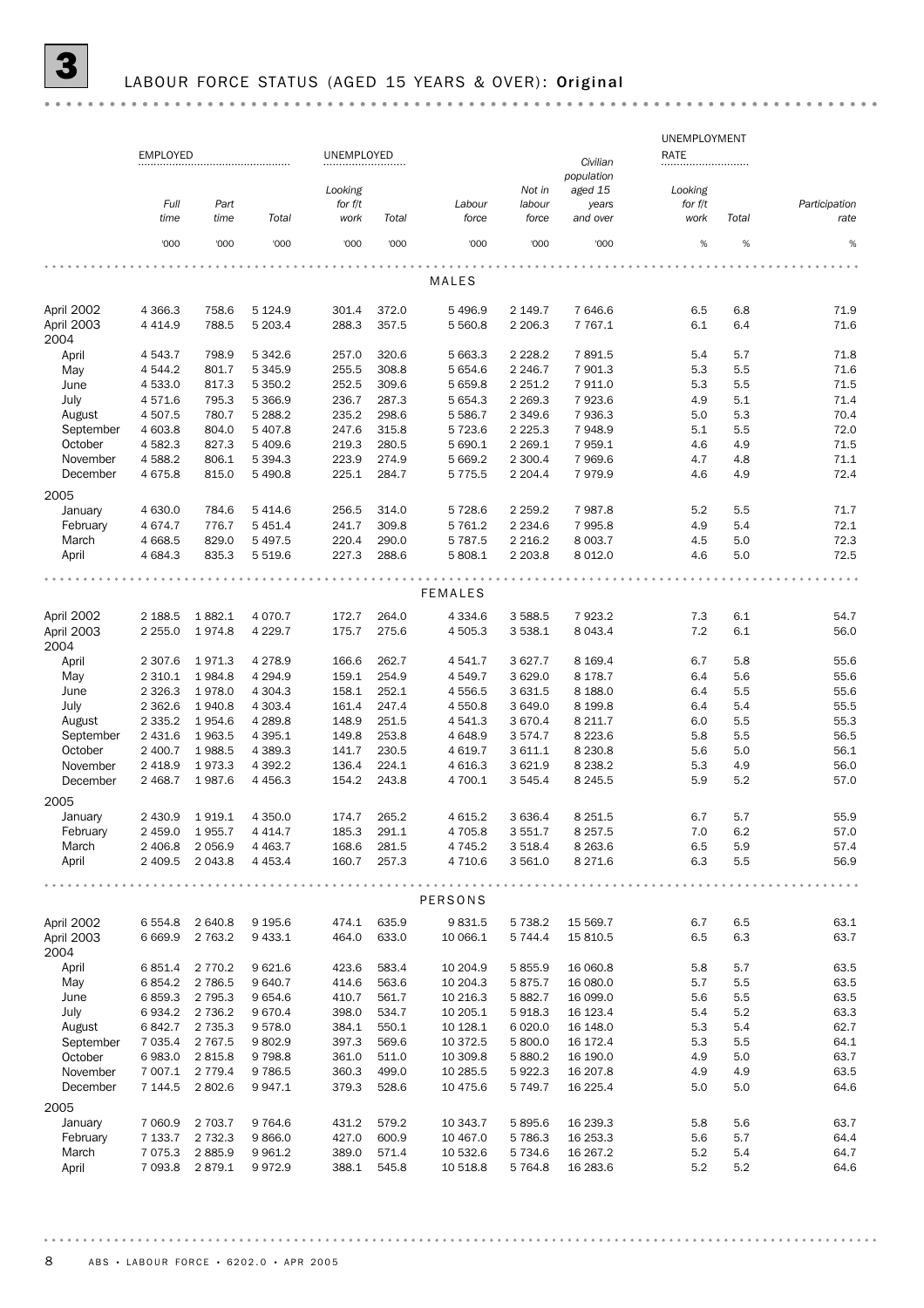#### LABOUR FORCE STATUS (AGED 15 YEARS & OVER)-New South Wales

#### TREND SEASONALLY ADJUSTED *Civilian population Total Unemp-Partici-Total Unemp-Particiaged 15 Employed Employed Total unemployment pation Total unemployment pation years full time employed loyed rate rate full time employed loyed rate rate and over* '000 '000 '000 % % '000 '000 '000 % % '000 . . . . . . . MALES April 2002 1 482.6 1 721.2 118.2 6.4 71.0 1 476.2 1 720.0 118.5 6.4 70.9 2 591.9 April 2003 1 489.7 1 742.5 113.3 6.1 70.8 1 479.4 1 734.4 116.6 6.3 70.6 2 620.3 2004 April 1 518.5 1 776.0 98.1 5.2 70.7 1 522.5 1 775.2 97.5 5.2 70.7 2 649.1 May 1 516.9 1 775.9 97.9 5.2 70.6 1 515.6 1 772.7 97.8 5.2 70.6 2 651.1 June 1 514.5 1 775.2 97.6 5.2 70.4 1 514.8 1 779.7 97.2 5.2 70.7 2 653.1 July 1 511.4 1 774.2 97.3 5.2 70.2 1 508.5 1 771.7 96.1 5.1 70.3 2 656.5 August 1 508.6 1 773.5 96.8 5.2 70.0 1 497.2 1 743.0 98.7 5.4 69.2 2 659.8 September 1 506.6 1 773.9 96.2 5.1 70.0 1 517.0 1 780.1 98.9 5.3 70.6 2 663.2 October 1 505.5 1 774.9 95.3 5.1 70.0 1 498.2 1 762.5 91.2 4.9 69.5 2 665.5 November 1 505.9 1 777.0 94.6 5.1 70.1 1 503.7 1 780.0 96.6 5.1 70.3 2 668.0 December 1 508.4 1 780.3 94.3 5.0 70.2 1 510.6 1 782.5 92.8 5.0 70.2 2 670.3 2005 January 1 512.6 1 784.2 94.5 5.0 70.3 1 509.9 1 788.0 93.9 5.0 70.4 2 672.1 February 1 518.1 1 788.6 94.9 5.0 70.5 1 517.7 1 785.4 95.3 5.1 70.3 2 673.9 March 1 523.9 1 792.9 95.4 5.1 70.6 1 517.8 1 783.4 95.9 5.1 70.2 2 675.6 April 1 530.5 1 797.6 96.2 5.1 70.8 1 544.2 1 809.7 96.7 5.1 71.2 2 677.1 FEMALES April 2002 768.9 1 354.1 84.3 5.9 53.7 750.5 1 341.7 84.6 5.9 53.2 2 679.9 April 2003 783.4 1 403.2 89.5 6.0 55.1 772.3 1 402.6 85.6 5.8 54.9 2 708.8 2004 April 796.5 1 415.4 85.5 5.7 54.8 800.6 1 430.3 88.5 5.8 55.5 2 738.1 May 795.7 1 415.3 86.8 5.8 54.8 786.9 1 414.3 88.7 5.9 54.9 2 740.1 June 797.2 1 413.9 87.3 5.8 54.7 795.9 1 407.3 86.2 5.8 54.5 2 742.1 July 800.7 1 412.1 86.4 5.8 54.6 797.3 1 409.1 91.2 6.1 54.7 2 745.2 August 805.0 1 411.8 84.4 5.6 54.4 805.6 1 408.1 87.5 5.8 54.4 2 748.3 September 809.2 1 413.8 81.9 5.5 54.4 816.5 1 419.3 72.5 4.9 54.2 2 751.4 October 812.0 1 418.0 80.3 5.4 54.4 814.5 1 418.7 83.5 5.6 54.6 2 752.9 November 812.6 1 423.0 80.2 5.3 54.6 809.4 1 420.1 78.6 5.2 54.4 2 754.4 December 811.6 1 427.9 81.1 5.4 54.8 810.1 1 426.1 80.8 5.4 54.7 2 755.8 2005 January 810.0 1 432.3 82.5 5.4 54.9 807.9 1 436.0 81.6 5.4 55.0 2 757.0 February 808.6 1 436.4 83.6 5.5 55.1 821.1 1 435.6 83.7 5.5 55.1 2 758.3 March 807.4 1 439.7 84.4 5.5 55.2 792.8 1 444.2 91.5 6.0 55.7 2 759.5 April 806.6 1 442.4 84.3 5.5 55.3 811.4 1 439.0 78.5 5.2 55.0 2 761.4 . . . . . . . . . . . . . . . . . . PERSONS April 2002 2 251.5 3 075.2 202.4 6.2 62.2 2 226.7 3 061.6 203.1 6.2 61.9 5 271.8 April 2003 2 273.2 3 145.7 202.8 6.1 62.8 2 251.7 3 137.0 202.2 6.1 62.7 5 329.1 2004 April 2 315.1 3 191.4 183.5 5.4 62.6 2 323.1 3 205.6 186.0 5.5 63.0 5 387.2 May 2 312.7 3 191.2 184.7 5.5 62.6 2 302.5 3 187.0 186.5 5.5 62.6 5 391.2 June 2 311.7 3 189.1 184.8 5.5 62.4 2 310.8 3 187.0 183.4 5.4 62.5 5 395.2 July 2 312.1 3 186.3 183.7 5.5 62.3 2 305.8 3 180.8 187.4 5.6 62.4 5 401.6 August 2 313.6 3 185.4 181.3 5.4 62.1 2 302.8 3 151.1 186.2 5.6 61.7 5 408.1 September 2 315.8 3 187.7 178.1 5.3 62.1 2 333.6 3 199.4 171.4 5.1 62.3 5 414.5 October 2 317.5 3 192.9 175.6 5.2 62.1 2 312.7 3 181.2 174.8 5.2 61.9 5 418.4 November 2 318.6 3 200.0 174.8 5.2 62.2 2 313.1 3 200.1 175.2 5.2 62.2 5 422.3 December 2 319.9 3 208.1 175.4 5.2 62.4 2 320.7 3 208.6 173.7 5.1 62.3 5 426.2 2005 January 2 322.6 3 216.6 177.0 5.2 62.5 2 317.7 3 224.0 175.6 5.2 62.6 5 429.1 February 2 326.7 3 224.9 178.5 5.2 62.7 2 338.8 3 221.0 179.0 5.3 62.6 5 432.1 March 2 331.3 3 232.6 179.9 5.3 62.8 2 310.6 3 227.5 187.5 5.5 62.8 5 435.1 April 2 337.1 3 240.0 180.5 5.3 62.9 2 355.6 3 248.7 175.2 5.1 63.0 5 438.5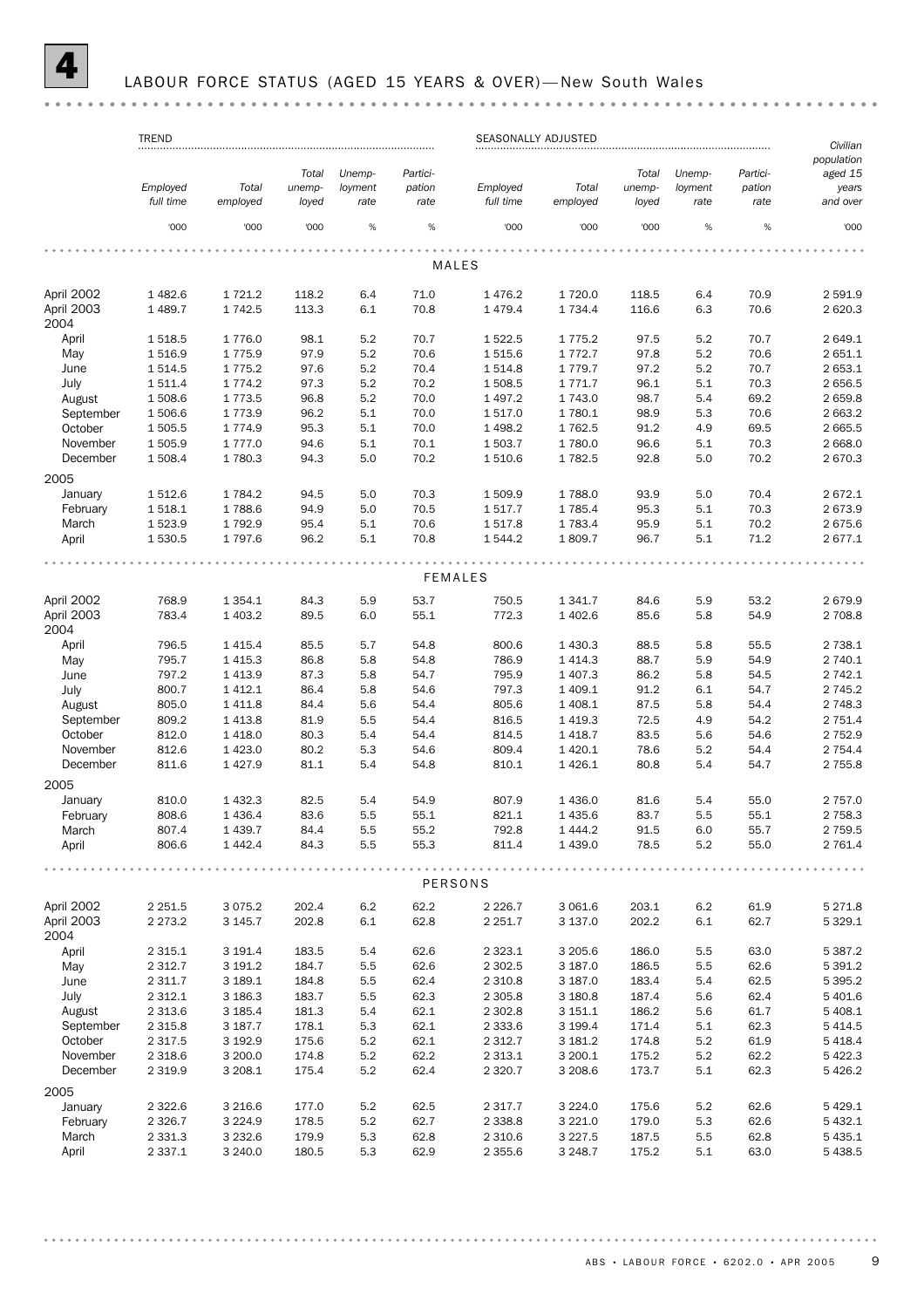## 5 LABOUR FORCE STATUS (AGED 15 YEARS & OVER)— Victoria

|                      | <b>TREND</b>         |                           |              |            |              | SEASONALLY ADJUSTED        |                        |              |            |              | Civilian<br>population   |
|----------------------|----------------------|---------------------------|--------------|------------|--------------|----------------------------|------------------------|--------------|------------|--------------|--------------------------|
|                      |                      |                           | Total        | Unemp-     | Partici-     |                            |                        | Total        | Unemp-     | Partici-     | aged 15                  |
|                      | Employed             | Total                     | unemp-       | loyment    | pation       | Employed                   | Total                  | unemp-       | loyment    | pation       | years                    |
|                      | full time            | employed                  | loyed        | rate       | rate         | full time                  | employed               | loyed        | rate       | rate         | and over                 |
|                      | '000                 | '000                      | '000         | %          | $\%$         | '000                       | '000                   | '000         | $\%$       | $\%$         | '000                     |
|                      |                      |                           |              |            |              |                            |                        |              |            |              |                          |
|                      |                      |                           |              |            |              | <b>MALES</b>               |                        |              |            |              |                          |
| April 2002           | 1 101.1              | 1 2 8 2.7                 | 83.2         | 6.1        | 72.2         | 1 0 9 7 .9                 | 1 278.7                | 80.5         | 5.9        | 71.8         | 1891.9                   |
| April 2003           | 1 0 98.1             | 1 2 8 8.4                 | 79.9         | 5.8        | 71.2         | 1 0 9 1.9                  | 1 287.0                | 79.7         | 5.8        | 71.1         | 1921.7                   |
| 2004                 |                      |                           |              |            |              |                            |                        |              |            |              |                          |
| April                | 1 1 28.0             | 1 3 2 5.8<br>1 3 28.4     | 80.2         | 5.7        | 72.0         | 1 132.0                    | 1 3 3 1 . 7            | 82.7         | 5.8        | 72.4         | 1953.3<br>1955.7         |
| May<br>June          | 1 1 3 0.9<br>1 132.8 | 1 3 3 0.8                 | 81.1<br>82.2 | 5.8<br>5.8 | 72.1<br>72.1 | 1 1 2 7 . 3<br>1 1 3 1 . 4 | 1 3 2 6 .5<br>1 3 28.8 | 81.0<br>81.9 | 5.8<br>5.8 | 72.0<br>72.0 | 1958.0                   |
| July                 | 1 1 3 4 . 1          | 1 3 3 3 . 0               | 83.3         | 5.9        | 72.2         | 1 1 3 4 . 6                | 1 3 3 3 .5             | 81.7         | 5.8        | 72.2         | 1961.0                   |
| August               | 1 1 3 5 . 5          | 1 3 3 5 . 0               | 84.1         | 5.9        | 72.3         | 1 140.9                    | 1 3 3 6 . 0            | 83.0         | 5.9        | 72.3         | 1964.1                   |
| September            | 1 137.0              | 1 3 3 7 . 2               | 84.1         | 5.9        | 72.3         | 1 1 3 3.6                  | 1 3 3 8.4              | 87.3         | 6.1        | 72.5         | 1967.1                   |
| October              | 1 1 38.6             | 1 3 3 9.7                 | 83.3         | 5.9        | 72.3         | 1 1 3 5 . 3                | 1 3 3 9 . 3            | 84.7         | 5.9        | 72.3         | 1969.5                   |
| November             | 1 140.5              | 1 3 4 2.7                 | 82.0         | 5.8        | 72.3         | 1 142.9                    | 1 340.0                | 81.8         | 5.8        | 72.1         | 1972.0                   |
| December             | 1 142.9              | 1 3 4 6.4                 | 80.2         | 5.6        | 72.3         | 1 140.9                    | 1 347.0                | 78.7         | 5.5        | 72.2         | 1974.4                   |
| 2005                 |                      |                           |              |            |              |                            |                        |              |            |              |                          |
| January              | 1 1 4 5 . 8          | 1 3 5 0.7                 | 78.4         | 5.5        | 72.3         | 1 1 5 0.5                  | 1 350.9                | 76.6         | 5.4        | 72.2         | 1976.1                   |
| February             | 1 1 48.8             | 1 3 5 5.3                 | 76.9         | 5.4        | 72.4         | 1 144.3                    | 1 3 5 3.8              | 78.2         | 5.5        | 72.4         | 1977.8                   |
| March                | 1 151.7              | 1 3 5 9.7                 | 75.7         | 5.3        | 72.5         | 1 1 5 0.9                  | 1 3 6 1 . 0            | 76.6         | 5.3        | 72.6         | 1979.5                   |
| April                | 1 154.1              | 1 3 6 3.5                 | 74.9         | 5.2        | 72.6         | 1 1 58.1                   | 1 366.8                | 74.1         | 5.1        | 72.7         | 1982.0                   |
|                      |                      |                           |              |            |              |                            |                        |              |            |              |                          |
|                      |                      |                           |              |            |              | <b>FEMALES</b>             |                        |              |            |              |                          |
| April 2002           | 547.7                | 1 0 1 9 . 1               | 63.6         | 5.9        | 54.4         | 550.8                      | 1 0 20.0               | 60.3         | 5.6        | 54.3         | 1990.3                   |
| April 2003<br>2004   | 564.5                | 1 0 6 3.5                 | 65.6         | 5.8        | 55.9         | 572.4                      | 1 060.3                | 66.9         | 5.9        | 55.8         | 2 0 2 0.1                |
| April                | 583.8                | 1 0 6 7 . 7               | 62.3         | 5.5        | 55.1         | 579.9                      | 1073.1                 | 65.0         | 5.7        | 55.5         | 2 0 5 1.5                |
| May                  | 586.6                | 1 0 6 9.5                 | 62.9         | 5.6        | 55.1         | 590.1                      | 1 0 66.4               | 55.5         | 5.0        | 54.6         | 2 053.8                  |
| June                 | 587.7                | 1071.3                    | 64.3         | 5.7        | 55.2         | 599.9                      | 1 0 68.9               | 62.1         | 5.5        | 55.0         | 2 056.1                  |
| July                 | 587.2                | 1074.1                    | 66.4         | 5.8        | 55.4         | 581.0                      | 1 0 7 5 . 7            | 67.7         | 5.9        | 55.5         | 2 059.1                  |
| August               | 585.9                | 1078.7                    | 68.3         | 6.0        | 55.6         | 587.8                      | 1076.5                 | 74.3         | 6.5        | 55.8         | 2 062.1                  |
| September            | 584.6                | 1 0 8 5.4                 | 69.4         | 6.0        | 55.9         | 578.7                      | 1 0 8 1 . 4            | 69.5         | 6.0        | 55.7         | 2 0 6 5.1<br>2 066.8     |
| October              | 584.7<br>586.4       | 1 0 9 3.1<br>1 100.2      | 69.3         | 6.0<br>5.8 | 56.2         | 580.1<br>591.6             | 1 0 9 3.7              | 68.1<br>67.1 | 5.9        | 56.2<br>56.5 | 2 068.5                  |
| November<br>December | 589.2                | 1 105.3                   | 68.2<br>67.0 | 5.7        | 56.5<br>56.6 | 590.6                      | 1 102.4<br>1 109.2     | 67.4         | 5.7<br>5.7 | 56.8         | 2 070.1                  |
|                      |                      |                           |              |            |              |                            |                        |              |            |              |                          |
| 2005                 |                      |                           |              |            |              |                            |                        |              |            |              |                          |
| January              | 591.5                | 1 1 08.5                  | 66.4         | 5.6        | 56.7         | 589.1                      | 1 111.1                | 66.1         | 5.6        | 56.8         | 2071.5                   |
| February             | 593.1                | 1 1 1 0 . 2               | 66.3         | 5.6        | 56.8         | 594.9                      | 1 111.1                | 65.6         | 5.6        | 56.8         | 2 0 7 2.8                |
| March<br>April       | 594.3<br>594.8       | 1 1 1 0 . 9<br>1 1 1 0 .5 | 66.4<br>66.7 | 5.6<br>5.7 | 56.8<br>56.7 | 596.4<br>591.5             | 1 107.3<br>1 107.9     | 64.9<br>69.5 | 5.5<br>5.9 | 56.5<br>56.7 | 2 0 7 4 . 1<br>2 0 7 6.3 |
|                      |                      |                           |              |            |              |                            |                        |              |            |              |                          |
|                      |                      |                           |              |            |              | PERSONS                    |                        |              |            |              |                          |
| April 2002           | 1 648.9              | 2 3 0 1.7                 | 146.8        | 6.0        | 63.1         | 1648.7                     | 2 2 9 8.7              | 140.8        | 5.8        | 62.8         | 3 8 8 2.2                |
| April 2003<br>2004   | 1 662.7              | 2 3 5 2.0                 | 145.5        | 5.8        | 63.4         | 1 664.3                    | 2 347.3                | 146.6        | 5.9        | 63.3         | 3 941.8                  |
| April                | 1 7 1 1.8            | 2 3 9 3.4                 | 142.6        | 5.6        | 63.3         | 1 7 1 1.9                  | 2 4 0 4.8              | 147.7        | 5.8        | 63.7         | 4 0 0 4.8                |
| May                  | 1 7 1 7 .5           | 2 3 9 7 . 9               | 144.0        | 5.7        | 63.4         | 1 7 1 7 .4                 | 2 3 9 2.9              | 136.5        | 5.4        | 63.1         | 4 0 0 9.5                |
| June                 | 1720.5               | 2 402.1                   | 146.5        | 5.7        | 63.5         | 1 7 3 1 . 3                | 2 3 9 7 . 7            | 144.0        | 5.7        | 63.3         | 4 0 14.2                 |
| July                 | 1 721.3              | 2 407.0                   | 149.7        | 5.9        | 63.6         | 1715.5                     | 2 409.3                | 149.4        | 5.8        | 63.6         | 4 0 20.2                 |
| August               | 1 721.3              | 2 4 1 3.8                 | 152.4        | 5.9        | 63.7         | 1728.7                     | 2 4 1 2.5              | 157.3        | 6.1        | 63.8         | 4 0 26.2                 |
| September            | 1721.6               | 2 4 2 2.6                 | 153.5        | 6.0        | 63.9         | 1 7 1 2 . 4                | 2 4 1 9.8              | 156.7        | 6.1        | 63.9         | 4 0 3 2.2                |
| October              | 1 723.2              | 2 4 3 2.8                 | 152.6        | 5.9        | 64.1         | 1 7 1 5 . 4                | 2 433.0                | 152.7        | 5.9        | 64.1         | 4 0 36.3                 |
| November             | 1726.9               | 2 4 4 2.9                 | 150.2        | 5.8        | 64.2         | 1734.5                     | 2 4 4 2.5              | 148.9        | 5.7        | 64.1         | 4 040.4                  |
| December             | 1 732.1              | 2 4 5 1.7                 | 147.2        | 5.7        | 64.3         | 1 7 3 1.5                  | 2 456.2                | 146.1        | 5.6        | 64.3         | 4 0 4 4 .5               |
| 2005                 |                      |                           |              |            |              |                            |                        |              |            |              |                          |
| January              | 1 737.3              | 2 459.3                   | 144.8        | 5.6        | 64.3         | 1739.5                     | 2 461.9                | 142.7        | 5.5        | 64.4         | 4 0 4 7 .5               |
| February             | 1 741.9              | 2 4 6 5.5                 | 143.2        | 5.5        | 64.4         | 1 739.2                    | 2 4 6 4 .9             | 143.9        | 5.5        | 64.4         | 4 0 5 0.6                |
| March                | 1746.0               | 2 4 7 0.5                 | 142.2        | 5.4        | 64.4         | 1 747.3                    | 2 4 68.3               | 141.4        | 5.4        | 64.4         | 4 0 5 3.6                |
| April                | 1748.9               | 2 474.0                   | 141.7        | 5.4        | 64.5         | 1 749.7                    | 2 474.7                | 143.5        | 5.5        | 64.5         | 4 0 58.3                 |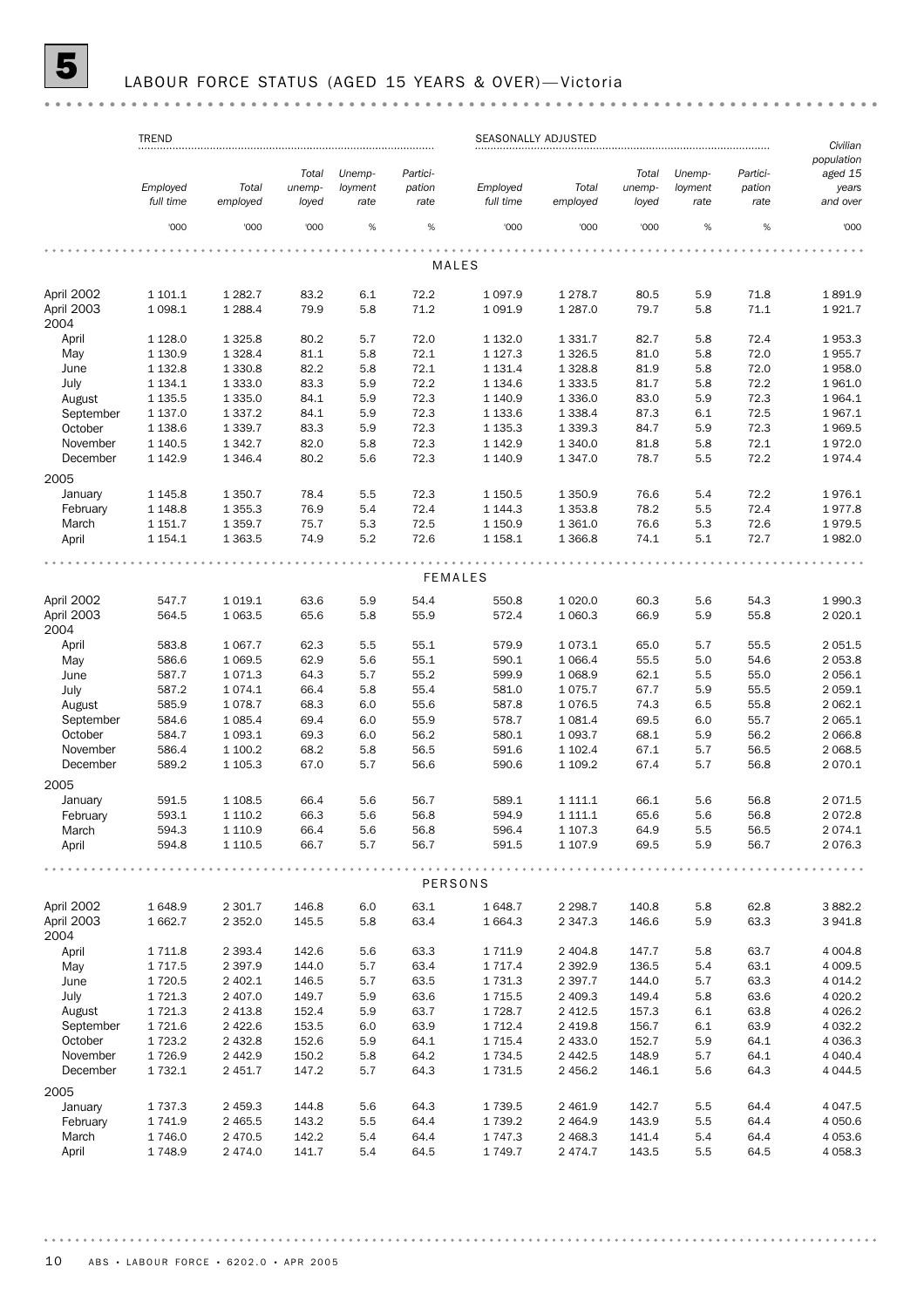## 6 LABOUR FORCE STATUS (AGED 15 YEARS & OVER)— Queensland

|                    | <b>TREND</b> |             |        |         |          |                | SEASONALLY ADJUSTED |        |         |          | Civilian              |
|--------------------|--------------|-------------|--------|---------|----------|----------------|---------------------|--------|---------|----------|-----------------------|
|                    |              |             | Total  | Unemp-  | Partici- |                |                     | Total  | Unemp-  | Partici- | population<br>aged 15 |
|                    | Employed     | Total       | unemp- | loyment | pation   | Employed       | Total               | unemp- | loyment | pation   | years                 |
|                    | full time    | employed    | loyed  | rate    | rate     | full time      | employed            | loyed  | rate    | rate     | and over              |
|                    | '000         | '000        | '000   | %       | %        | '000           | '000                | '000   | %       | %        | '000                  |
|                    |              |             |        |         |          |                |                     |        |         |          |                       |
|                    |              |             |        |         |          | MALES          |                     |        |         |          |                       |
| April 2002         | 821.8        | 968.0       | 79.2   | 7.6     | 73.1     | 820.3          | 966.5               | 78.3   | 7.5     | 73.0     | 1 4 3 1.7             |
| April 2003         | 840.0        | 990.8       | 71.8   | 6.8     | 72.3     | 839.1          | 988.7               | 71.3   | 6.7     | 72.1     | 1 470.6               |
| 2004               |              |             |        |         |          |                |                     |        |         |          |                       |
| April              | 890.3        | 1 0 3 5.5   | 63.1   | 5.7     | 72.8     | 892.4          | 1 043.0             | 61.2   | 5.5     | 73.2     | 1 509.0               |
| May                | 892.9        | 1 0 3 9.0   | 62.4   | 5.7     | 72.8     | 893.4          | 1 042.0             | 59.0   | 5.4     | 72.8     | 1512.3                |
| June               | 896.5        | 1 0 4 3 .2  | 61.0   | 5.5     | 72.9     | 893.3          | 1 0 38.5            | 62.6   | 5.7     | 72.7     | 1 515.5               |
| July               | 900.5        | 1 0 4 7 .8  | 59.3   | 5.4     | 72.9     | 903.6          | 1 0 4 4.8           | 62.2   | 5.6     | 72.9     | 1 519.0               |
| August             | 904.0        | 1 0 5 2.4   | 57.5   | 5.2     | 72.9     | 899.8          | 1 0 5 0.1           | 57.7   | 5.2     | 72.7     | 1522.7                |
| September          | 906.5        | 1056.8      | 55.7   | 5.0     | 72.9     | 907.3          | 1 0 6 2.6           | 55.0   | 4.9     | 73.2     | 1526.3                |
| October            | 908.7        | 1 0 6 1.1   | 53.6   | 4.8     | 72.9     | 916.6          | 1 0 6 5.9           | 50.5   | 4.5     | 73.0     | 1529.7                |
| November           | 911.1        | 1 0 6 5.6   | 51.5   | 4.6     | 72.9     | 913.0          | 1 0 6 2.9           | 52.4   | 4.7     | 72.7     | 1533.3                |
| December<br>2005   | 914.2        | 1070.2      | 49.8   | 4.5     | 72.9     | 902.0          | 1 0 6 4 .9          | 51.6   | 4.6     | 72.7     | 1536.7                |
| January            | 918.1        | 1075.5      | 48.6   | 4.3     | 73.0     | 916.9          | 1 0 7 6 .0          | 50.7   | 4.5     | 73.2     | 1 539.5               |
| February           | 922.6        | 1 0 8 1.4   | 47.6   | 4.2     | 73.2     | 924.9          | 1 0 78.7            | 43.3   | 3.9     | 72.7     | 1542.3                |
| March              | 927.0        | 1 0 8 7 . 1 | 46.9   | 4.1     | 73.4     | 934.8          | 1 0 9 3.4           | 44.5   | 3.9     | 73.6     | 1545.1                |
| April              | 930.6        | 1 0 9 2.4   | 46.6   | 4.1     | 73.6     | 929.7          | 1 0 9 5 . 0         | 50.5   | 4.4     | 74.0     | 1547.6                |
|                    |              |             |        |         |          |                |                     |        |         |          |                       |
|                    |              |             |        |         |          | <b>FEMALES</b> |                     |        |         |          |                       |
| April 2002         | 425.4        | 773.0       | 64.2   | 7.7     | 56.9     | 424.7          | 767.8               | 62.5   | 7.5     | 56.4     | 1 472.5               |
| April 2003<br>2004 | 431.6        | 811.9       | 65.6   | 7.5     | 58.1     | 426.4          | 804.2               | 64.4   | 7.4     | 57.5     | 1511.6                |
| April              | 448.7        | 829.3       | 57.2   | 6.5     | 57.1     | 450.9          | 831.6               | 56.5   | 6.4     | 57.2     | 1 551.4               |
| May                | 452.7        | 833.7       | 55.6   | 6.3     | 57.2     | 449.4          | 832.8               | 54.2   | 6.1     | 57.1     | 1554.4                |
| June               | 458.5        | 839.4       | 54.3   | 6.1     | 57.4     | 456.8          | 844.2               | 54.5   | 6.1     | 57.7     | 1 557.4               |
| July               | 465.7        | 845.9       | 52.9   | 5.9     | 57.6     | 467.6          | 842.9               | 52.5   | 5.9     | 57.4     | 1 560.7               |
| August             | 473.3        | 852.6       | 51.7   | 5.7     | 57.8     | 471.6          | 849.9               | 51.8   | 5.7     | 57.7     | 1564.0                |
| September          | 480.2        | 859.1       | 50.4   | 5.5     | 58.0     | 481.9          | 856.7               | 52.3   | 5.8     | 58.0     | 1 567.3               |
| October            | 485.7        | 865.4       | 49.2   | 5.4     | 58.3     | 484.6          | 873.9               | 40.8   | 4.5     | 58.3     | 1570.0                |
| November           | 488.9        | 871.2       | 48.2   | 5.2     | 58.5     | 495.4          | 871.0               | 47.1   | 5.1     | 58.4     | 1572.8                |
| December           | 490.1        | 876.6       | 47.6   | 5.2     | 58.7     | 489.6          | 873.1               | 46.0   | 5.0     | 58.3     | 1575.5                |
| 2005               |              |             |        |         |          |                |                     |        |         |          |                       |
| January            | 490.2        | 881.3       | 47.7   | 5.1     | 58.9     | 487.7          | 880.9               | 49.2   | 5.3     | 59.0     | 1577.8                |
| February           | 489.9        | 885.8       | 48.1   | 5.2     | 59.1     | 491.5          | 883.4               | 47.9   | 5.1     | 58.9     | 1 580.2               |
| March              | 489.5        | 889.7       | 48.8   | 5.2     | 59.3     | 487.0          | 897.5               | 46.0   | 4.9     | 59.6     | 1582.5                |
| April              | 489.0        | 892.6       | 49.8   | 5.3     | 59.5     | 489.5          | 890.5               | 53.7   | 5.7     | 59.6     | 1584.9                |
|                    |              |             |        |         |          | PERSONS        |                     |        |         |          |                       |
|                    |              |             |        |         |          |                |                     |        |         |          |                       |
| April 2002         | 1 247.3      | 1741.0      | 143.3  | 7.6     | 64.9     | 1 2 4 5 .0     | 1 7 3 4 . 3         | 140.8  | 7.5     | 64.6     | 2 904.2               |
| April 2003<br>2004 | 1 271.6      | 1802.7      | 137.4  | 7.1     | 65.1     | 1 2 6 5 .5     | 1793.0              | 135.7  | 7.0     | 64.7     | 2 982.2               |
| April              | 1 3 3 9 . 0  | 1864.7      | 120.2  | 6.1     | 64.9     | 1 3 4 3 . 4    | 1874.6              | 117.7  | 5.9     | 65.1     | 3 060.4               |
| May                | 1 345.6      | 1872.7      | 118.0  | 5.9     | 64.9     | 1342.8         | 1874.8              | 113.2  | 5.7     | 64.8     | 3 0 66.7              |
| June               | 1 3 5 5 . 0  | 1882.6      | 115.3  | 5.8     | 65.0     | 1 350.2        | 1882.6              | 117.1  | 5.9     | 65.1     | 3 0 7 2.9             |
| July               | 1 3 6 6.3    | 1893.7      | 112.3  | 5.6     | 65.1     | 1371.2         | 1887.8              | 114.8  | 5.7     | 65.0     | 3 0 7 9.7             |
| August             | 1 377.3      | 1905.0      | 109.2  | 5.4     | 65.3     | 1371.4         | 1 900.0             | 109.5  | 5.4     | 65.1     | 3 0 8 6.8             |
| September          | 1 3 8 6.7    | 1915.9      | 106.2  | 5.3     | 65.4     | 1 3 8 9.2      | 1919.3              | 107.3  | 5.3     | 65.5     | 3 093.6               |
| October            | 1 3 9 4 . 4  | 1926.5      | 102.8  | 5.1     | 65.5     | 1 401.2        | 1939.8              | 91.2   | 4.5     | 65.5     | 3 0 9 9.7             |
| November           | 1 400.1      | 1936.8      | 99.7   | 4.9     | 65.6     | 1 408.3        | 1933.9              | 99.5   | 4.9     | 65.5     | 3 106.1               |
| December           | 1 404.3      | 1946.8      | 97.5   | 4.8     | 65.7     | 1 3 9 1.6      | 1938.0              | 97.6   | 4.8     | 65.4     | 3 1 1 2 . 2           |
| 2005               |              |             |        |         |          |                |                     |        |         |          |                       |
| January            | 1 408.4      | 1956.8      | 96.3   | 4.7     | 65.9     | 1 404.7        | 1956.9              | 99.9   | 4.9     | 66.0     | 3 117.4               |
| February           | 1 4 1 2.5    | 1967.2      | 95.7   | 4.6     | 66.1     | 1416.4         | 1962.1              | 91.2   | 4.4     | 65.8     | 3 1 2 2.5             |
| March              | 1 4 1 6.5    | 1976.9      | 95.7   | 4.6     | 66.3     | 1 4 2 1.8      | 1991.0              | 90.5   | 4.3     | 66.5     | 3 127.7               |
| April              | 1419.6       | 1984.9      | 96.3   | 4.6     | 66.5     | 1 4 1 9.2      | 1985.5              | 104.2  | 5.0     | 66.7     | 3 132.5               |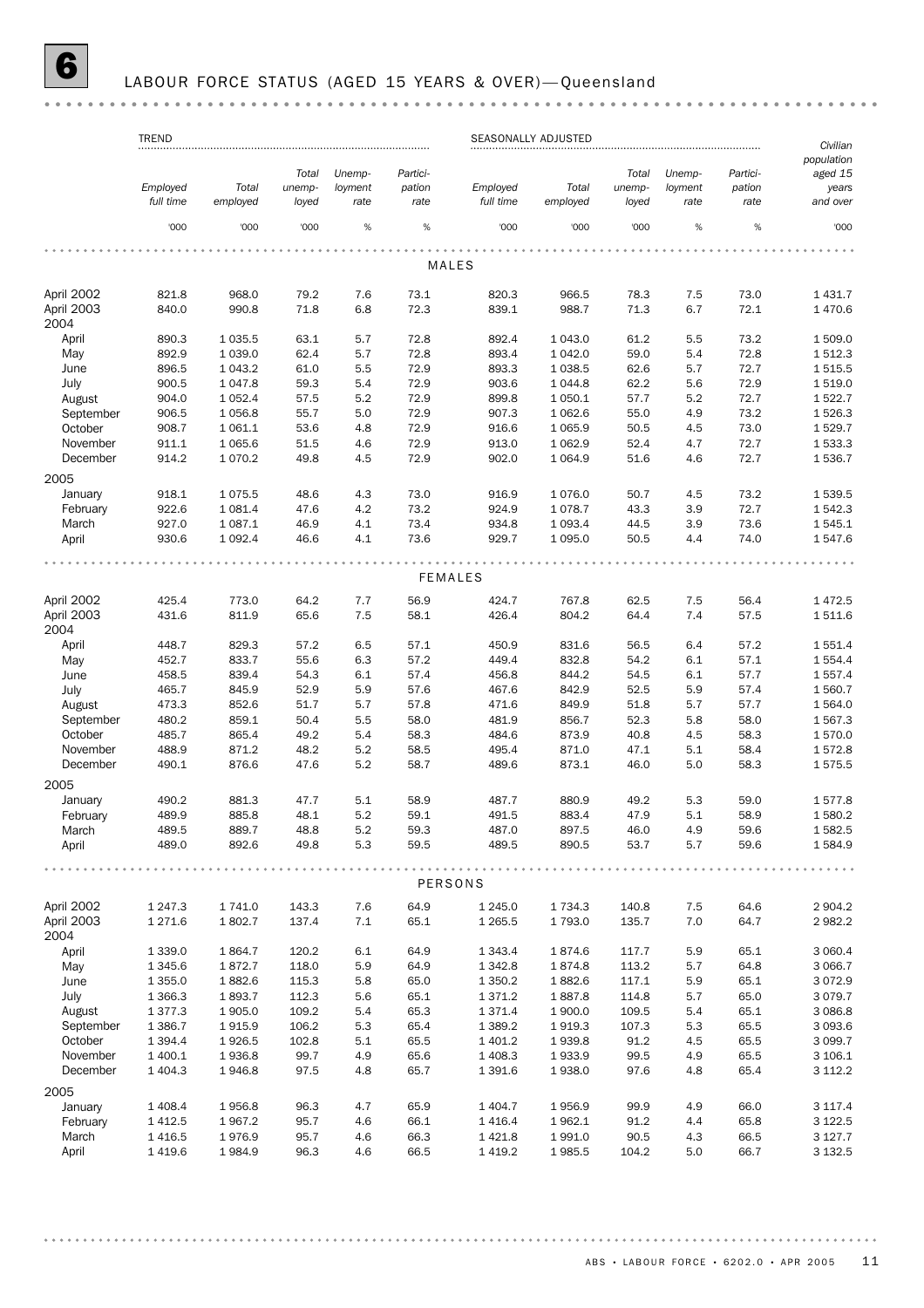## LABOUR FORCE STATUS (AGED 15 YEARS & OVER)-South Australia

| population<br>Total<br>Unemp-<br>Partici-<br>Total<br>Unemp-<br>Partici-<br>aged 15<br>pation<br>Employed<br>Total<br>unemp-<br>loyment<br>Employed<br>Total<br>unemp-<br>loyment<br>pation<br>years<br>full time<br>full time<br>employed<br>loyed<br>rate<br>employed<br>loyed<br>rate<br>and over<br>rate<br>rate<br>$\%$<br>$\%$<br>'000<br>$\%$<br>'000<br>'000<br>%<br>'000<br>'000<br>'000<br>'000<br>MALES<br>April 2002<br>322.4<br>384.1<br>30.3<br>7.3<br>69.1<br>324.2<br>385.0<br>29.6<br>7.1<br>69.1<br>599.9<br>April 2003<br>337.8<br>393.5<br>28.7<br>6.8<br>69.7<br>336.8<br>392.7<br>29.1<br>6.9<br>69.7<br>605.4<br>2004<br>April<br>69.6<br>335.2<br>397.4<br>28.1<br>6.6<br>335.6<br>396.9<br>28.7<br>6.7<br>69.6<br>611.2<br>May<br>335.1<br>397.9<br>28.2<br>397.3<br>611.7<br>6.6<br>69.7<br>334.5<br>27.9<br>6.6<br>69.5<br>334.8<br>398.6<br>28.2<br>6.6<br>69.7<br>336.2<br>400.7<br>28.1<br>6.6<br>70.0<br>612.2<br>June<br>July<br>334.6<br>399.4<br>27.8<br>6.5<br>69.7<br>333.6<br>399.6<br>27.6<br>6.5<br>69.7<br>612.7<br>6.3<br>333.8<br>613.2<br>334.6<br>400.1<br>27.1<br>69.7<br>398.7<br>27.8<br>6.5<br>69.6<br>August<br>September<br>334.8<br>400.6<br>26.2<br>6.1<br>69.5<br>333.6<br>398.9<br>27.3<br>613.7<br>6.4<br>69.5<br>October<br>335.5<br>400.9<br>5.9<br>337.5<br>403.2<br>25.4<br>69.4<br>25.5<br>6.0<br>69.8<br>614.1<br>November<br>336.6<br>401.2<br>24.7<br>5.8<br>69.3<br>337.4<br>402.6<br>21.9<br>5.2<br>69.1<br>614.4<br>December<br>338.0<br>5.7<br>69.3<br>337.9<br>402.3<br>23.1<br>5.4<br>69.2<br>401.7<br>24.3<br>614.8<br>2005<br>January<br>339.6<br>402.4<br>24.0<br>5.6<br>69.3<br>335.3<br>397.8<br>26.7<br>6.3<br>69.0<br>615.1<br>403.3<br>5.5<br>69.4<br>342.6<br>403.2<br>February<br>341.3<br>23.6<br>24.5<br>5.7<br>69.5<br>615.4<br>March<br>342.9<br>23.2<br>346.2<br>404.3<br>5.4<br>69.4<br>407.2<br>23.1<br>5.4<br>69.9<br>615.8<br>5.3<br>344.2<br>405.1<br>22.8<br>69.5<br>343.8<br>405.9<br>20.9<br>4.9<br>69.3<br>616.2<br>April<br><b>FEMALES</b><br>April 2002<br>308.8<br>6.2<br>52.7<br>53.0<br>625.4<br>150.4<br>20.4<br>150.6<br>311.5<br>19.9<br>6.0<br>April 2003<br>166.6<br>322.5<br>165.5<br>630.2<br>19.3<br>5.6<br>54.2<br>321.0<br>19.2<br>5.6<br>54.0<br>2004<br>April<br>156.5<br>320.1<br>20.1<br>5.9<br>53.6<br>158.5<br>321.9<br>18.3<br>5.4<br>53.6<br>635.2<br>5.8<br>May<br>158.1<br>320.5<br>19.8<br>5.8<br>53.5<br>155.6<br>320.0<br>19.6<br>53.4<br>635.6<br>159.6<br>320.8<br>19.7<br>5.8<br>53.5<br>161.6<br>318.9<br>20.8<br>53.4<br>636.0<br>June<br>6.1<br>July<br>6.1<br>160.7<br>321.1<br>19.7<br>5.8<br>53.5<br>160.8<br>321.0<br>20.9<br>53.7<br>636.4<br>161.7<br>321.5<br>19.5<br>5.7<br>53.5<br>162.2<br>323.5<br>19.3<br>5.6<br>53.8<br>636.9<br>August<br>September<br>162.7<br>322.4<br>322.6<br>637.3<br>19.0<br>5.6<br>53.6<br>161.2<br>18.3<br>5.4<br>53.5<br>October<br>163.7<br>323.8<br>5.3<br>163.9<br>322.3<br>637.5<br>18.2<br>53.7<br>19.0<br>5.6<br>53.5<br>325.6<br>5.1<br>53.8<br>165.4<br>324.0<br>53.5<br>637.7<br>November<br>164.6<br>17.6<br>17.0<br>5.0<br>December<br>165.5<br>327.4<br>17.3<br>5.0<br>54.0<br>164.1<br>328.2<br>16.8<br>4.9<br>54.1<br>638.0<br>2005<br>329.2<br>330.2<br>638.1<br>January<br>166.4<br>17.3<br>5.0<br>54.3<br>168.7<br>17.5<br>5.0<br>54.5<br>5.0<br>165.8<br>4.9<br>638.2<br>167.1<br>330.8<br>17.5<br>54.6<br>332.1<br>17.0<br>54.7<br>February<br>March<br>332.1<br>331.9<br>167.7<br>17.7<br>5.1<br>54.8<br>167.7<br>17.6<br>5.0<br>54.7<br>638.4<br>168.0<br>333.1<br>18.0<br>5.1<br>55.0<br>168.3<br>332.0<br>19.2<br>5.5<br>55.0<br>638.7<br>April<br>PERSONS<br>April 2002<br>472.8<br>693.0<br>60.7<br>49.5<br>60.9<br>50.8<br>6.8<br>474.8<br>696.6<br>6.6<br>1 2 2 5 . 2<br>April 2003<br>504.4<br>716.0<br>502.4<br>48.2<br>1 2 3 5.6<br>48.0<br>6.3<br>61.8<br>713.8<br>6.3<br>61.7<br>2004<br>April<br>491.7<br>48.2<br>6.3<br>61.4<br>718.8<br>61.4<br>1 2 4 6 . 3<br>717.5<br>494.1<br>47.0<br>6.1<br>493.2<br>718.4<br>61.4<br>717.2<br>6.2<br>May<br>47.9<br>6.3<br>490.1<br>47.4<br>61.3<br>1 247.3<br>June<br>494.4<br>719.4<br>47.9<br>6.2<br>61.5<br>497.8<br>719.5<br>48.9<br>6.4<br>61.6<br>1 248.2<br>495.4<br>494.4<br>6.3<br>1 2 4 9 . 1<br>July<br>720.4<br>47.5<br>6.2<br>61.5<br>720.6<br>48.5<br>61.6<br>721.6<br>6.1<br>722.2<br>47.2<br>6.1<br>1 250.0<br>August<br>496.3<br>46.6<br>61.5<br>495.9<br>61.5<br>September<br>497.5<br>723.0<br>45.2<br>5.9<br>494.8<br>5.9<br>1 251.0<br>61.4<br>721.4<br>45.6<br>61.3<br>499.2<br>43.5<br>1 2 5 1.6<br>October<br>724.7<br>5.7<br>61.4<br>501.3<br>725.5<br>44.5<br>5.8<br>61.5<br>November<br>501.2<br>726.8<br>42.3<br>5.5<br>61.4<br>502.8<br>726.6<br>5.1<br>38.8<br>61.1<br>1 252.2<br>December<br>503.5<br>729.1<br>41.6<br>5.4<br>61.5<br>502.1<br>730.6<br>39.9<br>5.2<br>61.5<br>1 2 5 2.8<br>2005<br>44.2<br>January<br>506.0<br>731.7<br>41.3<br>5.3<br>61.7<br>504.0<br>728.0<br>5.7<br>61.6<br>1 253.2<br>508.4<br>734.2<br>5.3<br>61.8<br>508.4<br>735.3<br>41.5<br>1 2 5 3 . 7<br>February<br>41.1<br>5.3<br>62.0<br>March<br>510.6<br>736.4<br>5.3<br>62.0<br>513.9<br>739.0<br>40.7<br>5.2<br>1 2 5 4 . 1<br>40.9<br>62.2<br>5.2<br>5.2<br>April<br>512.2<br>738.2<br>40.8<br>62.1<br>512.0<br>737.9<br>40.1<br>62.0<br>1 2 5 4 .9 | <b>TREND</b> |  |  | SEASONALLY ADJUSTED |  | Civilian |
|------------------------------------------------------------------------------------------------------------------------------------------------------------------------------------------------------------------------------------------------------------------------------------------------------------------------------------------------------------------------------------------------------------------------------------------------------------------------------------------------------------------------------------------------------------------------------------------------------------------------------------------------------------------------------------------------------------------------------------------------------------------------------------------------------------------------------------------------------------------------------------------------------------------------------------------------------------------------------------------------------------------------------------------------------------------------------------------------------------------------------------------------------------------------------------------------------------------------------------------------------------------------------------------------------------------------------------------------------------------------------------------------------------------------------------------------------------------------------------------------------------------------------------------------------------------------------------------------------------------------------------------------------------------------------------------------------------------------------------------------------------------------------------------------------------------------------------------------------------------------------------------------------------------------------------------------------------------------------------------------------------------------------------------------------------------------------------------------------------------------------------------------------------------------------------------------------------------------------------------------------------------------------------------------------------------------------------------------------------------------------------------------------------------------------------------------------------------------------------------------------------------------------------------------------------------------------------------------------------------------------------------------------------------------------------------------------------------------------------------------------------------------------------------------------------------------------------------------------------------------------------------------------------------------------------------------------------------------------------------------------------------------------------------------------------------------------------------------------------------------------------------------------------------------------------------------------------------------------------------------------------------------------------------------------------------------------------------------------------------------------------------------------------------------------------------------------------------------------------------------------------------------------------------------------------------------------------------------------------------------------------------------------------------------------------------------------------------------------------------------------------------------------------------------------------------------------------------------------------------------------------------------------------------------------------------------------------------------------------------------------------------------------------------------------------------------------------------------------------------------------------------------------------------------------------------------------------------------------------------------------------------------------------------------------------------------------------------------------------------------------------------------------------------------------------------------------------------------------------------------------------------------------------------------------------------------------------------------------------------------------------------------------------------------------------------------------------------------------------------------------------------------------------------------------------------------------------------------------------------------------------------------------------------------------------------------------------------------------------------------------------------------------------------------------------------------------------------------------------------------------------------------------------------------------------------------------------------------------------------------------------------------------------------------------------------------|--------------|--|--|---------------------|--|----------|
|                                                                                                                                                                                                                                                                                                                                                                                                                                                                                                                                                                                                                                                                                                                                                                                                                                                                                                                                                                                                                                                                                                                                                                                                                                                                                                                                                                                                                                                                                                                                                                                                                                                                                                                                                                                                                                                                                                                                                                                                                                                                                                                                                                                                                                                                                                                                                                                                                                                                                                                                                                                                                                                                                                                                                                                                                                                                                                                                                                                                                                                                                                                                                                                                                                                                                                                                                                                                                                                                                                                                                                                                                                                                                                                                                                                                                                                                                                                                                                                                                                                                                                                                                                                                                                                                                                                                                                                                                                                                                                                                                                                                                                                                                                                                                                                                                                                                                                                                                                                                                                                                                                                                                                                                                                                                                                                        |              |  |  |                     |  |          |
|                                                                                                                                                                                                                                                                                                                                                                                                                                                                                                                                                                                                                                                                                                                                                                                                                                                                                                                                                                                                                                                                                                                                                                                                                                                                                                                                                                                                                                                                                                                                                                                                                                                                                                                                                                                                                                                                                                                                                                                                                                                                                                                                                                                                                                                                                                                                                                                                                                                                                                                                                                                                                                                                                                                                                                                                                                                                                                                                                                                                                                                                                                                                                                                                                                                                                                                                                                                                                                                                                                                                                                                                                                                                                                                                                                                                                                                                                                                                                                                                                                                                                                                                                                                                                                                                                                                                                                                                                                                                                                                                                                                                                                                                                                                                                                                                                                                                                                                                                                                                                                                                                                                                                                                                                                                                                                                        |              |  |  |                     |  |          |
|                                                                                                                                                                                                                                                                                                                                                                                                                                                                                                                                                                                                                                                                                                                                                                                                                                                                                                                                                                                                                                                                                                                                                                                                                                                                                                                                                                                                                                                                                                                                                                                                                                                                                                                                                                                                                                                                                                                                                                                                                                                                                                                                                                                                                                                                                                                                                                                                                                                                                                                                                                                                                                                                                                                                                                                                                                                                                                                                                                                                                                                                                                                                                                                                                                                                                                                                                                                                                                                                                                                                                                                                                                                                                                                                                                                                                                                                                                                                                                                                                                                                                                                                                                                                                                                                                                                                                                                                                                                                                                                                                                                                                                                                                                                                                                                                                                                                                                                                                                                                                                                                                                                                                                                                                                                                                                                        |              |  |  |                     |  |          |
|                                                                                                                                                                                                                                                                                                                                                                                                                                                                                                                                                                                                                                                                                                                                                                                                                                                                                                                                                                                                                                                                                                                                                                                                                                                                                                                                                                                                                                                                                                                                                                                                                                                                                                                                                                                                                                                                                                                                                                                                                                                                                                                                                                                                                                                                                                                                                                                                                                                                                                                                                                                                                                                                                                                                                                                                                                                                                                                                                                                                                                                                                                                                                                                                                                                                                                                                                                                                                                                                                                                                                                                                                                                                                                                                                                                                                                                                                                                                                                                                                                                                                                                                                                                                                                                                                                                                                                                                                                                                                                                                                                                                                                                                                                                                                                                                                                                                                                                                                                                                                                                                                                                                                                                                                                                                                                                        |              |  |  |                     |  |          |
|                                                                                                                                                                                                                                                                                                                                                                                                                                                                                                                                                                                                                                                                                                                                                                                                                                                                                                                                                                                                                                                                                                                                                                                                                                                                                                                                                                                                                                                                                                                                                                                                                                                                                                                                                                                                                                                                                                                                                                                                                                                                                                                                                                                                                                                                                                                                                                                                                                                                                                                                                                                                                                                                                                                                                                                                                                                                                                                                                                                                                                                                                                                                                                                                                                                                                                                                                                                                                                                                                                                                                                                                                                                                                                                                                                                                                                                                                                                                                                                                                                                                                                                                                                                                                                                                                                                                                                                                                                                                                                                                                                                                                                                                                                                                                                                                                                                                                                                                                                                                                                                                                                                                                                                                                                                                                                                        |              |  |  |                     |  |          |
|                                                                                                                                                                                                                                                                                                                                                                                                                                                                                                                                                                                                                                                                                                                                                                                                                                                                                                                                                                                                                                                                                                                                                                                                                                                                                                                                                                                                                                                                                                                                                                                                                                                                                                                                                                                                                                                                                                                                                                                                                                                                                                                                                                                                                                                                                                                                                                                                                                                                                                                                                                                                                                                                                                                                                                                                                                                                                                                                                                                                                                                                                                                                                                                                                                                                                                                                                                                                                                                                                                                                                                                                                                                                                                                                                                                                                                                                                                                                                                                                                                                                                                                                                                                                                                                                                                                                                                                                                                                                                                                                                                                                                                                                                                                                                                                                                                                                                                                                                                                                                                                                                                                                                                                                                                                                                                                        |              |  |  |                     |  |          |
|                                                                                                                                                                                                                                                                                                                                                                                                                                                                                                                                                                                                                                                                                                                                                                                                                                                                                                                                                                                                                                                                                                                                                                                                                                                                                                                                                                                                                                                                                                                                                                                                                                                                                                                                                                                                                                                                                                                                                                                                                                                                                                                                                                                                                                                                                                                                                                                                                                                                                                                                                                                                                                                                                                                                                                                                                                                                                                                                                                                                                                                                                                                                                                                                                                                                                                                                                                                                                                                                                                                                                                                                                                                                                                                                                                                                                                                                                                                                                                                                                                                                                                                                                                                                                                                                                                                                                                                                                                                                                                                                                                                                                                                                                                                                                                                                                                                                                                                                                                                                                                                                                                                                                                                                                                                                                                                        |              |  |  |                     |  |          |
|                                                                                                                                                                                                                                                                                                                                                                                                                                                                                                                                                                                                                                                                                                                                                                                                                                                                                                                                                                                                                                                                                                                                                                                                                                                                                                                                                                                                                                                                                                                                                                                                                                                                                                                                                                                                                                                                                                                                                                                                                                                                                                                                                                                                                                                                                                                                                                                                                                                                                                                                                                                                                                                                                                                                                                                                                                                                                                                                                                                                                                                                                                                                                                                                                                                                                                                                                                                                                                                                                                                                                                                                                                                                                                                                                                                                                                                                                                                                                                                                                                                                                                                                                                                                                                                                                                                                                                                                                                                                                                                                                                                                                                                                                                                                                                                                                                                                                                                                                                                                                                                                                                                                                                                                                                                                                                                        |              |  |  |                     |  |          |
|                                                                                                                                                                                                                                                                                                                                                                                                                                                                                                                                                                                                                                                                                                                                                                                                                                                                                                                                                                                                                                                                                                                                                                                                                                                                                                                                                                                                                                                                                                                                                                                                                                                                                                                                                                                                                                                                                                                                                                                                                                                                                                                                                                                                                                                                                                                                                                                                                                                                                                                                                                                                                                                                                                                                                                                                                                                                                                                                                                                                                                                                                                                                                                                                                                                                                                                                                                                                                                                                                                                                                                                                                                                                                                                                                                                                                                                                                                                                                                                                                                                                                                                                                                                                                                                                                                                                                                                                                                                                                                                                                                                                                                                                                                                                                                                                                                                                                                                                                                                                                                                                                                                                                                                                                                                                                                                        |              |  |  |                     |  |          |
|                                                                                                                                                                                                                                                                                                                                                                                                                                                                                                                                                                                                                                                                                                                                                                                                                                                                                                                                                                                                                                                                                                                                                                                                                                                                                                                                                                                                                                                                                                                                                                                                                                                                                                                                                                                                                                                                                                                                                                                                                                                                                                                                                                                                                                                                                                                                                                                                                                                                                                                                                                                                                                                                                                                                                                                                                                                                                                                                                                                                                                                                                                                                                                                                                                                                                                                                                                                                                                                                                                                                                                                                                                                                                                                                                                                                                                                                                                                                                                                                                                                                                                                                                                                                                                                                                                                                                                                                                                                                                                                                                                                                                                                                                                                                                                                                                                                                                                                                                                                                                                                                                                                                                                                                                                                                                                                        |              |  |  |                     |  |          |
|                                                                                                                                                                                                                                                                                                                                                                                                                                                                                                                                                                                                                                                                                                                                                                                                                                                                                                                                                                                                                                                                                                                                                                                                                                                                                                                                                                                                                                                                                                                                                                                                                                                                                                                                                                                                                                                                                                                                                                                                                                                                                                                                                                                                                                                                                                                                                                                                                                                                                                                                                                                                                                                                                                                                                                                                                                                                                                                                                                                                                                                                                                                                                                                                                                                                                                                                                                                                                                                                                                                                                                                                                                                                                                                                                                                                                                                                                                                                                                                                                                                                                                                                                                                                                                                                                                                                                                                                                                                                                                                                                                                                                                                                                                                                                                                                                                                                                                                                                                                                                                                                                                                                                                                                                                                                                                                        |              |  |  |                     |  |          |
|                                                                                                                                                                                                                                                                                                                                                                                                                                                                                                                                                                                                                                                                                                                                                                                                                                                                                                                                                                                                                                                                                                                                                                                                                                                                                                                                                                                                                                                                                                                                                                                                                                                                                                                                                                                                                                                                                                                                                                                                                                                                                                                                                                                                                                                                                                                                                                                                                                                                                                                                                                                                                                                                                                                                                                                                                                                                                                                                                                                                                                                                                                                                                                                                                                                                                                                                                                                                                                                                                                                                                                                                                                                                                                                                                                                                                                                                                                                                                                                                                                                                                                                                                                                                                                                                                                                                                                                                                                                                                                                                                                                                                                                                                                                                                                                                                                                                                                                                                                                                                                                                                                                                                                                                                                                                                                                        |              |  |  |                     |  |          |
|                                                                                                                                                                                                                                                                                                                                                                                                                                                                                                                                                                                                                                                                                                                                                                                                                                                                                                                                                                                                                                                                                                                                                                                                                                                                                                                                                                                                                                                                                                                                                                                                                                                                                                                                                                                                                                                                                                                                                                                                                                                                                                                                                                                                                                                                                                                                                                                                                                                                                                                                                                                                                                                                                                                                                                                                                                                                                                                                                                                                                                                                                                                                                                                                                                                                                                                                                                                                                                                                                                                                                                                                                                                                                                                                                                                                                                                                                                                                                                                                                                                                                                                                                                                                                                                                                                                                                                                                                                                                                                                                                                                                                                                                                                                                                                                                                                                                                                                                                                                                                                                                                                                                                                                                                                                                                                                        |              |  |  |                     |  |          |
|                                                                                                                                                                                                                                                                                                                                                                                                                                                                                                                                                                                                                                                                                                                                                                                                                                                                                                                                                                                                                                                                                                                                                                                                                                                                                                                                                                                                                                                                                                                                                                                                                                                                                                                                                                                                                                                                                                                                                                                                                                                                                                                                                                                                                                                                                                                                                                                                                                                                                                                                                                                                                                                                                                                                                                                                                                                                                                                                                                                                                                                                                                                                                                                                                                                                                                                                                                                                                                                                                                                                                                                                                                                                                                                                                                                                                                                                                                                                                                                                                                                                                                                                                                                                                                                                                                                                                                                                                                                                                                                                                                                                                                                                                                                                                                                                                                                                                                                                                                                                                                                                                                                                                                                                                                                                                                                        |              |  |  |                     |  |          |
|                                                                                                                                                                                                                                                                                                                                                                                                                                                                                                                                                                                                                                                                                                                                                                                                                                                                                                                                                                                                                                                                                                                                                                                                                                                                                                                                                                                                                                                                                                                                                                                                                                                                                                                                                                                                                                                                                                                                                                                                                                                                                                                                                                                                                                                                                                                                                                                                                                                                                                                                                                                                                                                                                                                                                                                                                                                                                                                                                                                                                                                                                                                                                                                                                                                                                                                                                                                                                                                                                                                                                                                                                                                                                                                                                                                                                                                                                                                                                                                                                                                                                                                                                                                                                                                                                                                                                                                                                                                                                                                                                                                                                                                                                                                                                                                                                                                                                                                                                                                                                                                                                                                                                                                                                                                                                                                        |              |  |  |                     |  |          |
|                                                                                                                                                                                                                                                                                                                                                                                                                                                                                                                                                                                                                                                                                                                                                                                                                                                                                                                                                                                                                                                                                                                                                                                                                                                                                                                                                                                                                                                                                                                                                                                                                                                                                                                                                                                                                                                                                                                                                                                                                                                                                                                                                                                                                                                                                                                                                                                                                                                                                                                                                                                                                                                                                                                                                                                                                                                                                                                                                                                                                                                                                                                                                                                                                                                                                                                                                                                                                                                                                                                                                                                                                                                                                                                                                                                                                                                                                                                                                                                                                                                                                                                                                                                                                                                                                                                                                                                                                                                                                                                                                                                                                                                                                                                                                                                                                                                                                                                                                                                                                                                                                                                                                                                                                                                                                                                        |              |  |  |                     |  |          |
|                                                                                                                                                                                                                                                                                                                                                                                                                                                                                                                                                                                                                                                                                                                                                                                                                                                                                                                                                                                                                                                                                                                                                                                                                                                                                                                                                                                                                                                                                                                                                                                                                                                                                                                                                                                                                                                                                                                                                                                                                                                                                                                                                                                                                                                                                                                                                                                                                                                                                                                                                                                                                                                                                                                                                                                                                                                                                                                                                                                                                                                                                                                                                                                                                                                                                                                                                                                                                                                                                                                                                                                                                                                                                                                                                                                                                                                                                                                                                                                                                                                                                                                                                                                                                                                                                                                                                                                                                                                                                                                                                                                                                                                                                                                                                                                                                                                                                                                                                                                                                                                                                                                                                                                                                                                                                                                        |              |  |  |                     |  |          |
|                                                                                                                                                                                                                                                                                                                                                                                                                                                                                                                                                                                                                                                                                                                                                                                                                                                                                                                                                                                                                                                                                                                                                                                                                                                                                                                                                                                                                                                                                                                                                                                                                                                                                                                                                                                                                                                                                                                                                                                                                                                                                                                                                                                                                                                                                                                                                                                                                                                                                                                                                                                                                                                                                                                                                                                                                                                                                                                                                                                                                                                                                                                                                                                                                                                                                                                                                                                                                                                                                                                                                                                                                                                                                                                                                                                                                                                                                                                                                                                                                                                                                                                                                                                                                                                                                                                                                                                                                                                                                                                                                                                                                                                                                                                                                                                                                                                                                                                                                                                                                                                                                                                                                                                                                                                                                                                        |              |  |  |                     |  |          |
|                                                                                                                                                                                                                                                                                                                                                                                                                                                                                                                                                                                                                                                                                                                                                                                                                                                                                                                                                                                                                                                                                                                                                                                                                                                                                                                                                                                                                                                                                                                                                                                                                                                                                                                                                                                                                                                                                                                                                                                                                                                                                                                                                                                                                                                                                                                                                                                                                                                                                                                                                                                                                                                                                                                                                                                                                                                                                                                                                                                                                                                                                                                                                                                                                                                                                                                                                                                                                                                                                                                                                                                                                                                                                                                                                                                                                                                                                                                                                                                                                                                                                                                                                                                                                                                                                                                                                                                                                                                                                                                                                                                                                                                                                                                                                                                                                                                                                                                                                                                                                                                                                                                                                                                                                                                                                                                        |              |  |  |                     |  |          |
|                                                                                                                                                                                                                                                                                                                                                                                                                                                                                                                                                                                                                                                                                                                                                                                                                                                                                                                                                                                                                                                                                                                                                                                                                                                                                                                                                                                                                                                                                                                                                                                                                                                                                                                                                                                                                                                                                                                                                                                                                                                                                                                                                                                                                                                                                                                                                                                                                                                                                                                                                                                                                                                                                                                                                                                                                                                                                                                                                                                                                                                                                                                                                                                                                                                                                                                                                                                                                                                                                                                                                                                                                                                                                                                                                                                                                                                                                                                                                                                                                                                                                                                                                                                                                                                                                                                                                                                                                                                                                                                                                                                                                                                                                                                                                                                                                                                                                                                                                                                                                                                                                                                                                                                                                                                                                                                        |              |  |  |                     |  |          |
|                                                                                                                                                                                                                                                                                                                                                                                                                                                                                                                                                                                                                                                                                                                                                                                                                                                                                                                                                                                                                                                                                                                                                                                                                                                                                                                                                                                                                                                                                                                                                                                                                                                                                                                                                                                                                                                                                                                                                                                                                                                                                                                                                                                                                                                                                                                                                                                                                                                                                                                                                                                                                                                                                                                                                                                                                                                                                                                                                                                                                                                                                                                                                                                                                                                                                                                                                                                                                                                                                                                                                                                                                                                                                                                                                                                                                                                                                                                                                                                                                                                                                                                                                                                                                                                                                                                                                                                                                                                                                                                                                                                                                                                                                                                                                                                                                                                                                                                                                                                                                                                                                                                                                                                                                                                                                                                        |              |  |  |                     |  |          |
|                                                                                                                                                                                                                                                                                                                                                                                                                                                                                                                                                                                                                                                                                                                                                                                                                                                                                                                                                                                                                                                                                                                                                                                                                                                                                                                                                                                                                                                                                                                                                                                                                                                                                                                                                                                                                                                                                                                                                                                                                                                                                                                                                                                                                                                                                                                                                                                                                                                                                                                                                                                                                                                                                                                                                                                                                                                                                                                                                                                                                                                                                                                                                                                                                                                                                                                                                                                                                                                                                                                                                                                                                                                                                                                                                                                                                                                                                                                                                                                                                                                                                                                                                                                                                                                                                                                                                                                                                                                                                                                                                                                                                                                                                                                                                                                                                                                                                                                                                                                                                                                                                                                                                                                                                                                                                                                        |              |  |  |                     |  |          |
|                                                                                                                                                                                                                                                                                                                                                                                                                                                                                                                                                                                                                                                                                                                                                                                                                                                                                                                                                                                                                                                                                                                                                                                                                                                                                                                                                                                                                                                                                                                                                                                                                                                                                                                                                                                                                                                                                                                                                                                                                                                                                                                                                                                                                                                                                                                                                                                                                                                                                                                                                                                                                                                                                                                                                                                                                                                                                                                                                                                                                                                                                                                                                                                                                                                                                                                                                                                                                                                                                                                                                                                                                                                                                                                                                                                                                                                                                                                                                                                                                                                                                                                                                                                                                                                                                                                                                                                                                                                                                                                                                                                                                                                                                                                                                                                                                                                                                                                                                                                                                                                                                                                                                                                                                                                                                                                        |              |  |  |                     |  |          |
|                                                                                                                                                                                                                                                                                                                                                                                                                                                                                                                                                                                                                                                                                                                                                                                                                                                                                                                                                                                                                                                                                                                                                                                                                                                                                                                                                                                                                                                                                                                                                                                                                                                                                                                                                                                                                                                                                                                                                                                                                                                                                                                                                                                                                                                                                                                                                                                                                                                                                                                                                                                                                                                                                                                                                                                                                                                                                                                                                                                                                                                                                                                                                                                                                                                                                                                                                                                                                                                                                                                                                                                                                                                                                                                                                                                                                                                                                                                                                                                                                                                                                                                                                                                                                                                                                                                                                                                                                                                                                                                                                                                                                                                                                                                                                                                                                                                                                                                                                                                                                                                                                                                                                                                                                                                                                                                        |              |  |  |                     |  |          |
|                                                                                                                                                                                                                                                                                                                                                                                                                                                                                                                                                                                                                                                                                                                                                                                                                                                                                                                                                                                                                                                                                                                                                                                                                                                                                                                                                                                                                                                                                                                                                                                                                                                                                                                                                                                                                                                                                                                                                                                                                                                                                                                                                                                                                                                                                                                                                                                                                                                                                                                                                                                                                                                                                                                                                                                                                                                                                                                                                                                                                                                                                                                                                                                                                                                                                                                                                                                                                                                                                                                                                                                                                                                                                                                                                                                                                                                                                                                                                                                                                                                                                                                                                                                                                                                                                                                                                                                                                                                                                                                                                                                                                                                                                                                                                                                                                                                                                                                                                                                                                                                                                                                                                                                                                                                                                                                        |              |  |  |                     |  |          |
|                                                                                                                                                                                                                                                                                                                                                                                                                                                                                                                                                                                                                                                                                                                                                                                                                                                                                                                                                                                                                                                                                                                                                                                                                                                                                                                                                                                                                                                                                                                                                                                                                                                                                                                                                                                                                                                                                                                                                                                                                                                                                                                                                                                                                                                                                                                                                                                                                                                                                                                                                                                                                                                                                                                                                                                                                                                                                                                                                                                                                                                                                                                                                                                                                                                                                                                                                                                                                                                                                                                                                                                                                                                                                                                                                                                                                                                                                                                                                                                                                                                                                                                                                                                                                                                                                                                                                                                                                                                                                                                                                                                                                                                                                                                                                                                                                                                                                                                                                                                                                                                                                                                                                                                                                                                                                                                        |              |  |  |                     |  |          |
|                                                                                                                                                                                                                                                                                                                                                                                                                                                                                                                                                                                                                                                                                                                                                                                                                                                                                                                                                                                                                                                                                                                                                                                                                                                                                                                                                                                                                                                                                                                                                                                                                                                                                                                                                                                                                                                                                                                                                                                                                                                                                                                                                                                                                                                                                                                                                                                                                                                                                                                                                                                                                                                                                                                                                                                                                                                                                                                                                                                                                                                                                                                                                                                                                                                                                                                                                                                                                                                                                                                                                                                                                                                                                                                                                                                                                                                                                                                                                                                                                                                                                                                                                                                                                                                                                                                                                                                                                                                                                                                                                                                                                                                                                                                                                                                                                                                                                                                                                                                                                                                                                                                                                                                                                                                                                                                        |              |  |  |                     |  |          |
|                                                                                                                                                                                                                                                                                                                                                                                                                                                                                                                                                                                                                                                                                                                                                                                                                                                                                                                                                                                                                                                                                                                                                                                                                                                                                                                                                                                                                                                                                                                                                                                                                                                                                                                                                                                                                                                                                                                                                                                                                                                                                                                                                                                                                                                                                                                                                                                                                                                                                                                                                                                                                                                                                                                                                                                                                                                                                                                                                                                                                                                                                                                                                                                                                                                                                                                                                                                                                                                                                                                                                                                                                                                                                                                                                                                                                                                                                                                                                                                                                                                                                                                                                                                                                                                                                                                                                                                                                                                                                                                                                                                                                                                                                                                                                                                                                                                                                                                                                                                                                                                                                                                                                                                                                                                                                                                        |              |  |  |                     |  |          |
|                                                                                                                                                                                                                                                                                                                                                                                                                                                                                                                                                                                                                                                                                                                                                                                                                                                                                                                                                                                                                                                                                                                                                                                                                                                                                                                                                                                                                                                                                                                                                                                                                                                                                                                                                                                                                                                                                                                                                                                                                                                                                                                                                                                                                                                                                                                                                                                                                                                                                                                                                                                                                                                                                                                                                                                                                                                                                                                                                                                                                                                                                                                                                                                                                                                                                                                                                                                                                                                                                                                                                                                                                                                                                                                                                                                                                                                                                                                                                                                                                                                                                                                                                                                                                                                                                                                                                                                                                                                                                                                                                                                                                                                                                                                                                                                                                                                                                                                                                                                                                                                                                                                                                                                                                                                                                                                        |              |  |  |                     |  |          |
|                                                                                                                                                                                                                                                                                                                                                                                                                                                                                                                                                                                                                                                                                                                                                                                                                                                                                                                                                                                                                                                                                                                                                                                                                                                                                                                                                                                                                                                                                                                                                                                                                                                                                                                                                                                                                                                                                                                                                                                                                                                                                                                                                                                                                                                                                                                                                                                                                                                                                                                                                                                                                                                                                                                                                                                                                                                                                                                                                                                                                                                                                                                                                                                                                                                                                                                                                                                                                                                                                                                                                                                                                                                                                                                                                                                                                                                                                                                                                                                                                                                                                                                                                                                                                                                                                                                                                                                                                                                                                                                                                                                                                                                                                                                                                                                                                                                                                                                                                                                                                                                                                                                                                                                                                                                                                                                        |              |  |  |                     |  |          |
|                                                                                                                                                                                                                                                                                                                                                                                                                                                                                                                                                                                                                                                                                                                                                                                                                                                                                                                                                                                                                                                                                                                                                                                                                                                                                                                                                                                                                                                                                                                                                                                                                                                                                                                                                                                                                                                                                                                                                                                                                                                                                                                                                                                                                                                                                                                                                                                                                                                                                                                                                                                                                                                                                                                                                                                                                                                                                                                                                                                                                                                                                                                                                                                                                                                                                                                                                                                                                                                                                                                                                                                                                                                                                                                                                                                                                                                                                                                                                                                                                                                                                                                                                                                                                                                                                                                                                                                                                                                                                                                                                                                                                                                                                                                                                                                                                                                                                                                                                                                                                                                                                                                                                                                                                                                                                                                        |              |  |  |                     |  |          |
|                                                                                                                                                                                                                                                                                                                                                                                                                                                                                                                                                                                                                                                                                                                                                                                                                                                                                                                                                                                                                                                                                                                                                                                                                                                                                                                                                                                                                                                                                                                                                                                                                                                                                                                                                                                                                                                                                                                                                                                                                                                                                                                                                                                                                                                                                                                                                                                                                                                                                                                                                                                                                                                                                                                                                                                                                                                                                                                                                                                                                                                                                                                                                                                                                                                                                                                                                                                                                                                                                                                                                                                                                                                                                                                                                                                                                                                                                                                                                                                                                                                                                                                                                                                                                                                                                                                                                                                                                                                                                                                                                                                                                                                                                                                                                                                                                                                                                                                                                                                                                                                                                                                                                                                                                                                                                                                        |              |  |  |                     |  |          |
|                                                                                                                                                                                                                                                                                                                                                                                                                                                                                                                                                                                                                                                                                                                                                                                                                                                                                                                                                                                                                                                                                                                                                                                                                                                                                                                                                                                                                                                                                                                                                                                                                                                                                                                                                                                                                                                                                                                                                                                                                                                                                                                                                                                                                                                                                                                                                                                                                                                                                                                                                                                                                                                                                                                                                                                                                                                                                                                                                                                                                                                                                                                                                                                                                                                                                                                                                                                                                                                                                                                                                                                                                                                                                                                                                                                                                                                                                                                                                                                                                                                                                                                                                                                                                                                                                                                                                                                                                                                                                                                                                                                                                                                                                                                                                                                                                                                                                                                                                                                                                                                                                                                                                                                                                                                                                                                        |              |  |  |                     |  |          |
|                                                                                                                                                                                                                                                                                                                                                                                                                                                                                                                                                                                                                                                                                                                                                                                                                                                                                                                                                                                                                                                                                                                                                                                                                                                                                                                                                                                                                                                                                                                                                                                                                                                                                                                                                                                                                                                                                                                                                                                                                                                                                                                                                                                                                                                                                                                                                                                                                                                                                                                                                                                                                                                                                                                                                                                                                                                                                                                                                                                                                                                                                                                                                                                                                                                                                                                                                                                                                                                                                                                                                                                                                                                                                                                                                                                                                                                                                                                                                                                                                                                                                                                                                                                                                                                                                                                                                                                                                                                                                                                                                                                                                                                                                                                                                                                                                                                                                                                                                                                                                                                                                                                                                                                                                                                                                                                        |              |  |  |                     |  |          |
|                                                                                                                                                                                                                                                                                                                                                                                                                                                                                                                                                                                                                                                                                                                                                                                                                                                                                                                                                                                                                                                                                                                                                                                                                                                                                                                                                                                                                                                                                                                                                                                                                                                                                                                                                                                                                                                                                                                                                                                                                                                                                                                                                                                                                                                                                                                                                                                                                                                                                                                                                                                                                                                                                                                                                                                                                                                                                                                                                                                                                                                                                                                                                                                                                                                                                                                                                                                                                                                                                                                                                                                                                                                                                                                                                                                                                                                                                                                                                                                                                                                                                                                                                                                                                                                                                                                                                                                                                                                                                                                                                                                                                                                                                                                                                                                                                                                                                                                                                                                                                                                                                                                                                                                                                                                                                                                        |              |  |  |                     |  |          |
|                                                                                                                                                                                                                                                                                                                                                                                                                                                                                                                                                                                                                                                                                                                                                                                                                                                                                                                                                                                                                                                                                                                                                                                                                                                                                                                                                                                                                                                                                                                                                                                                                                                                                                                                                                                                                                                                                                                                                                                                                                                                                                                                                                                                                                                                                                                                                                                                                                                                                                                                                                                                                                                                                                                                                                                                                                                                                                                                                                                                                                                                                                                                                                                                                                                                                                                                                                                                                                                                                                                                                                                                                                                                                                                                                                                                                                                                                                                                                                                                                                                                                                                                                                                                                                                                                                                                                                                                                                                                                                                                                                                                                                                                                                                                                                                                                                                                                                                                                                                                                                                                                                                                                                                                                                                                                                                        |              |  |  |                     |  |          |
|                                                                                                                                                                                                                                                                                                                                                                                                                                                                                                                                                                                                                                                                                                                                                                                                                                                                                                                                                                                                                                                                                                                                                                                                                                                                                                                                                                                                                                                                                                                                                                                                                                                                                                                                                                                                                                                                                                                                                                                                                                                                                                                                                                                                                                                                                                                                                                                                                                                                                                                                                                                                                                                                                                                                                                                                                                                                                                                                                                                                                                                                                                                                                                                                                                                                                                                                                                                                                                                                                                                                                                                                                                                                                                                                                                                                                                                                                                                                                                                                                                                                                                                                                                                                                                                                                                                                                                                                                                                                                                                                                                                                                                                                                                                                                                                                                                                                                                                                                                                                                                                                                                                                                                                                                                                                                                                        |              |  |  |                     |  |          |
|                                                                                                                                                                                                                                                                                                                                                                                                                                                                                                                                                                                                                                                                                                                                                                                                                                                                                                                                                                                                                                                                                                                                                                                                                                                                                                                                                                                                                                                                                                                                                                                                                                                                                                                                                                                                                                                                                                                                                                                                                                                                                                                                                                                                                                                                                                                                                                                                                                                                                                                                                                                                                                                                                                                                                                                                                                                                                                                                                                                                                                                                                                                                                                                                                                                                                                                                                                                                                                                                                                                                                                                                                                                                                                                                                                                                                                                                                                                                                                                                                                                                                                                                                                                                                                                                                                                                                                                                                                                                                                                                                                                                                                                                                                                                                                                                                                                                                                                                                                                                                                                                                                                                                                                                                                                                                                                        |              |  |  |                     |  |          |
|                                                                                                                                                                                                                                                                                                                                                                                                                                                                                                                                                                                                                                                                                                                                                                                                                                                                                                                                                                                                                                                                                                                                                                                                                                                                                                                                                                                                                                                                                                                                                                                                                                                                                                                                                                                                                                                                                                                                                                                                                                                                                                                                                                                                                                                                                                                                                                                                                                                                                                                                                                                                                                                                                                                                                                                                                                                                                                                                                                                                                                                                                                                                                                                                                                                                                                                                                                                                                                                                                                                                                                                                                                                                                                                                                                                                                                                                                                                                                                                                                                                                                                                                                                                                                                                                                                                                                                                                                                                                                                                                                                                                                                                                                                                                                                                                                                                                                                                                                                                                                                                                                                                                                                                                                                                                                                                        |              |  |  |                     |  |          |
|                                                                                                                                                                                                                                                                                                                                                                                                                                                                                                                                                                                                                                                                                                                                                                                                                                                                                                                                                                                                                                                                                                                                                                                                                                                                                                                                                                                                                                                                                                                                                                                                                                                                                                                                                                                                                                                                                                                                                                                                                                                                                                                                                                                                                                                                                                                                                                                                                                                                                                                                                                                                                                                                                                                                                                                                                                                                                                                                                                                                                                                                                                                                                                                                                                                                                                                                                                                                                                                                                                                                                                                                                                                                                                                                                                                                                                                                                                                                                                                                                                                                                                                                                                                                                                                                                                                                                                                                                                                                                                                                                                                                                                                                                                                                                                                                                                                                                                                                                                                                                                                                                                                                                                                                                                                                                                                        |              |  |  |                     |  |          |
|                                                                                                                                                                                                                                                                                                                                                                                                                                                                                                                                                                                                                                                                                                                                                                                                                                                                                                                                                                                                                                                                                                                                                                                                                                                                                                                                                                                                                                                                                                                                                                                                                                                                                                                                                                                                                                                                                                                                                                                                                                                                                                                                                                                                                                                                                                                                                                                                                                                                                                                                                                                                                                                                                                                                                                                                                                                                                                                                                                                                                                                                                                                                                                                                                                                                                                                                                                                                                                                                                                                                                                                                                                                                                                                                                                                                                                                                                                                                                                                                                                                                                                                                                                                                                                                                                                                                                                                                                                                                                                                                                                                                                                                                                                                                                                                                                                                                                                                                                                                                                                                                                                                                                                                                                                                                                                                        |              |  |  |                     |  |          |
|                                                                                                                                                                                                                                                                                                                                                                                                                                                                                                                                                                                                                                                                                                                                                                                                                                                                                                                                                                                                                                                                                                                                                                                                                                                                                                                                                                                                                                                                                                                                                                                                                                                                                                                                                                                                                                                                                                                                                                                                                                                                                                                                                                                                                                                                                                                                                                                                                                                                                                                                                                                                                                                                                                                                                                                                                                                                                                                                                                                                                                                                                                                                                                                                                                                                                                                                                                                                                                                                                                                                                                                                                                                                                                                                                                                                                                                                                                                                                                                                                                                                                                                                                                                                                                                                                                                                                                                                                                                                                                                                                                                                                                                                                                                                                                                                                                                                                                                                                                                                                                                                                                                                                                                                                                                                                                                        |              |  |  |                     |  |          |
|                                                                                                                                                                                                                                                                                                                                                                                                                                                                                                                                                                                                                                                                                                                                                                                                                                                                                                                                                                                                                                                                                                                                                                                                                                                                                                                                                                                                                                                                                                                                                                                                                                                                                                                                                                                                                                                                                                                                                                                                                                                                                                                                                                                                                                                                                                                                                                                                                                                                                                                                                                                                                                                                                                                                                                                                                                                                                                                                                                                                                                                                                                                                                                                                                                                                                                                                                                                                                                                                                                                                                                                                                                                                                                                                                                                                                                                                                                                                                                                                                                                                                                                                                                                                                                                                                                                                                                                                                                                                                                                                                                                                                                                                                                                                                                                                                                                                                                                                                                                                                                                                                                                                                                                                                                                                                                                        |              |  |  |                     |  |          |
|                                                                                                                                                                                                                                                                                                                                                                                                                                                                                                                                                                                                                                                                                                                                                                                                                                                                                                                                                                                                                                                                                                                                                                                                                                                                                                                                                                                                                                                                                                                                                                                                                                                                                                                                                                                                                                                                                                                                                                                                                                                                                                                                                                                                                                                                                                                                                                                                                                                                                                                                                                                                                                                                                                                                                                                                                                                                                                                                                                                                                                                                                                                                                                                                                                                                                                                                                                                                                                                                                                                                                                                                                                                                                                                                                                                                                                                                                                                                                                                                                                                                                                                                                                                                                                                                                                                                                                                                                                                                                                                                                                                                                                                                                                                                                                                                                                                                                                                                                                                                                                                                                                                                                                                                                                                                                                                        |              |  |  |                     |  |          |
|                                                                                                                                                                                                                                                                                                                                                                                                                                                                                                                                                                                                                                                                                                                                                                                                                                                                                                                                                                                                                                                                                                                                                                                                                                                                                                                                                                                                                                                                                                                                                                                                                                                                                                                                                                                                                                                                                                                                                                                                                                                                                                                                                                                                                                                                                                                                                                                                                                                                                                                                                                                                                                                                                                                                                                                                                                                                                                                                                                                                                                                                                                                                                                                                                                                                                                                                                                                                                                                                                                                                                                                                                                                                                                                                                                                                                                                                                                                                                                                                                                                                                                                                                                                                                                                                                                                                                                                                                                                                                                                                                                                                                                                                                                                                                                                                                                                                                                                                                                                                                                                                                                                                                                                                                                                                                                                        |              |  |  |                     |  |          |
|                                                                                                                                                                                                                                                                                                                                                                                                                                                                                                                                                                                                                                                                                                                                                                                                                                                                                                                                                                                                                                                                                                                                                                                                                                                                                                                                                                                                                                                                                                                                                                                                                                                                                                                                                                                                                                                                                                                                                                                                                                                                                                                                                                                                                                                                                                                                                                                                                                                                                                                                                                                                                                                                                                                                                                                                                                                                                                                                                                                                                                                                                                                                                                                                                                                                                                                                                                                                                                                                                                                                                                                                                                                                                                                                                                                                                                                                                                                                                                                                                                                                                                                                                                                                                                                                                                                                                                                                                                                                                                                                                                                                                                                                                                                                                                                                                                                                                                                                                                                                                                                                                                                                                                                                                                                                                                                        |              |  |  |                     |  |          |
|                                                                                                                                                                                                                                                                                                                                                                                                                                                                                                                                                                                                                                                                                                                                                                                                                                                                                                                                                                                                                                                                                                                                                                                                                                                                                                                                                                                                                                                                                                                                                                                                                                                                                                                                                                                                                                                                                                                                                                                                                                                                                                                                                                                                                                                                                                                                                                                                                                                                                                                                                                                                                                                                                                                                                                                                                                                                                                                                                                                                                                                                                                                                                                                                                                                                                                                                                                                                                                                                                                                                                                                                                                                                                                                                                                                                                                                                                                                                                                                                                                                                                                                                                                                                                                                                                                                                                                                                                                                                                                                                                                                                                                                                                                                                                                                                                                                                                                                                                                                                                                                                                                                                                                                                                                                                                                                        |              |  |  |                     |  |          |
|                                                                                                                                                                                                                                                                                                                                                                                                                                                                                                                                                                                                                                                                                                                                                                                                                                                                                                                                                                                                                                                                                                                                                                                                                                                                                                                                                                                                                                                                                                                                                                                                                                                                                                                                                                                                                                                                                                                                                                                                                                                                                                                                                                                                                                                                                                                                                                                                                                                                                                                                                                                                                                                                                                                                                                                                                                                                                                                                                                                                                                                                                                                                                                                                                                                                                                                                                                                                                                                                                                                                                                                                                                                                                                                                                                                                                                                                                                                                                                                                                                                                                                                                                                                                                                                                                                                                                                                                                                                                                                                                                                                                                                                                                                                                                                                                                                                                                                                                                                                                                                                                                                                                                                                                                                                                                                                        |              |  |  |                     |  |          |
|                                                                                                                                                                                                                                                                                                                                                                                                                                                                                                                                                                                                                                                                                                                                                                                                                                                                                                                                                                                                                                                                                                                                                                                                                                                                                                                                                                                                                                                                                                                                                                                                                                                                                                                                                                                                                                                                                                                                                                                                                                                                                                                                                                                                                                                                                                                                                                                                                                                                                                                                                                                                                                                                                                                                                                                                                                                                                                                                                                                                                                                                                                                                                                                                                                                                                                                                                                                                                                                                                                                                                                                                                                                                                                                                                                                                                                                                                                                                                                                                                                                                                                                                                                                                                                                                                                                                                                                                                                                                                                                                                                                                                                                                                                                                                                                                                                                                                                                                                                                                                                                                                                                                                                                                                                                                                                                        |              |  |  |                     |  |          |
|                                                                                                                                                                                                                                                                                                                                                                                                                                                                                                                                                                                                                                                                                                                                                                                                                                                                                                                                                                                                                                                                                                                                                                                                                                                                                                                                                                                                                                                                                                                                                                                                                                                                                                                                                                                                                                                                                                                                                                                                                                                                                                                                                                                                                                                                                                                                                                                                                                                                                                                                                                                                                                                                                                                                                                                                                                                                                                                                                                                                                                                                                                                                                                                                                                                                                                                                                                                                                                                                                                                                                                                                                                                                                                                                                                                                                                                                                                                                                                                                                                                                                                                                                                                                                                                                                                                                                                                                                                                                                                                                                                                                                                                                                                                                                                                                                                                                                                                                                                                                                                                                                                                                                                                                                                                                                                                        |              |  |  |                     |  |          |
|                                                                                                                                                                                                                                                                                                                                                                                                                                                                                                                                                                                                                                                                                                                                                                                                                                                                                                                                                                                                                                                                                                                                                                                                                                                                                                                                                                                                                                                                                                                                                                                                                                                                                                                                                                                                                                                                                                                                                                                                                                                                                                                                                                                                                                                                                                                                                                                                                                                                                                                                                                                                                                                                                                                                                                                                                                                                                                                                                                                                                                                                                                                                                                                                                                                                                                                                                                                                                                                                                                                                                                                                                                                                                                                                                                                                                                                                                                                                                                                                                                                                                                                                                                                                                                                                                                                                                                                                                                                                                                                                                                                                                                                                                                                                                                                                                                                                                                                                                                                                                                                                                                                                                                                                                                                                                                                        |              |  |  |                     |  |          |
|                                                                                                                                                                                                                                                                                                                                                                                                                                                                                                                                                                                                                                                                                                                                                                                                                                                                                                                                                                                                                                                                                                                                                                                                                                                                                                                                                                                                                                                                                                                                                                                                                                                                                                                                                                                                                                                                                                                                                                                                                                                                                                                                                                                                                                                                                                                                                                                                                                                                                                                                                                                                                                                                                                                                                                                                                                                                                                                                                                                                                                                                                                                                                                                                                                                                                                                                                                                                                                                                                                                                                                                                                                                                                                                                                                                                                                                                                                                                                                                                                                                                                                                                                                                                                                                                                                                                                                                                                                                                                                                                                                                                                                                                                                                                                                                                                                                                                                                                                                                                                                                                                                                                                                                                                                                                                                                        |              |  |  |                     |  |          |
|                                                                                                                                                                                                                                                                                                                                                                                                                                                                                                                                                                                                                                                                                                                                                                                                                                                                                                                                                                                                                                                                                                                                                                                                                                                                                                                                                                                                                                                                                                                                                                                                                                                                                                                                                                                                                                                                                                                                                                                                                                                                                                                                                                                                                                                                                                                                                                                                                                                                                                                                                                                                                                                                                                                                                                                                                                                                                                                                                                                                                                                                                                                                                                                                                                                                                                                                                                                                                                                                                                                                                                                                                                                                                                                                                                                                                                                                                                                                                                                                                                                                                                                                                                                                                                                                                                                                                                                                                                                                                                                                                                                                                                                                                                                                                                                                                                                                                                                                                                                                                                                                                                                                                                                                                                                                                                                        |              |  |  |                     |  |          |
|                                                                                                                                                                                                                                                                                                                                                                                                                                                                                                                                                                                                                                                                                                                                                                                                                                                                                                                                                                                                                                                                                                                                                                                                                                                                                                                                                                                                                                                                                                                                                                                                                                                                                                                                                                                                                                                                                                                                                                                                                                                                                                                                                                                                                                                                                                                                                                                                                                                                                                                                                                                                                                                                                                                                                                                                                                                                                                                                                                                                                                                                                                                                                                                                                                                                                                                                                                                                                                                                                                                                                                                                                                                                                                                                                                                                                                                                                                                                                                                                                                                                                                                                                                                                                                                                                                                                                                                                                                                                                                                                                                                                                                                                                                                                                                                                                                                                                                                                                                                                                                                                                                                                                                                                                                                                                                                        |              |  |  |                     |  |          |
|                                                                                                                                                                                                                                                                                                                                                                                                                                                                                                                                                                                                                                                                                                                                                                                                                                                                                                                                                                                                                                                                                                                                                                                                                                                                                                                                                                                                                                                                                                                                                                                                                                                                                                                                                                                                                                                                                                                                                                                                                                                                                                                                                                                                                                                                                                                                                                                                                                                                                                                                                                                                                                                                                                                                                                                                                                                                                                                                                                                                                                                                                                                                                                                                                                                                                                                                                                                                                                                                                                                                                                                                                                                                                                                                                                                                                                                                                                                                                                                                                                                                                                                                                                                                                                                                                                                                                                                                                                                                                                                                                                                                                                                                                                                                                                                                                                                                                                                                                                                                                                                                                                                                                                                                                                                                                                                        |              |  |  |                     |  |          |
|                                                                                                                                                                                                                                                                                                                                                                                                                                                                                                                                                                                                                                                                                                                                                                                                                                                                                                                                                                                                                                                                                                                                                                                                                                                                                                                                                                                                                                                                                                                                                                                                                                                                                                                                                                                                                                                                                                                                                                                                                                                                                                                                                                                                                                                                                                                                                                                                                                                                                                                                                                                                                                                                                                                                                                                                                                                                                                                                                                                                                                                                                                                                                                                                                                                                                                                                                                                                                                                                                                                                                                                                                                                                                                                                                                                                                                                                                                                                                                                                                                                                                                                                                                                                                                                                                                                                                                                                                                                                                                                                                                                                                                                                                                                                                                                                                                                                                                                                                                                                                                                                                                                                                                                                                                                                                                                        |              |  |  |                     |  |          |
|                                                                                                                                                                                                                                                                                                                                                                                                                                                                                                                                                                                                                                                                                                                                                                                                                                                                                                                                                                                                                                                                                                                                                                                                                                                                                                                                                                                                                                                                                                                                                                                                                                                                                                                                                                                                                                                                                                                                                                                                                                                                                                                                                                                                                                                                                                                                                                                                                                                                                                                                                                                                                                                                                                                                                                                                                                                                                                                                                                                                                                                                                                                                                                                                                                                                                                                                                                                                                                                                                                                                                                                                                                                                                                                                                                                                                                                                                                                                                                                                                                                                                                                                                                                                                                                                                                                                                                                                                                                                                                                                                                                                                                                                                                                                                                                                                                                                                                                                                                                                                                                                                                                                                                                                                                                                                                                        |              |  |  |                     |  |          |
|                                                                                                                                                                                                                                                                                                                                                                                                                                                                                                                                                                                                                                                                                                                                                                                                                                                                                                                                                                                                                                                                                                                                                                                                                                                                                                                                                                                                                                                                                                                                                                                                                                                                                                                                                                                                                                                                                                                                                                                                                                                                                                                                                                                                                                                                                                                                                                                                                                                                                                                                                                                                                                                                                                                                                                                                                                                                                                                                                                                                                                                                                                                                                                                                                                                                                                                                                                                                                                                                                                                                                                                                                                                                                                                                                                                                                                                                                                                                                                                                                                                                                                                                                                                                                                                                                                                                                                                                                                                                                                                                                                                                                                                                                                                                                                                                                                                                                                                                                                                                                                                                                                                                                                                                                                                                                                                        |              |  |  |                     |  |          |
|                                                                                                                                                                                                                                                                                                                                                                                                                                                                                                                                                                                                                                                                                                                                                                                                                                                                                                                                                                                                                                                                                                                                                                                                                                                                                                                                                                                                                                                                                                                                                                                                                                                                                                                                                                                                                                                                                                                                                                                                                                                                                                                                                                                                                                                                                                                                                                                                                                                                                                                                                                                                                                                                                                                                                                                                                                                                                                                                                                                                                                                                                                                                                                                                                                                                                                                                                                                                                                                                                                                                                                                                                                                                                                                                                                                                                                                                                                                                                                                                                                                                                                                                                                                                                                                                                                                                                                                                                                                                                                                                                                                                                                                                                                                                                                                                                                                                                                                                                                                                                                                                                                                                                                                                                                                                                                                        |              |  |  |                     |  |          |
|                                                                                                                                                                                                                                                                                                                                                                                                                                                                                                                                                                                                                                                                                                                                                                                                                                                                                                                                                                                                                                                                                                                                                                                                                                                                                                                                                                                                                                                                                                                                                                                                                                                                                                                                                                                                                                                                                                                                                                                                                                                                                                                                                                                                                                                                                                                                                                                                                                                                                                                                                                                                                                                                                                                                                                                                                                                                                                                                                                                                                                                                                                                                                                                                                                                                                                                                                                                                                                                                                                                                                                                                                                                                                                                                                                                                                                                                                                                                                                                                                                                                                                                                                                                                                                                                                                                                                                                                                                                                                                                                                                                                                                                                                                                                                                                                                                                                                                                                                                                                                                                                                                                                                                                                                                                                                                                        |              |  |  |                     |  |          |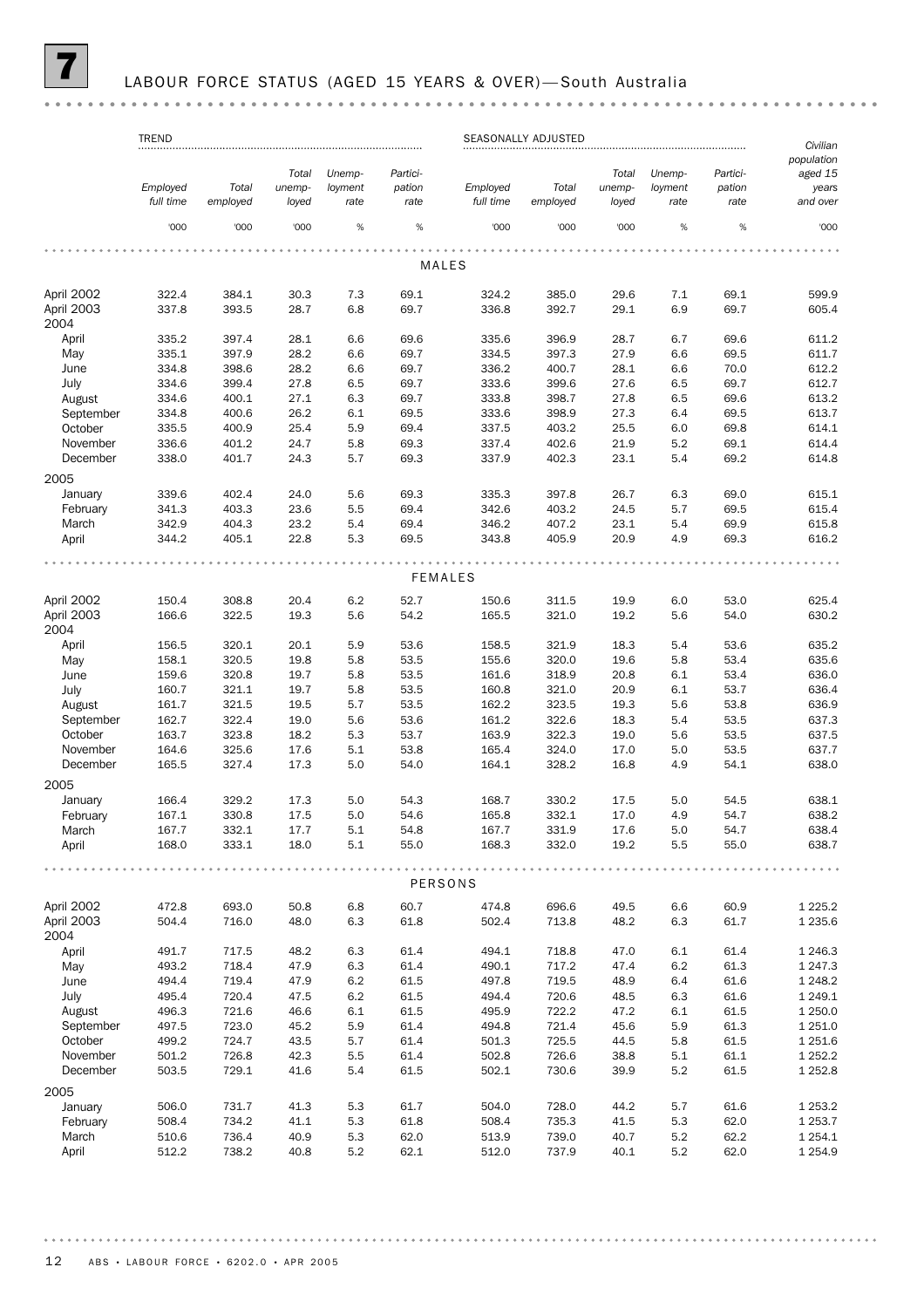## 8 LABOUR FORCE STATUS (AGED 15 YEARS & OVER)— Western Australia

|                    | <b>TREND</b>          |                   |                          |                           |                            |                       | SEASONALLY ADJUSTED |                          |                           |                            | Civilian                                   |
|--------------------|-----------------------|-------------------|--------------------------|---------------------------|----------------------------|-----------------------|---------------------|--------------------------|---------------------------|----------------------------|--------------------------------------------|
|                    | Employed<br>full time | Total<br>employed | Total<br>unemp-<br>loyed | Unemp-<br>loyment<br>rate | Partici-<br>pation<br>rate | Employed<br>full time | Total<br>employed   | Total<br>unemp-<br>loyed | Unemp-<br>loyment<br>rate | Partici-<br>pation<br>rate | population<br>aged 15<br>years<br>and over |
|                    | '000                  | '000              | '000                     | %                         | %                          | '000                  | '000                | '000                     | %                         | %                          | '000                                       |
|                    |                       |                   |                          |                           |                            |                       |                     |                          |                           |                            |                                            |
|                    |                       |                   |                          |                           |                            | MALES                 |                     |                          |                           |                            |                                            |
| April 2002         | 448.0                 | 525.7             | 39.2                     | 6.9                       | 75.0                       | 447.9                 | 524.5               | 40.4                     | 7.2                       | 75.0                       | 753.5                                      |
| April 2003         | 462.6                 | 541.7             | 34.8                     | 6.0                       | 75.1                       | 461.6                 | 540.9               | 36.4                     | 6.3                       | 75.2                       | 767.3                                      |
| 2004               |                       |                   |                          |                           |                            |                       |                     |                          |                           |                            |                                            |
| April              | 470.0                 | 552.9             | 28.5                     | 4.9                       | 74.3                       | 475.7                 | 557.0               | 28.0                     | 4.8                       | 74.7                       | 783.1                                      |
| May                | 470.3                 | 551.9             | 27.8                     | 4.8                       | 73.9                       | 470.8                 | 557.4               | 28.4                     | 4.8                       | 74.7                       | 784.4                                      |
| June               | 470.6                 | 551.2             | 27.2                     | 4.7                       | 73.6                       | 469.9                 | 548.8               | 27.3                     | 4.7                       | 73.3                       | 785.8                                      |
| July               | 470.7                 | 551.1             | 26.6                     | 4.6                       | 73.4                       | 471.1                 | 548.3               | 26.3                     | 4.6                       | 73.0                       | 787.5                                      |
| August             | 471.3                 | 552.0             | 26.1                     | 4.5                       | 73.3                       | 470.3                 | 549.0               | 26.8                     | 4.6                       | 73.0                       | 789.1                                      |
| September          | 473.1                 | 554.5             | 25.6                     | 4.4                       | 73.4                       | 470.3                 | 553.8               | 24.0                     | 4.2                       | 73.1                       | 790.8                                      |
| October            | 476.2                 | 558.3             | 25.2                     | 4.3                       | 73.7                       | 477.6                 | 560.8               | 27.3                     | 4.6                       | 74.2                       | 792.0                                      |
| November           | 480.4                 | 562.9             | 25.0                     | 4.2                       | 74.1                       | 480.6                 | 565.5               | 23.7                     | 4.0                       | 74.3                       | 793.2                                      |
| December           | 485.0                 | 567.3             | 25.0                     | 4.2                       | 74.6                       | 483.0                 | 564.7               | 25.4                     | 4.3                       | 74.3                       | 794.4                                      |
| 2005               |                       |                   |                          |                           |                            |                       |                     |                          |                           |                            |                                            |
| January            | 489.3                 | 571.1             | 25.1                     | 4.2                       | 75.0                       | 492.8                 | 572.4               | 24.1                     | 4.0                       | 75.0                       | 795.2                                      |
| February           | 493.3                 | 574.6             | 25.3                     | 4.2                       | 75.4                       | 492.4                 | 573.1               | 25.1                     | 4.2                       | 75.1                       | 796.1                                      |
| March              | 496.7                 | 577.7             | 25.6                     | 4.2                       | 75.7                       | 497.0                 | 580.4               | 27.2                     | 4.5                       | 76.2                       | 797.0                                      |
| April              | 499.3                 | 580.0             | 25.8                     | 4.3                       | 75.9                       | 500.2                 | 580.2               | 25.5                     | 4.2                       | 75.9                       | 798.1                                      |
|                    |                       |                   |                          |                           |                            |                       |                     |                          |                           |                            |                                            |
|                    |                       |                   |                          |                           |                            | <b>FEMALES</b>        |                     |                          |                           |                            |                                            |
|                    |                       |                   |                          |                           |                            |                       |                     |                          |                           |                            |                                            |
| April 2002         | 206.2                 | 412.3             | 23.7                     | 5.4                       | 57.1                       | 208.3                 | 411.1               | 23.2                     | 5.3                       | 56.8                       | 764.1                                      |
| April 2003         | 212.1                 | 420.5             | 25.3                     | 5.7                       | 57.3                       | 212.0                 | 418.0               | 25.9                     | 5.8                       | 57.0                       | 778.3                                      |
| 2004               |                       |                   |                          |                           |                            |                       |                     |                          |                           |                            |                                            |
| April              | 220.0                 | 430.6             | 25.9                     | 5.7                       | 57.4                       | 222.2                 | 433.4               | 25.3                     | 5.5                       | 57.7                       | 794.7                                      |
| May                | 221.8                 | 432.3             | 25.4                     | 5.6                       | 57.5                       | 225.0                 | 439.9               | 24.7                     | 5.3                       | 58.4                       | 796.1                                      |
| June               | 223.1                 | 433.3             | 25.1                     | 5.5                       | 57.5                       | 225.9                 | 431.7               | 26.2                     | 5.7                       | 57.4                       | 797.4                                      |
| July               | 223.8                 | 434.0             | 24.8                     | 5.4                       | 57.4                       | 221.1                 | 430.5               | 25.6                     | 5.6                       | 57.1                       | 799.0                                      |
| August             | 224.1                 | 434.7             | 24.3                     | 5.3                       | 57.3                       | 220.7                 | 431.7               | 22.5                     | 5.0                       | 56.7                       | 800.6                                      |
| September          | 224.4                 | 436.0             | 23.7                     | 5.2                       | 57.3                       | 225.7                 | 435.3               | 26.1                     | 5.7                       | 57.5                       | 802.3                                      |
| October            | 225.3                 | 438.1             | 23.3                     | 5.0                       | 57.4                       | 226.7                 | 442.9               | 22.6                     | 4.9                       | 58.0                       | 803.1                                      |
| November           | 226.9                 | 440.7             | 23.2                     | 5.0                       | 57.7                       | 228.5                 | 441.6               | 22.3                     | 4.8                       | 57.7                       | 804.0                                      |
| December           | 228.9                 | 443.2             | 23.6                     | 5.0                       | 58.0                       | 224.7                 | 440.3               | 22.2                     | 4.8                       | 57.5                       | 804.9                                      |
| 2005               |                       |                   |                          |                           |                            |                       |                     |                          |                           |                            |                                            |
| January            | 230.8                 | 445.5             | 24.3                     | 5.2                       | 58.3                       | 231.2                 | 444.1               | 25.3                     | 5.4                       | 58.3                       | 805.6                                      |
|                    |                       |                   |                          | 5.3                       |                            |                       |                     |                          |                           |                            |                                            |
| February           | 232.8                 | 447.7             | 25.1                     |                           | 58.6                       | 234.0                 | 449.5               | 24.5                     | 5.2                       | 58.8                       | 806.3                                      |
| March              | 234.7                 | 449.8             | 25.9                     | 5.4                       | 58.9                       | 235.6                 | 450.2               | 27.5                     | 5.8                       | 59.2                       | 807.1                                      |
| April              | 236.3                 | 451.4             | 26.8                     | 5.6                       | 59.2                       | 236.9                 | 452.8               | 26.6                     | 5.6                       | 59.3                       | 808.1                                      |
|                    |                       |                   |                          |                           |                            | PERSONS               |                     |                          |                           |                            |                                            |
|                    |                       |                   |                          |                           |                            |                       |                     |                          |                           |                            |                                            |
| April 2002         | 654.2                 | 938.0             | 62.9                     | 6.3                       | 66.0                       | 656.2                 | 935.6               | 63.6                     | 6.4                       | 65.8                       | 1517.6                                     |
| April 2003<br>2004 | 674.7                 | 962.1             | 60.1                     | 5.9                       | 66.1                       | 673.6                 | 958.9               | 62.3                     | 6.1                       | 66.1                       | 1545.6                                     |
| April              | 690.0                 | 983.5             | 54.4                     | 5.2                       | 65.8                       | 697.9                 | 990.4               | 53.3                     | 5.1                       | 66.1                       | 1577.7                                     |
| May                | 692.1                 | 984.2             | 53.3                     | 5.1                       | 65.6                       | 695.7                 | 997.3               | 53.1                     | 5.1                       | 66.5                       | 1580.5                                     |
| June               | 693.7                 | 984.5             | 52.4                     | 5.0                       | 65.5                       | 695.9                 | 980.5               | 53.5                     | 5.2                       | 65.3                       | 1583.2                                     |
| July               | 694.5                 | 985.1             | 51.4                     | 5.0                       | 65.3                       | 692.2                 | 978.7               | 51.9                     | 5.0                       | 65.0                       | 1586.5                                     |
| August             | 695.4                 | 986.8             | 50.4                     | 4.9                       | 65.2                       | 691.0                 | 980.7               | 49.3                     | 4.8                       | 64.8                       | 1589.8                                     |
| September          | 697.5                 | 990.5             | 49.3                     | 4.7                       | 65.3                       | 696.0                 | 989.1               | 50.2                     | 4.8                       | 65.2                       | 1 593.1                                    |
| October            |                       | 996.4             | 48.4                     | 4.6                       | 65.5                       | 704.3                 | 1 0 0 3.7           | 49.9                     | 4.7                       | 66.0                       | 1595.1                                     |
|                    | 701.5                 |                   |                          |                           |                            |                       |                     |                          |                           |                            |                                            |
| November           | 707.3                 | 1 003.6           | 48.1                     | 4.6                       | 65.8                       | 709.1                 | 1 0 0 7.1           | 46.0                     | 4.4                       | 65.9                       | 1597.2                                     |
| December           | 713.8                 | 1 0 1 0.5         | 48.5                     | 4.6                       | 66.2                       | 707.8                 | 1 0 0 5.0           | 47.6                     | 4.5                       | 65.8                       | 1599.2                                     |
| 2005               |                       |                   |                          |                           |                            |                       |                     |                          |                           |                            |                                            |
| January            | 720.2                 | 1016.6            | 49.4                     | 4.6                       | 66.6                       | 724.0                 | 1016.5              | 49.4                     | 4.6                       | 66.6                       | 1 600.9                                    |
| February           | 726.1                 | 1 0 2 2.3         | 50.5                     | 4.7                       | 66.9                       | 726.4                 | 1 0 2 2.6           | 49.6                     | 4.6                       | 66.9                       | 1602.5                                     |
| March              | 731.4                 | 1 0 27.5          | 51.5                     | 4.8                       | 67.3                       | 732.6                 | 1 0 3 0.6           | 54.6                     | 5.0                       | 67.7                       | 1 604.1                                    |
| April              | 735.6                 | 1 0 3 1.5         | 52.6                     | 4.9                       | 67.5                       | 737.1                 | 1 0 3 2.9           | 52.2                     | 4.8                       | 67.6                       | 1 606.2                                    |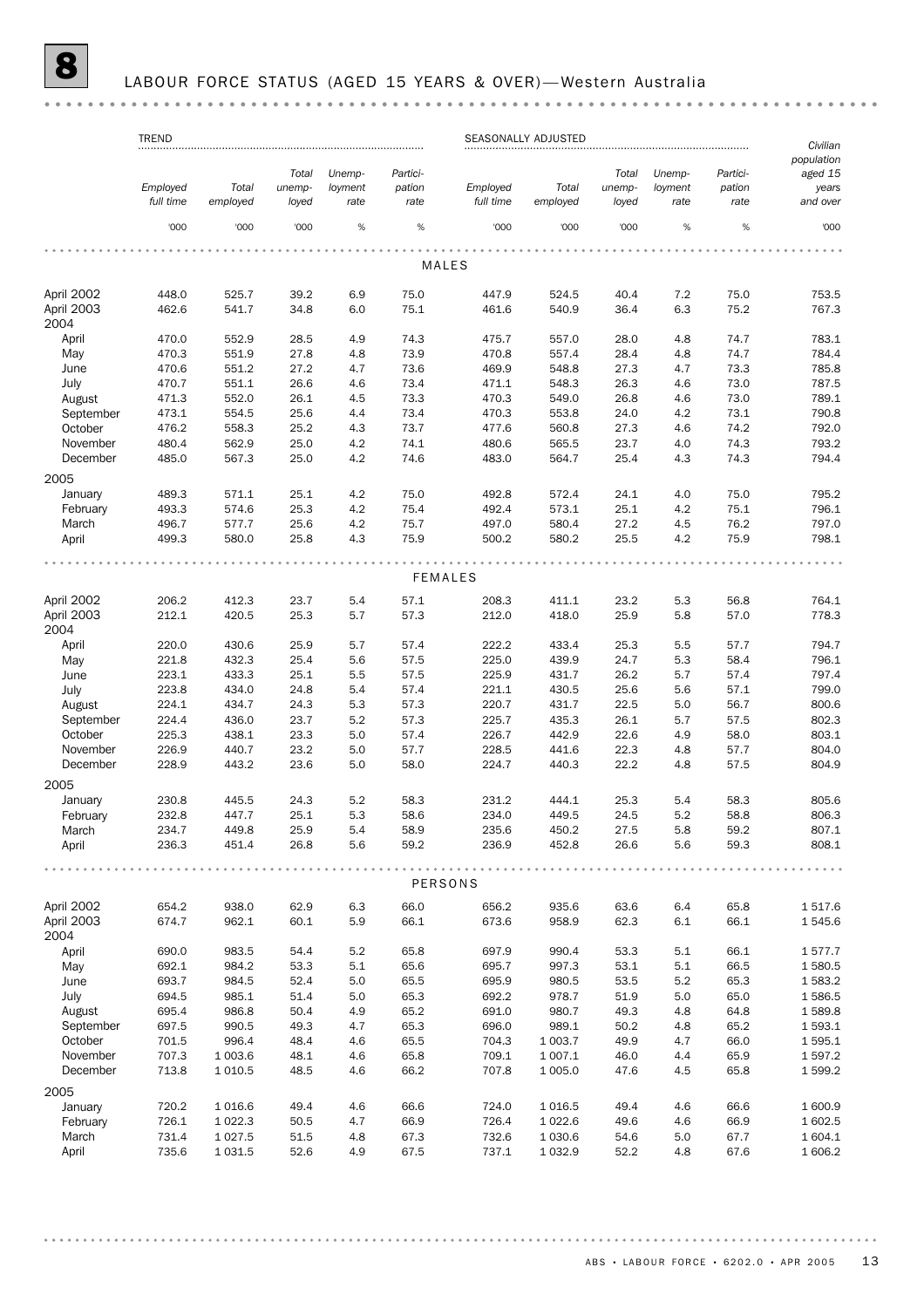#### LABOUR FORCE STATUS (AGED 15 YEARS & OVER)-Tasmania

#### TREND SEASONALLY ADJUSTED *Civilian population Total Unemp-Partici-Total Unemp-Particiaged 15 Total Total Employed unemployment pation Employed unemployment pation years full time employed loyed rate rate full time employed loyed rate rate and over* '000 '000 '000 % % '000 '000 '000 % % '000 MALES April 2002 93.1 109.0 11.6 9.6 66.0 92.9 108.6 11.5 9.6 65.8 182.6 April 2003 95.6 111.8 11.5 9.4 66.8 96.0 112.6 11.1 8.9 66.9 184.8 2004 April 100.4 117.2 9.2 7.3 67.4 100.1 117.3 9.2 7.3 67.4 187.6 May 100.8 117.4 9.4 7.4 67.5 100.7 117.1 8.5 6.7 66.9 187.8 June 101.0 117.6 9.4 7.4 67.5 101.6 117.5 10.1 7.9 67.8 188.1 July 100.9 117.6 9.3 7.4 67.4 102.3 117.8 9.6 7.5 67.7 188.3 August 100.5 117.6 9.1 7.2 67.2 99.8 117.2 9.3 7.4 67.2 188.5 September 99.9 117.5 8.7 6.9 66.9 99.1 117.6 8.7 6.9 66.9 188.7 October 99.3 117.3 8.2 6.5 66.4 100.2 118.0 8.2 6.5 66.8 188.9 November 98.9 117.2 7.7 6.1 66.0 97.9 117.5 7.5 6.0 66.1 189.2 December 98.8 117.3 7.4 5.9 65.8 99.2 116.3 7.4 6.0 65.3 189.4 2005 January 98.8 117.6 7.3 5.9 65.9 98.1 116.7 6.6 5.3 65.0 189.6 February 98.9 117.9 7.4 5.9 66.1 99.2 118.0 7.2 5.8 66.0 189.8 March 98.9 118.3 7.6 6.0 66.3 99.4 119.9 7.9 6.2 67.3 189.9 April 99.0 118.7 7.9 6.2 66.6 98.9 118.4 8.6 6.7 66.8 190.1 FEMALES April 2002 42.6 89.0 6.9 7.2 49.9 42.4 88.7 6.7 7.0 49.7 191.9 April 2003 45.2 92.0 7.6 7.6 51.3 44.4 92.6 7.2 7.3 51.4 194.0 2004 April 46.4 95.1 6.2 6.1 51.4 46.7 95.3 5.9 5.8 51.4 196.9 May 46.9 95.4 6.0 6.0 51.5 45.7 94.1 6.5 6.5 51.1 197.1 June 47.4 95.7 6.0 5.9 51.5 48.7 95.8 5.8 5.7 51.5 197.3 July 47.7 96.1 5.9 5.8 51.6 49.1 97.0 6.2 6.0 52.2 197.6 August 47.7 96.5 5.9 5.8 51.7 47.1 96.8 5.2 5.1 51.5 197.8 September 47.6 96.8 5.9 5.7 51.9 46.7 96.6 6.2 6.0 51.9 198.0 October 47.5 97.2 5.8 5.7 52.0 47.5 96.6 6.2 6.0 51.8 198.2 November 47.6 97.7 5.8 5.6 52.2 47.7 97.8 6.0 5.8 52.3 198.4 December 48.0 98.2 5.8 5.6 52.4 47.5 97.6 5.4 5.2 51.9 198.6 2005 January 48.4 98.7 5.9 5.6 52.7 49.1 99.2 6.0 5.7 52.9 198.7 February 48.7 99.2 6.0 5.7 52.9 48.5 100.0 5.7 5.4 53.2 198.9 March 49.0 99.5 6.2 5.9 53.1 49.4 99.4 6.0 5.7 53.0 199.0 April 49.1 99.7 6.4 6.1 53.3 48.6 99.1 7.3 6.8 53.4 199.1 . . . . . . . . . . . . PERSONS April 2002 135.7 197.9 18.5 8.5 57.8 135.3 197.4 18.2 8.4 57.5 374.5 April 2003 140.8 203.8 19.1 8.6 58.8 140.4 205.1 18.3 8.2 59.0 378.8 2004 April 146.8 212.3 15.4 6.8 59.2 146.8 212.6 15.1 6.6 59.2 384.5 May 147.7 212.8 15.4 6.7 59.3 146.3 211.3 15.0 6.6 58.8 384.9 June 148.4 213.3 15.4 6.7 59.3 150.3 213.2 15.9 6.9 59.5 385.4 July 148.6 213.7 15.3 6.7 59.4 151.4 214.8 15.7 6.8 59.8 385.8 August 148.2 214.1 15.0 6.6 59.3 146.9 214.0 14.5 6.3 59.1 386.3 September 147.5 214.3 14.6 6.4 59.2 145.8 214.2 14.9 6.5 59.2 386.7 October 146.8 214.5 14.0 6.1 59.0 147.6 214.6 14.4 6.3 59.1 387.2 November 146.5 214.9 13.5 5.9 58.9 145.6 215.4 13.5 5.9 59.1 387.6 December 146.7 215.5 13.2 5.8 58.9 146.7 213.9 12.8 5.6 58.4 388.1 2005 January 147.2 216.3 13.2 5.8 59.1 147.2 215.8 12.6 5.5 58.8 388.3 February 147.6 217.1 13.5 5.8 59.3 147.7 218.0 12.9 5.6 59.4 388.6 March 147.9 217.8 13.8 6.0 59.6 148.9 219.3 14.0 6.0 60.0 388.9 April 148.1 218.4 14.3 6.1 59.8 147.5 217.5 15.8 6.8 60.0 389.2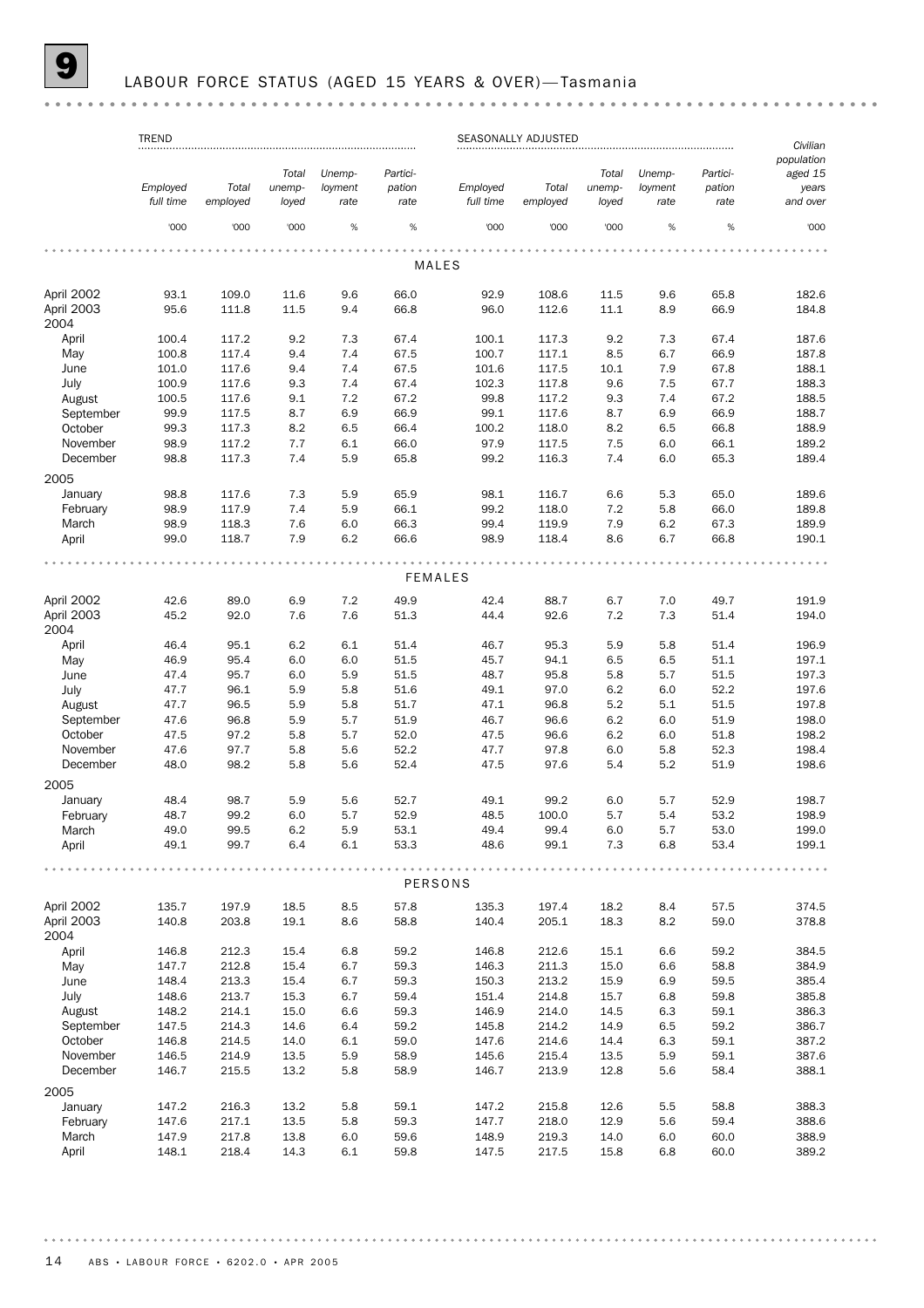|                                 | TREND     |          |            |              |               | Civilian<br>population<br>aged 15 |  |
|---------------------------------|-----------|----------|------------|--------------|---------------|-----------------------------------|--|
|                                 | Employed  | Total    | Total      | Unemployment | Participation | years                             |  |
|                                 | full time | employed | unemployed | rate         | rate          | and over                          |  |
|                                 | '000      | '000     | '000       | $\%$         | %             | '000                              |  |
|                                 |           |          |            |              |               | 0.0.0                             |  |
|                                 |           |          | MALES      |              |               |                                   |  |
| April 2002                      | 44.3      | 55.0     | 3.8        | 6.5          | 80.1          | 73.5                              |  |
| $\cdot$ $\cdot$ $\cdot$ $\cdot$ | .         | - - -    | - -        | - -          | -- -          | ---                               |  |

| April ZUUZ | 44.3 | ວວ.ບ | 3.0            | 6.O     | 90.T | 73.D  |
|------------|------|------|----------------|---------|------|-------|
| April 2003 | 44.8 | 54.6 | 3.8            | 6.6     | 79.1 | 73.9  |
| 2004       |      |      |                |         |      |       |
| April      | 43.8 | 52.7 | 2.9            | 5.3     | 75.4 | 73.8  |
| May        | 43.5 | 52.1 | 3.4            | 6.1     | 75.1 | 73.9  |
| June       | 43.1 | 51.4 | 3.8            | 6.9     | 74.8 | 73.9  |
|            |      |      |                |         |      |       |
| July       | 42.8 | 50.9 | 4.2            | 7.6     | 74.4 | 74.1  |
| August     | 42.6 | 50.5 | 4.4            | 8.0     | 74.0 | 74.2  |
| September  | 42.7 | 50.4 | 4.4            | 8.0     | 73.7 | 74.3  |
| October    | 43.0 | 50.6 | 4.3            | 7.8     | 73.7 | 74.5  |
| November   | 43.4 | 50.9 | 4.1            | 7.5     | 73.7 | 74.6  |
| December   | 43.7 | 51.2 | 4.0            | 7.3     | 73.8 | 74.7  |
| 2005       |      |      |                |         |      |       |
|            |      |      |                |         |      |       |
| January    | 43.9 | 51.4 | 3.9            | 7.1     | 73.8 | 74.9  |
| February   | 43.9 | 51.5 | 3.8            | 6.9     | 73.6 | 75.2  |
| March      | 43.8 | 51.5 | 3.8            | 6.8     | 73.4 | 75.4  |
| April      | 43.6 | 51.4 | 3.7            | 6.7     | 73.1 | 75.4  |
|            |      |      |                |         |      |       |
|            |      |      |                |         |      |       |
|            |      |      | <b>FEMALES</b> |         |      |       |
| April 2002 | 28.9 | 44.9 | 2.1            | 4.5     | 68.0 | 69.2  |
| April 2003 | 28.5 | 42.5 | 3.2            | 7.0     | 66.0 | 69.3  |
|            |      |      |                |         |      |       |
| 2004       |      |      |                |         |      |       |
| April      | 29.6 | 44.2 | 2.5            | 5.3     | 67.1 | 69.6  |
| May        | 29.6 | 44.2 | 2.6            | 5.5     | 67.1 | 69.7  |
| June       | 29.5 | 44.1 | 2.7            | 5.8     | 67.1 | 69.8  |
| July       | 29.2 | 43.9 | 2.9            | 6.1     | 67.0 | 69.8  |
| August     | 29.1 | 43.8 | 2.9            | 6.3     | 66.8 | 69.9  |
| September  | 29.1 | 43.7 | 2.9            | 6.2     | 66.6 | 70.0  |
| October    | 29.2 | 43.7 | 2.8            | 5.9     | 66.4 | 70.0  |
| November   | 29.4 | 43.7 | 2.6            | 5.6     | 66.1 | 70.1  |
| December   | 29.5 | 43.6 | 2.4            | 5.3     | 65.6 | 70.2  |
|            |      |      |                |         |      |       |
| 2005       |      |      |                |         |      |       |
| January    | 29.5 | 43.4 | 2.3            | 5.1     | 65.1 | 70.2  |
| February   | 29.4 | 43.0 | 2.3            | 5.0     | 64.3 | 70.3  |
| March      | 29.2 | 42.5 | 2.2            | 5.0     | 63.6 | 70.4  |
| April      | 29.0 | 42.0 | 2.2            | 5.0     | 62.8 | 70.5  |
|            |      |      |                |         |      |       |
|            |      | .    |                |         |      |       |
|            |      |      | <b>PERSONS</b> |         |      |       |
|            |      |      |                |         |      |       |
| April 2002 | 73.1 | 99.9 | 6.0            | 5.6     | 74.2 | 142.6 |
| April 2003 | 73.3 | 97.2 | 7.0            | 6.8     | 72.8 | 143.2 |
| 2004       |      |      |                |         |      |       |
| April      | 73.4 | 97.0 | 5.4            | 5.3     | 71.4 | 143.4 |
| May        | 73.1 | 96.3 | 6.0            | 5.8     | 71.2 | 143.6 |
| June       | 72.6 | 95.5 | 6.6            | 6.4     | 71.0 | 143.7 |
| July       | 72.0 | 94.8 | 7.1            | 6.9     | 70.8 | 143.9 |
| August     | 71.7 | 94.3 | $7.3$          | $7.2\,$ | 70.5 | 144.1 |
| September  | 71.7 | 94.1 | 7.3            | 7.2     | 70.3 | 144.3 |
|            |      |      |                |         |      |       |
| October    | 72.2 | 94.3 | 7.0            | $7.0\,$ | 70.1 | 144.5 |
| November   | 72.8 | 94.6 | 6.7            | 6.6     | 70.0 | 144.7 |
| December   | 73.3 | 94.8 | 6.4            | 6.4     | 69.9 | 144.8 |
| 2005       |      |      |                |         |      |       |
| January    | 73.4 | 94.7 | 6.2            | $6.2\,$ | 69.6 | 145.2 |
|            |      |      |                |         |      |       |
| February   | 73.3 | 94.5 | 6.1            | 6.1     | 69.1 | 145.5 |
| March      | 73.0 | 94.0 | 6.0            | 6.0     | 68.6 | 145.8 |

April 72.6 93.4 5.9 6.0 68.1 145.9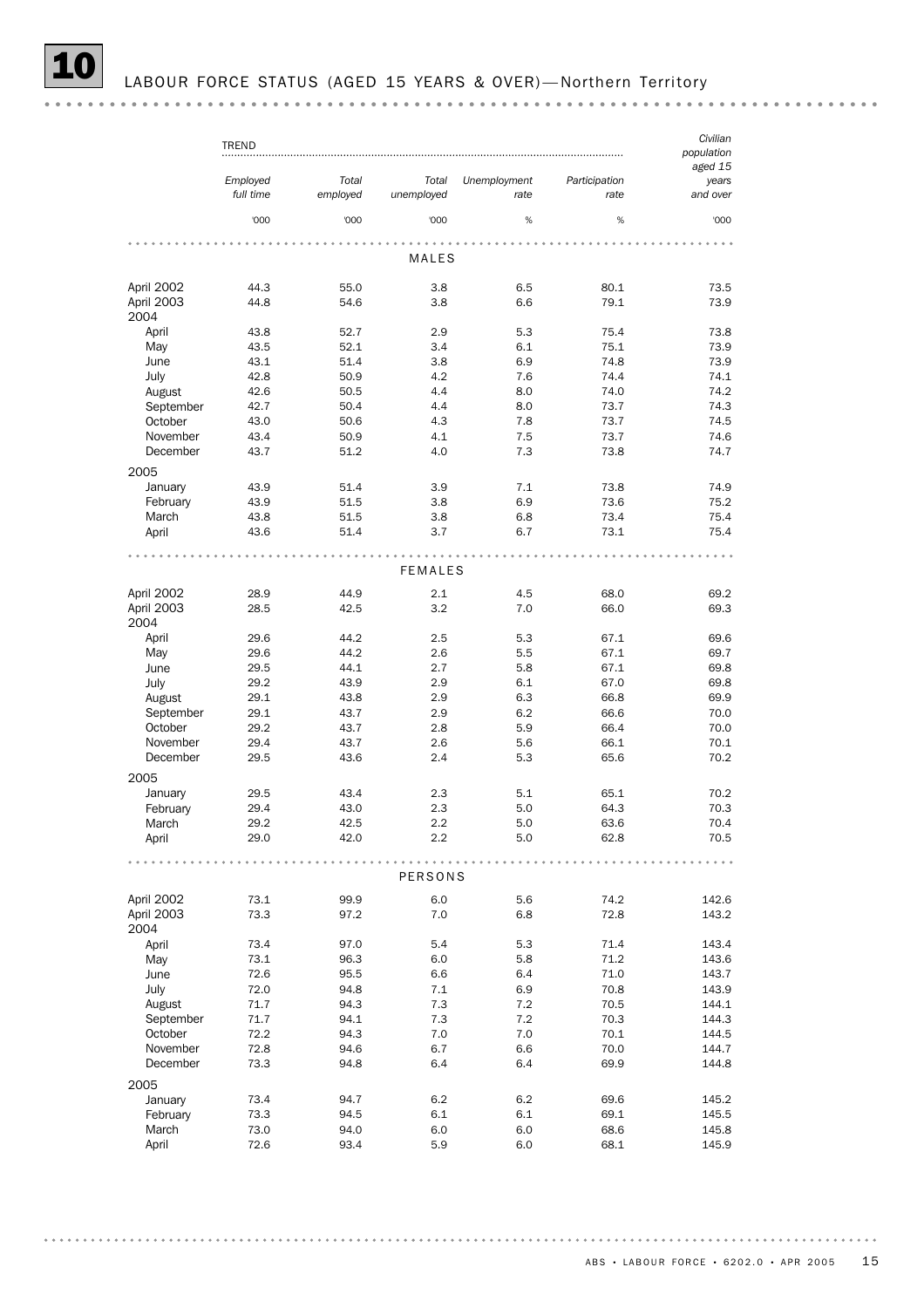|                                  | <b>TREND</b>          |                   |                     |                      |                       | Civilian<br>population       |
|----------------------------------|-----------------------|-------------------|---------------------|----------------------|-----------------------|------------------------------|
|                                  | Employed<br>full time | Total<br>employed | Total<br>unemployed | Unemployment<br>rate | Participation<br>rate | aged 15<br>years<br>and over |
|                                  | '000                  | '000              | '000                | %                    | %                     | '000                         |
|                                  |                       |                   | MALES               |                      |                       |                              |
|                                  |                       |                   |                     |                      |                       |                              |
| April 2002<br>April 2003<br>2004 | 75.7<br>75.6          | 88.6<br>90.7      | 4.7<br>4.6          | 5.0<br>4.9           | 76.7<br>77.4          | 121.6<br>123.2               |
| April                            | 76.5                  | 92.8              | 3.8                 | 3.9                  | 77.7                  | 124.3                        |
| May                              | 76.8                  | 92.7              | 3.7                 | 3.8                  | 77.3                  | 124.4                        |
| June                             | 77.0                  | 92.3              | 3.7                 | 3.8                  | 76.7                  | 124.4                        |
| July                             | 77.2                  | 91.7              | 3.8                 | 4.0                  | 76.2                  | 124.5                        |
| August                           | 77.6                  | 91.3              | 4.0                 | 4.2                  | 75.8                  | 124.7                        |
| September                        | 78.0                  | 91.1              | 4.2                 | 4.5                  | 75.9                  | 124.8                        |
| October<br>November              | 78.6<br>79.2          | 91.4<br>92.0      | 4.4<br>4.5          | 4.6<br>4.6           | 76.4<br>77.0          | 124.9<br>125.0               |
| December                         | 79.6                  | 92.8              | 4.3                 | 4.5                  | 77.6                  | 125.1                        |
| 2005                             |                       |                   |                     |                      |                       |                              |
| January                          | 79.8                  | 93.5              | 4.1                 | 4.2                  | 78.0                  | 125.2                        |
| February                         | 79.7                  | 93.9              | 3.9                 | 4.0                  | 78.1                  | 125.3                        |
| March                            | 79.6                  | 94.2              | 3.7                 | 3.7                  | 78.0                  | 125.4                        |
| April                            | 79.2                  | 94.2              | 3.5                 | 3.6                  | 77.9                  | 125.6                        |
|                                  |                       |                   | <b>FEMALES</b>      |                      |                       |                              |
| April 2002                       | 52.5                  | 83.9              | 3.4                 | 3.9                  | 67.2                  | 129.9                        |
| April 2003                       | 52.0                  | 83.8              | 3.4                 | 3.9                  | 66.6                  | 131.1                        |
| 2004                             |                       |                   |                     |                      |                       |                              |
| April                            | 53.0                  | 84.5              | 2.9                 | 3.3<br>3.4           | 66.2<br>66.2          | 132.0                        |
| May<br>June                      | 52.8<br>52.6          | 84.4<br>84.3      | 3.0<br>3.0          | 3.4                  | 66.2                  | 132.0<br>131.9               |
| July                             | 52.5                  | 84.3              | 3.1                 | 3.5                  | 66.2                  | 132.0                        |
| August                           | 52.4                  | 84.5              | 3.1                 | 3.5                  | 66.3                  | 132.1                        |
| September                        | 52.4                  | 85.0              | 3.0                 | 3.4                  | 66.6                  | 132.2                        |
| October                          | 52.4                  | 85.8              | 2.9                 | 3.3                  | 67.0                  | 132.3                        |
| November                         | 52.7                  | 86.6              | 2.8                 | 3.1                  | 67.5                  | 132.3                        |
| December                         | 53.3                  | 87.2              | 2.7                 | 3.0                  | 67.9                  | 132.4                        |
| 2005                             |                       |                   |                     |                      |                       |                              |
| January                          | 54.0                  | 87.6              | 2.7                 | 2.9                  | 68.1                  | 132.5                        |
| February                         | 54.8                  | 87.8              | 2.6                 | 2.9                  | 68.3                  | 132.5                        |
| March<br>April                   | 55.6<br>56.2          | 87.9<br>87.7      | 2.6<br>2.7          | 2.9<br>2.9           | 68.3<br>68.2          | 132.6<br>132.6               |
|                                  |                       |                   |                     |                      |                       |                              |
|                                  |                       |                   | <b>PERSONS</b>      |                      |                       |                              |
| April 2002                       | 128.2                 | 172.5             | 8.1                 | 4.5                  | 71.8                  | 251.5                        |
| April 2003<br>2004               | 127.5                 | 174.5             | 8.1                 | 4.4                  | 71.8                  | 254.3                        |
| April                            | 129.5                 | 177.3             | 6.7                 | 3.6                  | 71.8                  | 256.4                        |
| May                              | 129.6                 | 177.1             | 6.6                 | 3.6                  | 71.6                  | 256.4                        |
| June                             | 129.6                 | 176.6             | 6.7                 | 3.6                  | 71.3                  | 256.3                        |
| July                             | 129.7                 | 176.0             | 6.8                 | 3.7                  | 71.0                  | 256.6                        |
| August                           | 130.0                 | 175.7             | 7.1                 | 3.9                  | 70.9                  | 256.8                        |
| September                        | 130.4                 | 176.1             | 7.3                 | 4.0                  | 71.1                  | 257.0                        |
| October<br>November              | 131.1                 | 177.1<br>178.6    | 7.4<br>7.3          | 4.0<br>3.9           | 71.6<br>72.1          | 257.1                        |
| December                         | 131.9<br>132.9        | 180.0             | 7.0                 | 3.8                  | 72.6                  | 257.4<br>257.5               |
| 2005                             |                       |                   |                     |                      |                       |                              |
| January                          | 133.8                 | 181.1             | 6.8                 | 3.6                  | 72.9                  | 257.7                        |
| February                         | 134.6                 | 181.7             | 6.5                 | 3.5                  | 73.0                  | 257.8                        |
| March                            | 135.1                 | 182.0             | 6.3                 | 3.3                  | 73.0                  | 257.9                        |
| April                            | 135.5                 | 182.0             | 6.2                 | 3.3                  | 72.9                  | 258.2                        |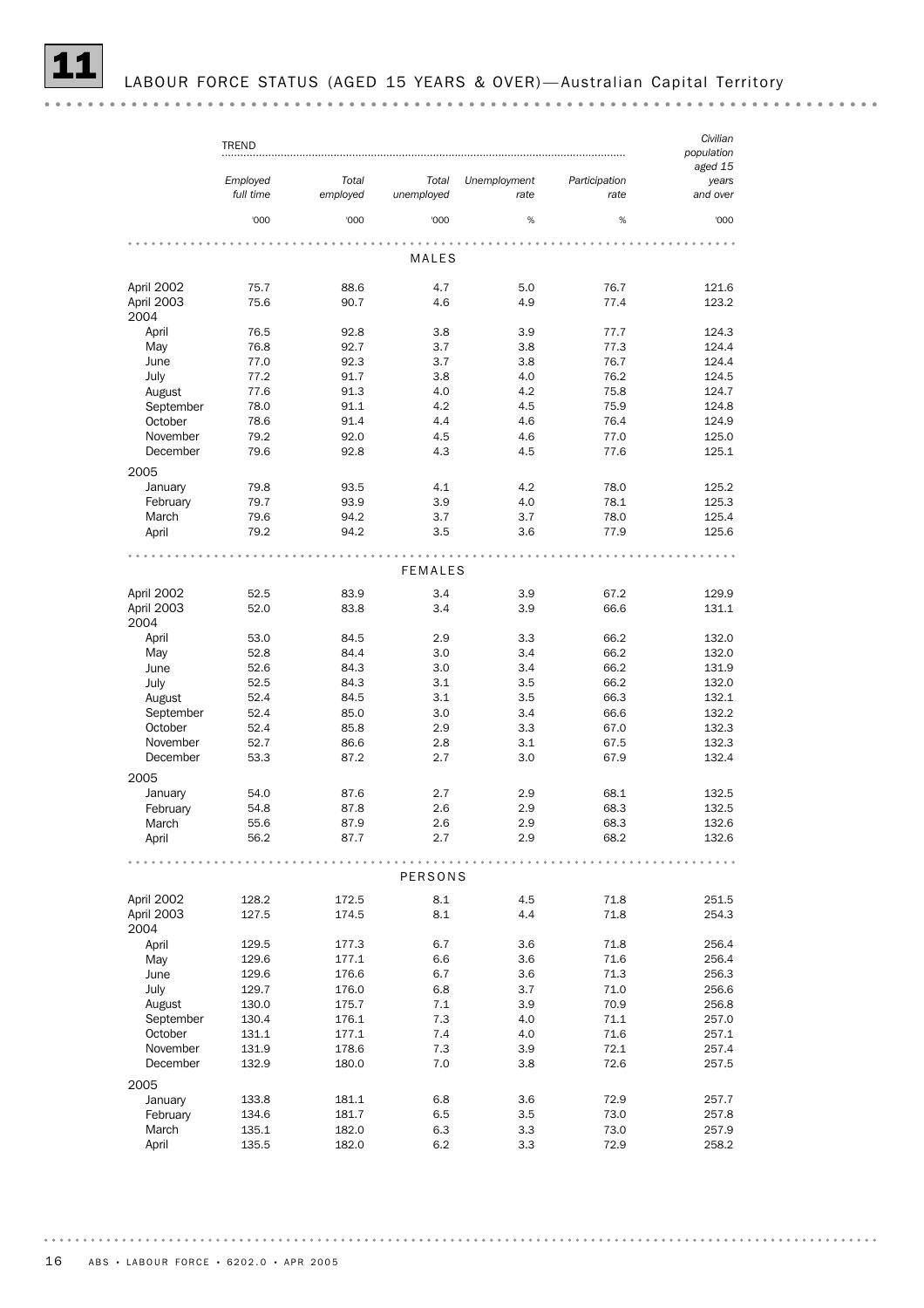|                                     |                 |                 |            |            |             |                |           |            | UNEMPLOYMENT |       |               |
|-------------------------------------|-----------------|-----------------|------------|------------|-------------|----------------|-----------|------------|--------------|-------|---------------|
|                                     | <b>EMPLOYED</b> |                 |            | UNEMPLOYED |             |                |           | Civilian   | RATE         |       |               |
|                                     |                 |                 |            |            |             |                |           | population |              |       |               |
|                                     |                 |                 |            | Looking    |             |                | Not in    | aged 15    | Looking      |       |               |
|                                     | Full            | Part            |            | for f/t    |             | Labour         | labour    | years      | for f/t      |       | Participation |
|                                     | time            | time            | Total      | work       | Total       | force          | force     | and over   | work         | Total | rate          |
|                                     | '000            | '000            | '000       | '000       | '000        | '000           | '000      | '000       | %            | %     | %             |
|                                     |                 |                 |            |            |             |                |           |            |              |       |               |
|                                     |                 |                 |            |            |             | MALES          |           |            |              |       |               |
| <b>New South Wales</b>              | 1538.4          | 270.6           | 1808.9     | 77.3       | 97.1        | 1906.0         | 771.1     | 2677.1     | 4.8          | 5.1   | 71.2          |
| Victoria                            | 1 1 5 5.8       | 212.6           | 1 3 68.3   | 59.4       | 76.5        | 1 4 4 4 .9     | 537.1     | 1982.0     | 4.9          | 5.3   | 72.9          |
| Queensland                          | 928.2           | 163.1           | 1 0 9 1.3  | 43.5       | 54.0        | 1 1 4 5 . 3    | 402.3     | 1547.6     | 4.5          | 4.7   | 74.0          |
| South Australia                     | 340.7           | 64.9            | 405.6      | 17.0       | 21.3        | 427.0          | 189.2     | 616.2      | 4.7          | 5.0   | 69.3          |
| Western Australia                   | 502.1           | 81.2            | 583.3      | 19.6       | 25.5        | 608.7          | 189.3     | 798.1      | 3.8          | 4.2   | 76.3          |
| Tasmania                            | 98.4            | 19.9            | 118.3      | 6.8        | 8.0         | 126.3          | 63.7      | 190.1      | 6.4          | 6.3   | 66.5          |
| Northern Territory                  | 42.8            | 8.1             | 50.9       | 1.4        | 2.9         | 53.8           | 21.6      | 75.4       | 3.2          | 5.3   | 71.3          |
| <b>Australian Capital Territory</b> | 77.9            | 14.9            | 92.9       | 2.4        | 3.3         | 96.2           | 29.4      | 125.6      | 3.0          | 3.5   | 76.6          |
| Australia                           | 4 684.3         | 835.3           | 5 5 1 9.6  | 227.3      | 288.6       | 5 808.1        | 2 2 0 3.8 | 8 0 1 2.0  | 4.6          | 5.0   | 72.5          |
|                                     |                 |                 |            |            |             |                |           |            |              |       |               |
|                                     |                 |                 |            |            |             | <b>FEMALES</b> |           |            |              |       |               |
| <b>New South Wales</b>              | 804.3           | 638.2           | 1 4 4 2.5  | 51.0       | 76.2        | 1518.7         | 1 242.6   | 2 761.4    | 6.0          | 5.0   | 55.0          |
| Victoria                            | 588.7           | 515.7           | 1 104.4    | 39.6       | 69.2        | 1 1 7 3 . 7    | 902.6     | 2076.3     | 6.3          | 5.9   | 56.5          |
| Queensland                          | 480.0           | 408.1           | 888.1      | 35.3       | 55.2        | 943.3          | 641.6     | 1584.9     | 6.9          | 5.8   | 59.5          |
| South Australia                     | 166.9           | 167.2           | 334.1      | 11.1       | 18.3        | 352.4          | 286.3     | 638.7      | 6.3          | 5.2   | 55.2          |
| Western Australia                   | 236.5           | 218.0           | 454.5      | 17.0       | 27.2        | 481.7          | 326.4     | 808.1      | 6.7          | 5.7   | 59.6          |
| Tasmania                            | 48.5            | 51.8            | 100.3      | 3.7        | 6.2         | 106.5          | 92.6      | 199.1      | 7.1          | 5.8   | 53.5          |
| Northern Territory                  | 29.4            | 12.8            | 42.2       | 1.4        | 2.3         | 44.5           | 26.1      | 70.5       | 4.4          | 5.1   | 63.0          |
| <b>Australian Capital Territory</b> | 55.3            | 31.9            | 87.2       | 1.6        | 2.7         | 89.9           | 42.7      | 132.6      | 2.9          | 3.0   | 67.8          |
| Australia                           | 2 409.5         | 2 043.8         | 4 4 5 3.4  | 160.7      | 257.3       | 4 710.6        | 3 561.0   | 8 2 7 1.6  | 6.3          | 5.5   | 56.9          |
|                                     |                 |                 |            |            |             |                |           |            |              |       |               |
|                                     |                 |                 |            |            |             | <b>PERSONS</b> |           |            |              |       |               |
| <b>New South Wales</b>              | 2 3 4 2.7       | 908.8           | 3 2 5 1.5  | 128.2      | 173.3       | 3 4 2 4 . 7    | 2 0 1 3.8 | 5 4 38.5   | 5.2          | 5.1   | 63.0          |
| Victoria                            | 1 744.5         | 728.3           | 2 4 7 2.8  | 99.0       | 145.8       | 2 618.5        | 1 4 3 9.8 | 4 0 58.3   | 5.4          | 5.6   | 64.5          |
| Oueensland                          | 1 408.2         | 571.2           | 1979.4     | 78.8       | 109.1       | 2 0 8 8.6      | 1 044.0   | 3 1 3 2.5  | 5.3          | 5.2   | 66.7          |
| South Australia                     | 507.6           | 232.2           | 739.7      | 28.1       | 39.6        | 779.3          | 475.5     | 1 2 5 4 .9 | 5.2          | 5.1   | 62.1          |
| Western Australia                   | 738.5           | 299.2           | 1 0 3 7 .8 | 36.6       | 52.7        | 1 0 9 0.5      | 515.7     | 1 606.2    | 4.7          | 4.8   | 67.9          |
| Tasmania                            | 146.9           | 71.7            | 218.6      | 10.5       | 14.2        | 232.9          | 156.3     | 389.2      | 6.7          | 6.1   | 59.8          |
| Northern Territory                  | 72.2            | 20.9            | 93.1       | 2.8        | 5.1         | 98.2           | 47.7      | 145.9      | 3.7          | 5.2   | 67.3          |
| <b>Australian Capital Territory</b> | 133.2           | 46.9            | 180.1      | 4.0        | 6.0         | 186.1          | 72.0      | 258.2      | 2.9          | 3.2   | 72.1          |
| Australia                           |                 | 7 093.8 2 879.1 | 9972.9     |            | 388.1 545.8 | 10 518.8       | 5 7 64.8  | 16 283.6   | 5.2          | 5.2   | 64.6          |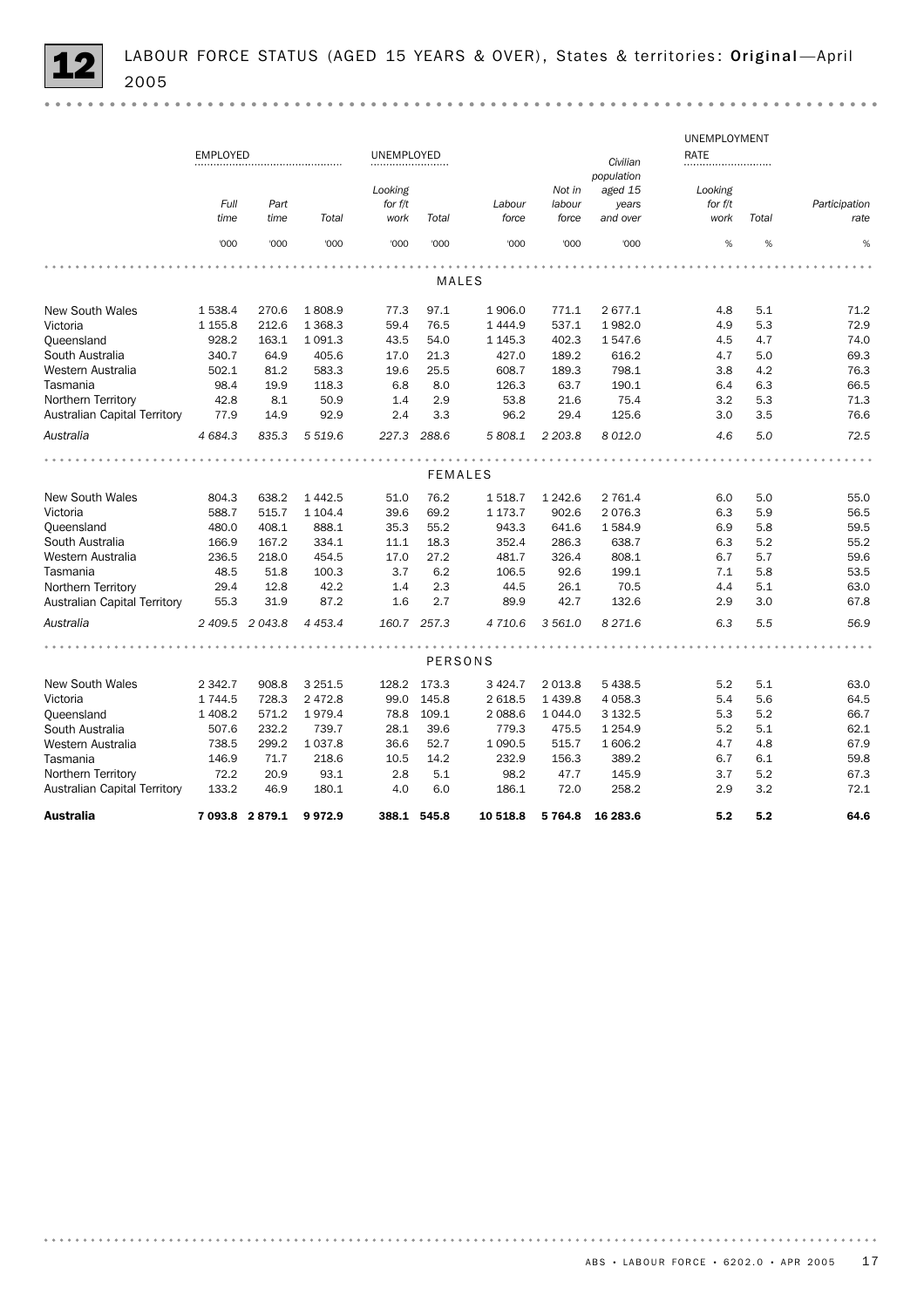

## PERSONS AGED 15-19 YEARS, Labour Force Status: Trend

|                    |                 |       |            |       | UNEMPLOYMENT   |       |               |            |                               |
|--------------------|-----------------|-------|------------|-------|----------------|-------|---------------|------------|-------------------------------|
|                    | <b>EMPLOYED</b> |       | UNEMPLOYED |       | RATE           |       |               |            |                               |
|                    |                 |       |            |       |                |       |               | Employment | Unemployment<br>to population |
|                    |                 |       | Looking    |       | Looking        |       |               | to         | ratio – looking               |
|                    | Full            |       | for f/t    |       | for $f/t$      |       | Participation | population | for full-time                 |
|                    | time            | Total | work       | Total | work           | Total | rate          | ratio      | work                          |
|                    | '000            | '000  | '000       | '000  | $\%$           | %     | %             | %          | %                             |
|                    |                 |       |            |       |                |       |               |            |                               |
|                    |                 |       |            |       | MALES          |       |               |            |                               |
| April 2002         | 141.8           | 326.3 | 37.5       | 73.7  | 20.9           | 18.4  | 57.9          | 47.2       | 5.4                           |
| April 2003<br>2004 | 142.7           | 332.1 | 37.3       | 71.9  | 20.7           | 17.8  | 57.8          | 47.5       | 5.3                           |
| April              | 151.5           | 356.7 | 36.5       | 67.9  | 19.4           | 16.0  | 60.0          | 50.4       | 5.2                           |
| May                | 149.9           | 356.0 | 36.6       | 68.2  | 19.6           | 16.1  | 59.8          | 50.2       | 5.2                           |
| June               | 148.5           | 354.3 | 36.3       | 68.5  | 19.6           | 16.2  | 59.5          | 49.9       | 5.1                           |
| July               | 147.6           | 352.0 | 35.9       | 68.8  | 19.6           | 16.4  | 59.1          | 49.6       | 5.1                           |
|                    |                 |       |            | 69.1  |                | 16.6  | 58.7          |            | 5.0                           |
| August             | 147.3           | 349.5 | 35.6       |       | 19.5           |       |               | 49.2       |                               |
| September          | 148.2           | 347.9 | 35.5       | 69.0  | 19.3           | 16.6  | 58.5          | 48.9       | 5.0                           |
| October            | 150.5           | 348.0 | 35.5       | 68.6  | 19.1           | 16.5  | 58.4          | 48.9       | 5.0                           |
| November           | 153.8           | 350.3 | 35.4       | 67.8  | 18.7           | 16.2  | 58.7          | 49.2       | 5.0                           |
| December           | 157.4           | 354.4 | 35.1       | 66.8  | 18.2           | 15.9  | 59.1          | 49.7       | 4.9                           |
| 2005               |                 |       |            |       |                |       |               |            |                               |
| January            | 161.1           | 359.3 | 34.6       | 65.8  | 17.7           | 15.5  | 59.6          | 50.4       | 4.9                           |
| February           | 164.1           | 364.0 | 34.2       | 65.0  | 17.2           | 15.1  | 60.2          | 51.0       | 4.8                           |
| March              | 166.4           | 368.3 | 33.7       | 64.3  | 16.8           | 14.9  | 60.6          | 51.6       | 4.7                           |
| April              | 168.0           | 372.0 | 33.6       | 64.0  | 16.7           | 14.7  | 61.1          | 52.1       | 4.7                           |
|                    |                 |       |            |       |                |       |               |            |                               |
|                    |                 |       |            |       | <b>FEMALES</b> |       |               |            |                               |
| April 2002         | 76.7            | 330.2 | 27.9       | 62.1  | 26.7           | 15.8  | 59.1          | 49.8       | 4.2                           |
| April 2003<br>2004 | 82.2            | 348.0 | 27.2       | 59.9  | 24.8           | 14.7  | 60.8          | 51.9       | 4.0                           |
| April              | 84.0            | 359.2 | 30.1       | 64.7  | 26.4           | 15.3  | 62.3          | 52.8       | 4.4                           |
| May                | 84.6            | 359.4 | 30.1       | 65.4  | 26.2           | 15.4  | 62.4          | 52.8       | 4.4                           |
| June               | 85.3            | 358.1 | 29.7       | 66.1  | 25.8           | 15.6  | 62.2          | 52.5       | 4.4                           |
| July               | 86.2            | 355.8 | 28.9       | 66.5  | 25.1           | 15.7  | 61.9          | 52.2       | 4.2                           |
|                    |                 |       |            |       |                |       |               |            |                               |
| August             | 87.2            | 353.6 | 27.7       | 66.3  | 24.1           | 15.8  | 61.5          | 51.8       | 4.1                           |
| September          | 88.2            | 352.4 | 26.6       | 65.2  | 23.1           | 15.6  | 61.1          | 51.6       | 3.9                           |
| October            | 88.9            | 352.5 | 25.6       | 63.3  | 22.3           | 15.2  | 60.9          | 51.6       | 3.7                           |
| November           | 89.1            | 353.7 | 25.1       | 61.5  | 22.0           | 14.8  | 60.7          | 51.7       | 3.7                           |
| December           | 88.6            | 355.3 | 25.3       | 60.1  | 22.2           | 14.5  | 60.8          | 51.9       | 3.7                           |
| 2005               |                 |       |            |       |                |       |               |            |                               |
| January            | 87.8            | 356.9 | 25.9       | 59.5  | 22.8           | 14.3  | 60.9          | 52.2       | 3.8                           |
| February           | 87.2            | 358.5 | 26.7       | 59.4  | 23.4           | 14.2  | 61.1          | 52.4       | 3.9                           |
| March              | 86.8            | 359.9 | 27.4       | 59.6  | 24.0           | 14.2  | 61.3          | 52.6       | 4.0                           |
| April              | 86.6            | 361.1 | 28.1       | 60.2  | 24.5           | 14.3  | 61.6          | 52.8       | 4.1                           |
|                    |                 |       |            |       |                |       |               |            |                               |
|                    |                 |       |            |       | PERSONS        |       |               |            |                               |
| April 2002         | 218.5           | 656.6 | 65.5       | 135.8 | 23.1           | 17.1  | 58.5          | 48.5       | 4.8                           |
| April 2003<br>2004 | 224.9           | 680.1 | 64.5       | 131.7 | 22.3           | 16.2  | 59.3          | 49.6       | 4.7                           |
| April              | 235.5           | 716.0 | 66.6       | 132.6 | 22.1           | 15.6  | 61.1          | 51.6       | 4.8                           |
|                    |                 |       |            |       |                |       |               |            |                               |
| May                | 234.5           | 715.4 | 66.6       | 133.7 | 22.1           | 15.8  | 61.1          | 51.5       | 4.8                           |
| June               | 233.9           | 712.4 | 65.9       | 134.6 | 22.0           | 15.9  | 60.8          | 51.2       | 4.7                           |
| July               | 233.7           | 707.8 | 64.8       | 135.3 | 21.7           | 16.1  | 60.5          | 50.8       | 4.7                           |
| August             | 234.5           | 703.1 | 63.4       | 135.3 | 21.3           | 16.2  | 60.1          | 50.5       | 4.5                           |
| September          | 236.4           | 700.3 | 62.1       | 134.2 | 20.8           | 16.1  | 59.8          | 50.2       | 4.5                           |
| October            | 239.4           | 700.6 | 61.1       | 132.0 | 20.3           | 15.9  | 59.6          | 50.2       | 4.4                           |
| November           | 242.9           | 704.0 | 60.5       | 129.3 | 19.9           | 15.5  | 59.7          | 50.4       | 4.3                           |
| December           | 246.1           | 709.7 | 60.4       | 126.9 | 19.7           | 15.2  | 59.9          | 50.8       | 4.3                           |
| 2005               |                 |       |            |       |                |       |               |            |                               |
| January            | 248.9           | 716.2 | 60.6       | 125.3 | 19.6           | 14.9  | 60.3          | 51.3       | 4.3                           |
| February           | 251.3           | 722.5 | 60.9       | 124.4 | 19.5           | 14.7  | 60.6          | 51.7       | 4.4                           |
| March              | 253.2           | 728.2 | 61.1       | 123.9 | 19.4           | 14.5  | 61.0          | 52.1       | 4.4                           |
|                    |                 |       |            |       |                |       |               |            |                               |
| April              | 254.6           | 733.1 | 61.7       | 124.2 | 19.5           | 14.5  | 61.3          | 52.4       | 4.4                           |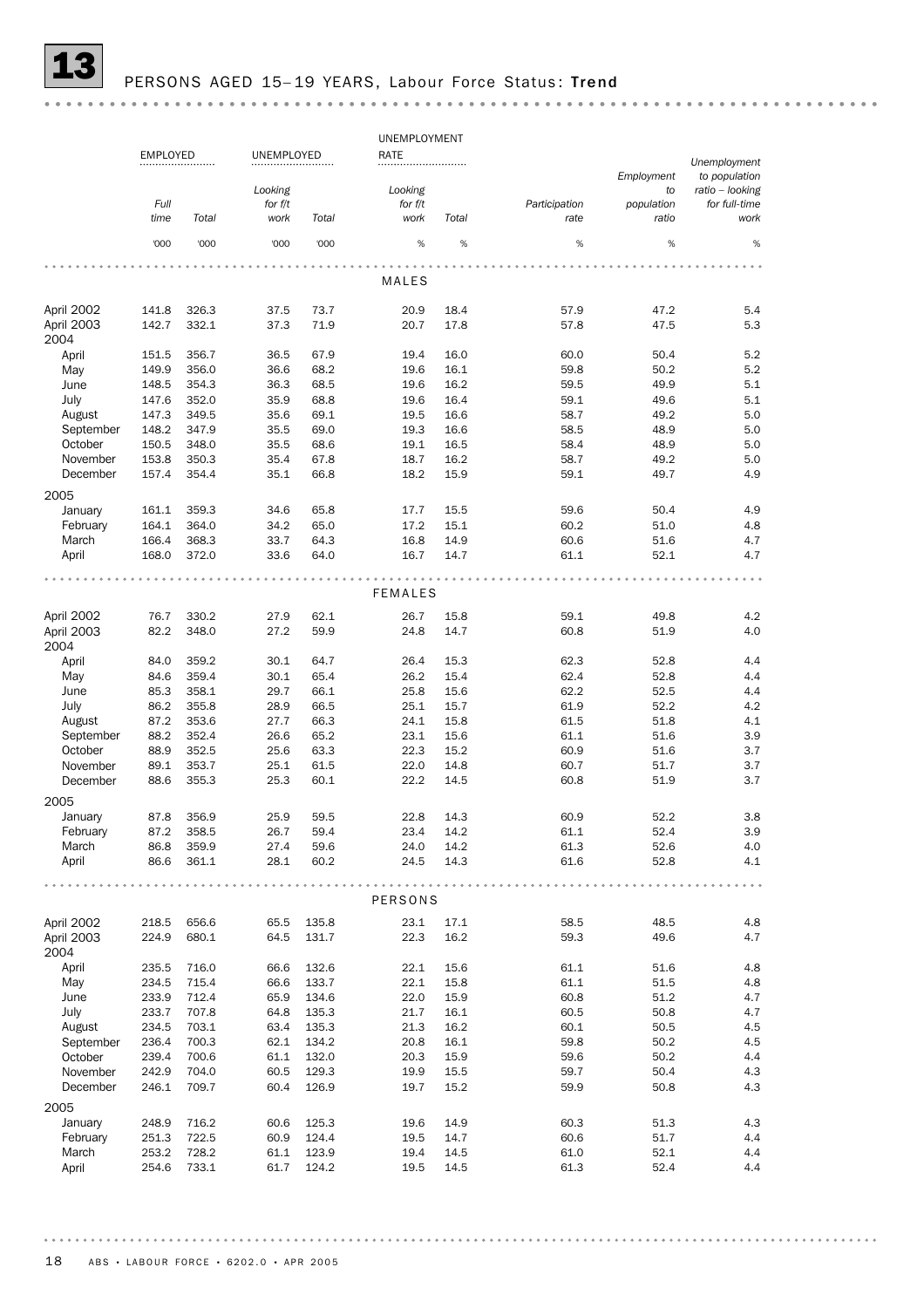

#### PERSONS AGED 15-19 YEARS, Labour Force Status: Seasonally Adjusted

UNEMPLOYMENT EMPLOYED UNEMPLOYED RATE *Unemployment Employment to population Looking ratio – looking Looking to Full for f/t for f/t Participation population for full-time time Total work Total work Total rate ratio work* '000 '000 '000 '000 % % % % % MALES April 2002 139.9 322.5 38.4 75.4 21.5 19.0 57.6 46.7 5.6 April 2003 142.5 332.2 36.3 71.5 20.3 17.7 57.8 47.5 5.2 2004 April 154.3 357.8 35.5 67.1 18.7 15.8 60.0 50.5 5.0 May 146.5 355.0 37.3 66.8 20.3 15.8 59.5 50.1 5.3 June 146.0 355.8 36.1 70.5 19.8 16.5 60.1 50.2 5.1 July 150.7 353.8 34.9 65.2 18.8 15.6 59.0 49.8 4.9 August 148.4 343.2 34.2 69.5 18.7 16.8 58.1 48.3 4.8 September 147.7 347.5 39.4 73.0 21.0 17.4 59.1 48.9 5.5 October 147.7 343.5 33.2 68.4 18.3 16.6 57.9 48.3 4.7 November 153.2 350.2 34.2 65.5 18.3 15.8 58.4 49.2 4.8 December 153.4 353.9 36.4 67.4 19.2 16.0 59.1 49.7 5.1 2005 January 169.2 360.0 35.4 65.1 17.3 15.3 59.6 50.5 5.0 February 165.0 364.9 34.9 66.6 17.5 15.4 60.5 51.2 4.9 March 164.5 369.9 31.1 63.2 15.9 14.6 60.7 51.8 4.4 April 166.3 372.5 34.2 63.9 17.1 14.6 61.1 52.2 4.8 . . . . . . . . . . . . . . . . . . **\*\*\*\*\*\*\*\*\*\*\*\*\*\*** . . . . . . . . . . .  $\sim$   $\sim$   $\sim$ FEMALES April 2002 74.8 332.5 26.4 56.1 26.1 14.4 58.6 50.1 4.0 April 2003 77.9 347.6 27.4 60.8 26.0 14.9 60.8 51.8 4.1 2004 April 99.9 367.4 29.6 62.9 22.9 14.6 63.2 54.0 4.3 May 88.1 359.0 30.0 65.6 25.4 15.4 62.3 52.7 4.4 June 84.9 358.7 28.0 65.3 24.8 15.4 62.2 52.6 4.1 July 81.4 354.0 32.8 68.6 28.7 16.2 62.0 51.9 4.8 August 86.9 350.0 26.6 67.5 23.4 16.2 61.2 51.3 3.9 September 90.4 353.4 26.7 65.8 22.8 15.7 61.4 51.7 3.9 October 90.6 354.2 25.6 61.7 22.0 14.8 60.9 51.8 3.7 November 88.0 352.2 20.7 59.0 19.0 14.4 60.2 51.5 3.0 December 91.1 355.7 29.8 66.8 24.7 15.8 61.8 52.0 4.4 2005 January 85.5 354.5 23.3 53.1 21.4 13.0 59.6 51.8 3.4 February 86.1 361.7 28.1 57.3 24.6 13.7 61.3 52.9 4.1 March 87.2 359.8 26.3 62.4 23.2 14.8 61.7 52.6 3.8 April 87.6 361.2 29.4 62.1 25.1 14.7 61.9 52.8 4.3 . . . . . . . . . . . . . . . . . . . . . . . . . . . . . . . *<u><u><u>.</u>...........***</u>**</u> PERSONS April 2002 214.7 655.0 64.8 131.5 23.2 16.7 58.1 48.4 4.8 April 2003 220.3 679.7 63.6 132.2 22.4 16.3 59.3 49.6 4.6 2004 April 254.2 725.2 65.1 130.1 20.4 15.2 61.6 52.2 4.7 May 234.6 714.0 67.3 132.3 22.3 15.6 60.9 51.4 4.8 June 230.9 714.5 64.0 135.8 21.7 16.0 61.1 51.4 4.6 July 232.1 707.8 67.8 133.7 22.6 15.9 60.5 50.8 4.9 August 235.4 693.2 60.8 137.0 20.5 16.5 59.6 49.8 4.4 September 238.1 700.9 66.1 138.8 21.7 16.5 60.2 50.3 4.7 October 238.4 697.7 58.7 130.1 19.8 15.7 59.4 50.0 4.2 November 241.2 702.4 54.9 124.5 18.6 15.1 59.3 50.3 3.9 December 244.5 709.5 66.2 134.2 21.3 15.9 60.4 50.8 4.7 2005 vert data the U.S. 118.2 18.7 14.2 59.6 51.2 4.2<br>18.7 14.2 59.6 51.2 4.2 59.6 51.2 4.2 4.5 52.0 4.5 February 251.1 726.6 63.1 123.9 20.1 14.6 60.9 52.0 4.5 March 251.7 729.7 57.4 125.6 18.6 14.7 61.2 52.2 4.1 April 253.9 733.7 63.6 126.0 20.0 14.7 61.5 52.5 4.6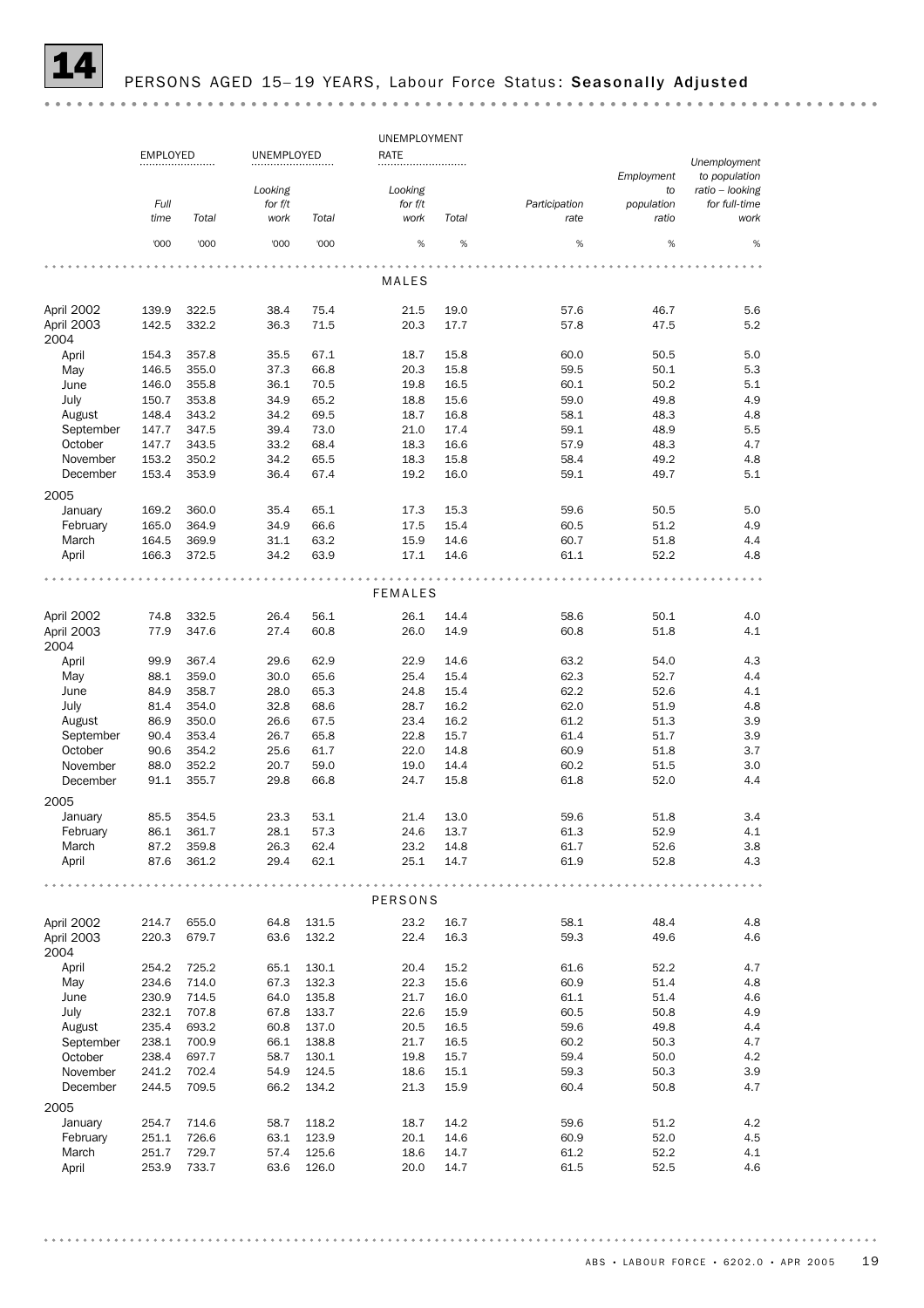

|                              |                 |              |                |              |              |                                   |              |                        | UNEMPLOYMENT |              |               |                               |
|------------------------------|-----------------|--------------|----------------|--------------|--------------|-----------------------------------|--------------|------------------------|--------------|--------------|---------------|-------------------------------|
|                              | <b>EMPLOYED</b> |              |                | UNEMPLOYED   |              |                                   |              | Civilian<br>population | RATE         |              |               | Unemployment<br>to population |
|                              |                 |              |                | Looking      |              |                                   | Not in       | aged                   | Looking      |              |               | ratio - looking               |
|                              | Full            | Part         |                | for f/t      |              | Labour                            | labour       | $15 - 19$              | for f/t      |              | Participation | for full-time                 |
|                              | time            | time         | Total          | work         | Total        | force                             | force        | years                  | work         | Total        | rate          | work                          |
|                              | '000            | '000         | '000           | '000         | '000         | '000                              | '000         | '000                   | %            | %            | %             | %                             |
|                              |                 |              |                |              |              |                                   |              |                        |              |              |               |                               |
|                              |                 |              |                |              |              | NOT ATTENDING FULL-TIME EDUCATION |              |                        |              |              |               |                               |
| <b>Males</b>                 |                 |              |                |              |              |                                   |              |                        |              |              |               |                               |
| April 2002<br>April 2003     | 133.5<br>140.5  | 45.6<br>44.0 | 179.1<br>184.5 | 32.6<br>30.0 | 34.5<br>33.1 | 213.6<br>217.6                    | 23.2<br>23.5 | 236.8<br>241.1         | 19.6<br>17.6 | 16.1<br>15.2 | 90.2<br>90.2  | 13.8<br>12.4                  |
| April 2004                   |                 | 35.9         | 179.4          | 28.3         | 31.2         | 210.6                             | 25.5         | 236.1                  | 16.5         | 14.8         | 89.2          | 12.0                          |
| April 2005                   | 143.5<br>158.6  | 41.6         | 200.2          | 28.8         | 31.4         | 231.6                             | 22.8         | 254.4                  | 15.4         | 13.6         | 91.0          | 11.3                          |
|                              |                 |              |                |              |              |                                   |              |                        |              |              |               |                               |
| <b>Females</b><br>April 2002 | 67.3            | 57.0         | 124.3          | 22.8         | 25.6         | 149.9                             | 30.8         | 180.7                  | 25.3         | 17.1         | 83.0          | 12.6                          |
| April 2003                   | 72.1            | 60.0         | 132.1          | 23.2         | 25.4         | 157.5                             | 28.2         | 185.7                  | 24.3         | 16.1         | 84.8          | 12.5                          |
| April 2004                   | 86.2            | 56.5         | 142.7          | 23.5         | 26.3         | 169.0                             | 24.7         | 193.7                  | 21.4         | 15.5         | 87.2          | 12.1                          |
| April 2005                   | 77.0            | 61.1         | 138.1          | 22.7         | 25.5         | 163.6                             | 32.7         | 196.4                  | 22.8         | 15.6         | 83.3          | 11.6                          |
| Persons                      |                 |              |                |              |              |                                   |              |                        |              |              |               |                               |
| April 2002                   | 200.8           | 102.6        | 303.5          | 55.4         | 60.1         | 363.5                             | 54.0         | 417.5                  | 21.6         | 16.5         | 87.1          | 13.3                          |
| April 2003                   | 212.6           | 104.1        | 316.7          | 53.2         | 58.5         | 375.1                             | 51.7         | 426.8                  | 20.0         | 15.6         | 87.9          | 12.5                          |
| April 2004                   | 229.8           | 92.4         | 322.2          | 51.8         | 57.4         | 379.6                             | 50.2         | 429.8                  | 18.4         | 15.1         | 88.3          | 12.1                          |
| April 2005                   | 235.7           | 102.7        | 338.3          | 51.5         | 56.9         | 395.3                             | 55.5         | 450.8                  | 17.9         | 14.4         | 87.7          | 11.4                          |
|                              |                 |              |                |              |              |                                   |              |                        |              |              |               |                               |
|                              |                 |              |                |              |              | ATTENDING FULL-TIME EDUCATION     |              |                        |              |              |               |                               |
| <b>Males</b>                 |                 |              |                |              |              |                                   |              |                        |              |              |               |                               |
| April 2002                   | 6.3             | 135.6        | 141.9          | 5.0          | 42.1         | 184.0                             | 270.2        | 454.1                  | 44.2         | 22.9         | 40.5          | 1.1                           |
| April 2003                   | $*2.0$          | 143.1        | 145.1          | 5.3          | 39.6         | 184.7                             | 273.0        | 457.6                  | 72.3         | 21.4         | 40.4          | 1.2                           |
| April 2004                   | 11.0            | 159.7        | 170.7          | 6.1          | 37.0         | 207.7                             | 264.2        | 472.0                  | 35.8         | 17.8         | 44.0          | 1.3                           |
| April 2005                   | 8.0             | 160.7        | 168.7          | 4.4          | 33.4         | 202.1                             | 257.3        | 459.4                  | 35.2         | 16.5         | 44.0          | 0.9                           |
| <b>Females</b>               |                 |              |                |              |              |                                   |              |                        |              |              |               |                               |
| April 2002                   | 4.4             | 202.9        | 207.3          | $*2.6$       | 30.2         | 237.5                             | 245.1        | 482.6                  | $*37.5$      | 12.7         | 49.2          | $*0.5$                        |
| April 2003                   | $*2.4$          | 212.6        | 215.0          | $*3.0$       | 34.8         | 249.8                             | 235.7        | 485.5                  | $*56.1$      | 13.9         | 51.5          | $*0.6$                        |
| April 2004                   | 9.3             | 215.4        | 224.7          | 5.0          | 35.9         | 260.7                             | 226.0        | 486.7                  | 34.8         | 13.8         | 53.6          | 1.0                           |
| April 2005                   | 6.8             | 216.6        | 223.4          | 5.6          | 35.8         | 259.2                             | 228.4        | 487.6                  | 45.4         | 13.8         | 53.2          | 1.2                           |

| <b>Males</b>   |        |            |       |        |       |       |              |             |         |      |      |        |
|----------------|--------|------------|-------|--------|-------|-------|--------------|-------------|---------|------|------|--------|
| April 2002     |        | 6.3 135.6  | 141.9 | 5.0    | 42.1  | 184.0 | 270.2        | 454.1       | 44.2    | 22.9 | 40.5 | 1.1    |
| April 2003     | $*2.0$ | 143.1      | 145.1 | 5.3    | 39.6  | 184.7 | 273.0        | 457.6       | 72.3    | 21.4 | 40.4 | 1.2    |
| April 2004     | 11.0   | 159.7      | 170.7 | 6.1    | 37.0  | 207.7 | 264.2        | 472.0       | 35.8    | 17.8 | 44.0 | 1.3    |
| April 2005     | 8.0    | 160.7      | 168.7 | 4.4    | 33.4  | 202.1 | 257.3        | 459.4       | 35.2    | 16.5 | 44.0 | 0.9    |
| <b>Females</b> |        |            |       |        |       |       |              |             |         |      |      |        |
| April 2002     | 4.4    | 202.9      | 207.3 | $*2.6$ | 30.2  | 237.5 | 245.1        | 482.6       | $*37.5$ | 12.7 | 49.2 | $*0.5$ |
| April 2003     | $*2.4$ | 212.6      | 215.0 | $*3.0$ | 34.8  | 249.8 | 235.7        | 485.5       | $*56.1$ | 13.9 | 51.5 | $*0.6$ |
| April 2004     | 9.3    | 215.4      | 224.7 | 5.0    | 35.9  | 260.7 | 226.0        | 486.7       | 34.8    | 13.8 | 53.6 | 1.0    |
| April 2005     | 6.8    | 216.6      | 223.4 | 5.6    | 35.8  | 259.2 | 228.4        | 487.6       | 45.4    | 13.8 | 53.2 | 1.2    |
| Persons        |        |            |       |        |       |       |              |             |         |      |      |        |
| April 2002     | 10.6   | 338.5      | 349.1 | 7.6    | 72.4  | 421.5 | 515.3        | 936.7       | 41.6    | 17.2 | 45.0 | 0.8    |
| April 2003     | 4.4    | 355.7      | 360.1 | 8.4    | 74.4  | 434.5 | 508.6        | 943.1       | 65.4    | 17.1 | 46.1 | 0.9    |
| April 2004     | 20.3   | 375.1      | 395.4 | 11.1   | 72.9  | 468.4 | 490.3        | 958.6       | 35.3    | 15.6 | 48.9 | 1.2    |
| April 2005     |        | 14.8 377.3 | 392.1 | 10.0   | 69.2  | 461.3 | 485.7        | 947.0       | 40.3    | 15.0 | 48.7 | 1.1    |
|                |        |            |       |        |       |       |              |             |         |      |      |        |
|                |        |            |       |        |       |       | <b>TOTAL</b> |             |         |      |      |        |
|                |        |            |       |        |       |       |              |             |         |      |      |        |
| <b>Males</b>   |        |            |       |        |       |       |              |             |         |      |      |        |
| April 2002     | 139.7  | 181.2      | 321.0 | 37.6   | 76.6  | 397.6 | 293.4        | 690.9       | 21.2    | 19.3 | 57.5 | 5.4    |
| April 2003     | 142.6  | 187.1      | 329.6 | 35.4   | 72.6  | 402.3 | 296.5        | 698.7       | 19.9    | 18.1 | 57.6 | 5.1    |
| April 2004     | 154.5  | 195.6      | 350.2 | 34.5   | 68.1  | 418.3 | 289.7        | 708.0       | 18.2    | 16.3 | 59.1 | 4.9    |
| April 2005     | 166.6  | 202.3      | 368.9 | 33.1   | 64.8  | 433.7 | 280.1        | 713.8       | 16.6    | 14.9 | 60.8 | 4.6    |
| <b>Females</b> |        |            |       |        |       |       |              |             |         |      |      |        |
| April 2002     | 71.7   | 259.9      | 331.6 | 25.4   | 55.8  | 387.4 | 275.9        | 663.3       | 26.2    | 14.4 | 58.4 | 3.8    |
| April 2003     | 74.4   | 272.7      | 347.1 | 26.2   | 60.2  | 407.3 | 263.8        | 671.2       | 26.0    | 14.8 | 60.7 | 3.9    |
| April 2004     | 95.5   | 271.9      | 367.5 | 28.4   | 62.2  | 429.7 | 250.8        | 680.4       | 22.9    | 14.5 | 63.1 | 4.2    |
| April 2005     | 83.8   | 277.7      | 361.5 | 28.3   | 61.3  | 422.8 | 261.1        | 683.9       | 25.3    | 14.5 | 61.8 | 4.1    |
| Persons        |        |            |       |        |       |       |              |             |         |      |      |        |
| April 2002     | 211.4  | 441.1      | 652.6 | 63.0   | 132.4 | 785.0 | 569.2        | 1 3 5 4 . 2 | 22.9    | 16.9 | 58.0 | 4.6    |
| April 2003     | 217.0  | 459.8      | 676.8 | 61.6   | 132.8 | 809.6 | 560.3        | 1 3 6 9.9   | 22.1    | 16.4 | 59.1 | 4.5    |
| April 2004     | 250.1  | 467.6      | 717.6 | 62.9   | 130.4 | 848.0 | 540.5        | 1 3 8 8.4   | 20.1    | 15.4 | 61.1 | 4.5    |
| April 2005     | 250.4  | 480.0      | 730.4 | 61.4   | 126.1 | 856.5 | 541.2        | 1 3 9 7 .8  | 19.7    | 14.7 | 61.3 | 4.4    |
|                |        |            |       |        |       |       |              |             |         |      |      |        |

\* estimate is subject to sampling variability too high for most practical purposes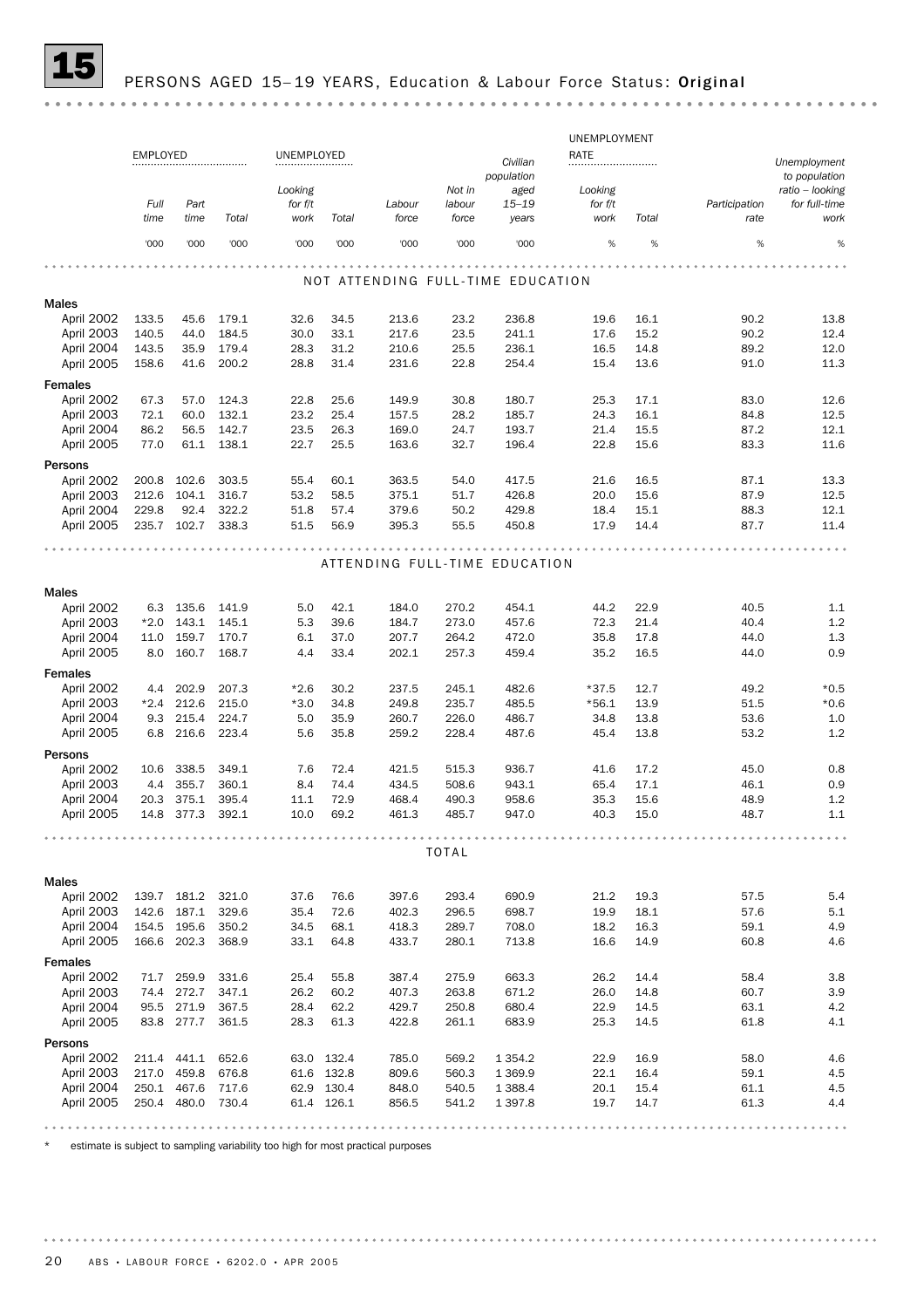## PERSONS AGED 15-19 YEARS, States & territories: Original-April 2005

|                                     |                 |                   |       |            |            |                               |        |                                   | UNEMPLOYMENT |         |               |                               |
|-------------------------------------|-----------------|-------------------|-------|------------|------------|-------------------------------|--------|-----------------------------------|--------------|---------|---------------|-------------------------------|
|                                     | <b>EMPLOYED</b> |                   |       | UNEMPLOYED |            |                               |        | Civilian                          | RATE         |         |               |                               |
|                                     |                 |                   |       |            |            |                               |        | population                        |              |         |               | Unemployment<br>to population |
|                                     |                 |                   |       | Looking    |            |                               | Not in | aged                              | Looking      |         |               | ratio - looking               |
|                                     | Full            | Part              |       | for f/t    |            | Labour                        | labour | $15 - 19$                         | for f/t      |         | Participation | for full-time                 |
|                                     | time            | time              | Total | work       | Total      | force                         | force  | years                             | work         | Total   | rate          | work                          |
|                                     |                 |                   |       |            |            |                               |        |                                   |              |         |               |                               |
|                                     | '000            | '000              | '000  | '000       | '000       | '000                          | '000   | '000                              | %            | %       | %             | %                             |
|                                     |                 |                   |       |            |            |                               |        |                                   |              |         |               |                               |
|                                     |                 |                   |       |            |            |                               |        | NOT ATTENDING FULL-TIME EDUCATION |              |         |               |                               |
| <b>New South Wales</b>              | 69.6            | 35.7              | 105.4 | 14.8       | 16.2       | 121.5                         | 18.1   | 139.6                             | 17.5         | 13.3    | 87.1          | 10.6                          |
| Victoria                            | 45.4            | 18.0              | 63.4  | 11.3       | 13.3       | 76.7                          | 12.3   | 89.0                              | 19.9         | 17.3    | 86.1          | 12.7                          |
| Queensland                          | 58.2            | 22.8              | 81.1  | 11.1       | 11.1       | 92.1                          | 9.9    | 102.1                             | 16.0         | 12.0    | 90.3          | 10.8                          |
| South Australia                     | 16.8            | 9.9               | 26.7  | 4.5        | 4.9        | 31.5                          | 4.2    | 35.7                              | 21.2         | 15.4    | 88.3          | 12.6                          |
| Western Australia                   | 33.8            | 10.4              | 44.3  | 6.8        | 7.8        | 52.0                          | 6.6    | 58.6                              | 16.7         | 14.9    | 88.8          | 11.6                          |
| Tasmania                            | 5.3             | 2.6               | 7.9   | 2.3        | 2.4        | 10.4                          | 1.4    | 11.8                              | 30.1         | 23.5    | 87.8          | 19.4                          |
| Northern Territory                  | 3.0             | 1.1               | 4.1   | $*0.1$     | $*0.6$     | 4.6                           | 2.4    | 7.1                               | $*3.3$       | $*12.4$ | 65.8          | $*1.4$                        |
| <b>Australian Capital Territory</b> | 3.4             | 2.2               | 5.6   | $*0.7$     | $*0.7$     | 6.4                           | $*0.6$ | 6.9                               | $*16.5$      | $*11.8$ | 91.6          | $*9.7$                        |
| Australia                           |                 | 235.7 102.7 338.3 |       | 51.5       | 56.9       | 395.3                         | 55.5   | 450.8                             | 17.9         | 14.4    | 87.7          | 11.4                          |
|                                     |                 |                   |       |            |            |                               |        |                                   |              |         |               |                               |
|                                     |                 |                   |       |            |            | ATTENDING FULL-TIME EDUCATION |        |                                   |              |         |               |                               |
| New South Wales                     | $*4.6$          | 107.7             | 112.3 | $*2.8$     | 18.6       | 130.9                         | 187.0  | 317.9                             | $*38.1$      | 14.2    | 41.2          | $*0.9$                        |
| Victoria                            | $*3.2$          | 99.4              | 102.6 | $*3.5$     | 22.0       | 124.6                         | 126.1  | 250.7                             | $*52.3$      | 17.7    | 49.7          | $*1.4$                        |
| Queensland                          | $*3.9$          | 84.8              | 88.8  | $*1.5$     | 12.9       | 101.7                         | 74.2   | 175.9                             | $*27.4$      | 12.7    | 57.8          | $*0.8$                        |
| South Australia                     | $*0.9$          | 30.6              | 31.5  | $*0.5$     | 5.4        | 36.9                          | 31.3   | 68.3                              | $*33.4$      | 14.7    | 54.1          | $*0.7$                        |
| Western Australia                   | $*1.3$          | 38.1              | 39.3  | $*1.2$     | 7.4        | 46.7                          | 41.5   | 88.2                              | $*48.5$      | 15.8    | 53.0          | $*1.4$                        |
| Tasmania                            | $*0.5$          | 6.6               | 7.2   | $*0.4$     | 1.7        | 8.9                           | 13.5   | 22.5                              | $*43.1$      | 19.3    | 39.7          | $*1.8$                        |
| Northern Territory                  | $*0.1$          | 2.5               | 2.6   | $*_{-}$    | $*0.4$     | 2.9                           | 4.4    | 7.3                               | $^{\star}-$  | $*12.0$ | 40.1          | $^{\star}-$                   |
| Australian Capital Territory        | $*0.2$          | 7.5               | 7.7   | $*0.1$     | $*0.9$     | 8.6                           | 7.7    | 16.3                              | $*33.9$      | $*10.1$ | 52.6          | $*0.6$                        |
| Australia                           |                 | 14.8 377.3        | 392.1 | 10.0       | 69.2       | 461.3                         | 485.7  | 947.0                             | 40.3         | 15.0    | 48.7          | 1.1                           |
|                                     |                 |                   |       |            |            |                               |        |                                   |              |         |               |                               |
|                                     |                 |                   |       |            |            | <b>TOTAL</b>                  |        |                                   |              |         |               |                               |
| <b>New South Wales</b>              |                 | 74.2 143.5 217.7  |       | 17.6       | 34.7       | 252.4                         | 205.0  | 457.4                             | 19.2         | 13.8    | 55.2          | 3.8                           |
| Victoria                            |                 | 48.6 117.4        | 166.0 | 14.7       | 35.3       | 201.3                         | 138.4  | 339.7                             | 23.3         | 17.5    | 59.3          | 4.3                           |
| Queensland                          | 62.2            | 107.7             | 169.8 | 12.6       | 23.9       | 193.8                         | 84.1   | 277.9                             | 16.8         | 12.4    | 69.7          | 4.5                           |
| South Australia                     | 17.7            | 40.4              | 58.2  | 5.0        | 10.3       | 68.5                          | 35.5   | 104.0                             | 21.9         | 15.0    | 65.9          | 4.8                           |
| Western Australia                   | 35.1            | 48.5              | 83.6  | 8.0        | 15.1       | 98.7                          | 48.1   | 146.9                             | 18.6         | 15.3    | 67.2          | 5.5                           |
| Tasmania                            | 5.9             | 9.3               | 15.1  | 2.7        | 4.2        | 19.3                          | 15.0   | 34.2                              | 31.5         | 21.6    | 56.3          | 7.9                           |
| Northern Territory                  | 3.1             | 3.5               | 6.7   | $*0.1$     | $*0.9$     | 7.6                           | 6.8    | 14.4                              | $*3.2$       | $*12.2$ | 52.7          | $*0.7$                        |
| <b>Australian Capital Territory</b> | 3.6             | 9.7               | 13.3  | $*0.8$     | 1.6        | 14.9                          | 8.3    | 23.2                              | $*17.6$      | 10.8    | 64.3          | $*3.3$                        |
| <b>Australia</b>                    |                 | 250.4 480.0       | 730.4 |            | 61.4 126.1 | 856.5                         | 541.2  | 1 3 9 7 .8                        | 19.7         | 14.7    | 61.3          | 4.4                           |
|                                     |                 |                   |       |            |            |                               |        |                                   |              |         |               |                               |
|                                     |                 |                   |       |            |            |                               |        |                                   |              |         |               |                               |

\* estimate is subject to sampling variability too high for most practical purposes — nil or rounded to zero (including null cells)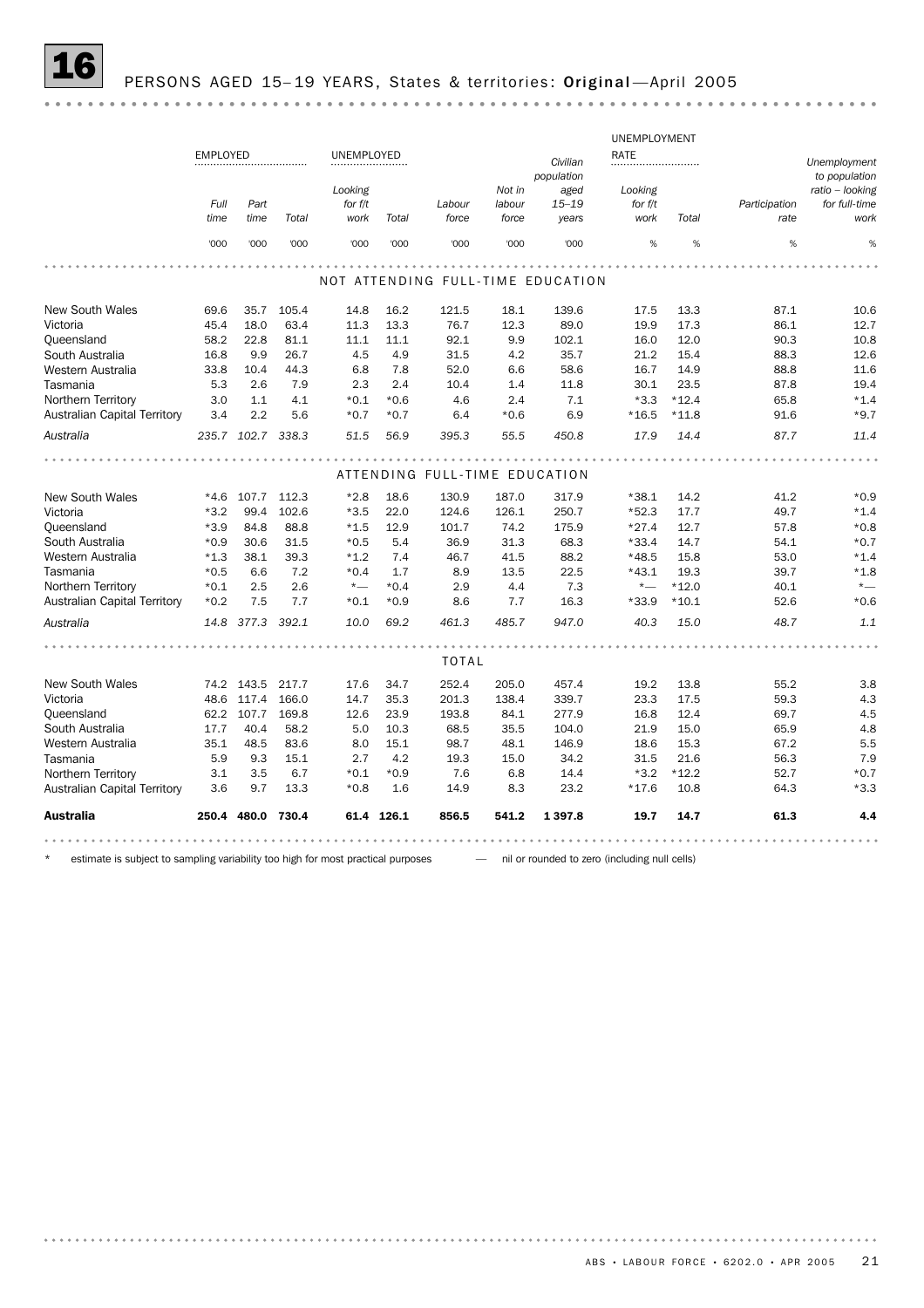## EFFECT OF NEW SEASONALLY ADJUSTED ESTIMATES ON TREND ESTIMATES

Each time new seasonally adjusted estimates become available, trend estimates are revised. This revision is a combined result of the concurrent seasonal adjustment process and the application of surrogates of the Henderson average to the seasonally adjusted series (see paragraphs 21 to 27 of the Explanatory Notes). TREND REVISIONS

> The examples in the tables below show two illustrative scenarios and the consequent revisions to previous trend estimates of employment and the unemployment rate. The revisions in the scenarios below are only due to the use of surrogates of the Henderson average, as the impact of revision of the seasonally adjusted estimates can not be estimated in advance.

- (1) The May seasonally adjusted estimate is *higher* than the April estimate by: 0.26% for employment 1.80% for the unemployment rate
- (2) The May seasonally adjusted estimate is *lower* than the April estimate by: 0.26% for employment 1.80% for the unemployment rate

*(1) 9 987.8 i.e. rises by 0.26%*

WHAT IF NEXT MONTH'S

The percentage changes of 0.26% and 1.80% were chosen because they represent the average absolute monthly percentage changes in employment and the unemployment rate respectively.

SEASONALLY ADJUSTED ESTIMATE IS:

*(2) 9 936.0 i.e. falls by 0.26%*

 $\frac{1}{2}$ 

#### EMPLOYMENT



| UNEMPLOYMENT RATE |  |  |  |  |  |  |  |  |  |  |  |
|-------------------|--|--|--|--|--|--|--|--|--|--|--|

1 2

Published trend



Dec Feb 2005 Apr

Oct 2004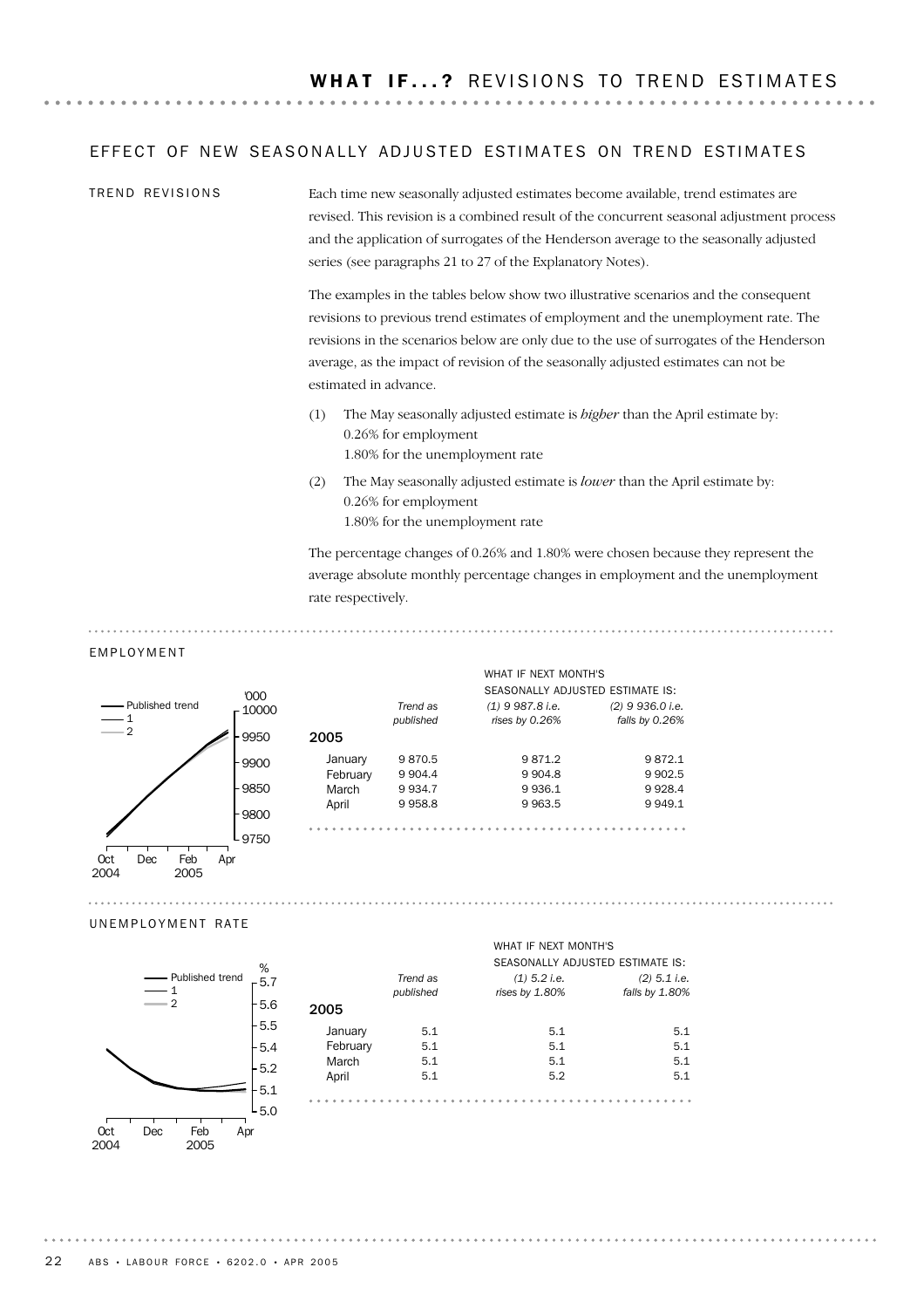## EXPLANATORY NOTES

| <i><b>INTRODUCTION</b></i>       | <b>1</b> This publication contains estimates of the civilian labour force derived from the<br>Labour Force Survey component of the Monthly Population Survey. The full time series<br>for estimates from this publication are also available electronically - see Labour Force,<br>Australia, Spreadsheets (cat. no. 6202.0.55.001). More detailed estimates are released<br>one week after this publication in various electronic formats - see Labour Force,<br>Australia, Detailed - Electronic Delivery (cat. no. 6291.0.55.001).                                                                                                                                                                                                                                                                                                                                         |
|----------------------------------|-------------------------------------------------------------------------------------------------------------------------------------------------------------------------------------------------------------------------------------------------------------------------------------------------------------------------------------------------------------------------------------------------------------------------------------------------------------------------------------------------------------------------------------------------------------------------------------------------------------------------------------------------------------------------------------------------------------------------------------------------------------------------------------------------------------------------------------------------------------------------------|
| CONCEPTS, SOURCES AND<br>METHODS | The conceptual framework used in Australia's Labour Force Survey aligns closely with<br>2<br>the standards and guidelines set out in Resolutions of International Conferences of<br>Labour Statisticians. Descriptions of the underlying concepts and structure of Australia's<br>labour force statistics, and the sources and methods used in compiling the estimates, are<br>presented in Labour Statistics: Concepts, Sources and Methods (cat. no. 6102.0.55.001)<br>which is available on the ABS web site <http: www.abs.gov.au=""> (Methods,<br/>Classifications, Concepts &amp; Standards).</http:>                                                                                                                                                                                                                                                                   |
| LABOUR FORCE SURVEY              | The Labour Force Survey is based on a multi-stage area sample of private dwellings<br>З<br>(currently about 30,000 houses, flats, etc.) and a list sample of non-private dwellings<br>(hotels, motels, etc.), and covers about 0.45% of the population of Australia. Information<br>is obtained from the occupants of selected dwellings by specially trained interviewers.                                                                                                                                                                                                                                                                                                                                                                                                                                                                                                   |
|                                  | The information is collected using computer-assisted interviewing (CAI), whereby<br>4<br>responses are recorded directly onto an electronic questionnaire on a notebook<br>computer. The CAI method was progressively implemented from October 2003 to<br>August 2004, replacing the 'pen and paper' method previously used.                                                                                                                                                                                                                                                                                                                                                                                                                                                                                                                                                  |
|                                  | 5 Households selected for the Labour Force Survey are interviewed each month for<br>eight months, with one-eighth of the sample being replaced each month. The first<br>interview is conducted face-to-face. Subsequent interviews are conducted by telephone<br>(if acceptable to the respondent).                                                                                                                                                                                                                                                                                                                                                                                                                                                                                                                                                                           |
|                                  | 6 The interviews are generally conducted during the two weeks beginning on the<br>Monday between the 6th and 12th of each month. The information obtained relates to<br>the week before the interview (i.e. the reference week). Each year, to deal with<br>operational difficulties involved with collecting and processing the Labour Force Survey<br>around the Christmas and New Year holiday period, interviews for December start four<br>weeks after November interviews start, and January interviews start five weeks after<br>December interviews start. As a result, January interviewing may commence as early as<br>the 8th or as late as the 14th, depending on the year. Occasionally, circumstances that<br>present significant operational difficulties for survey collection can result in a change to<br>the normal pattern for the start of interviewing. |
|                                  | Estimates from the Labour Force Survey are published first in this publication 31 days<br>7<br>after the commencement of interviews for that month, with the exception of estimates<br>for each December which are published 38 days after the commencement of interviews.                                                                                                                                                                                                                                                                                                                                                                                                                                                                                                                                                                                                    |
| SCOPE OF SURVEY                  | The Labour Force Survey includes all persons aged 15 years and over except<br>8<br>members of the permanent defence forces, certain diplomatic personnel of overseas<br>governments customarily excluded from census and estimated population counts,<br>overseas residents in Australia, and members of non-Australian defence forces (and their<br>dependants) stationed in Australia.                                                                                                                                                                                                                                                                                                                                                                                                                                                                                      |
| COVERAGE                         | <b>9</b> In the Labour Force Survey, coverage rules are applied which aim to ensure that each<br>person is associated with only one dwelling, and hence has only one chance of selection.<br>The coverage rules are necessarily a balance between theoretical and operational<br>considerations. Nevertheless, the chance of a person being enumerated at two separate<br>dwellings in the survey is considered to be negligible.                                                                                                                                                                                                                                                                                                                                                                                                                                             |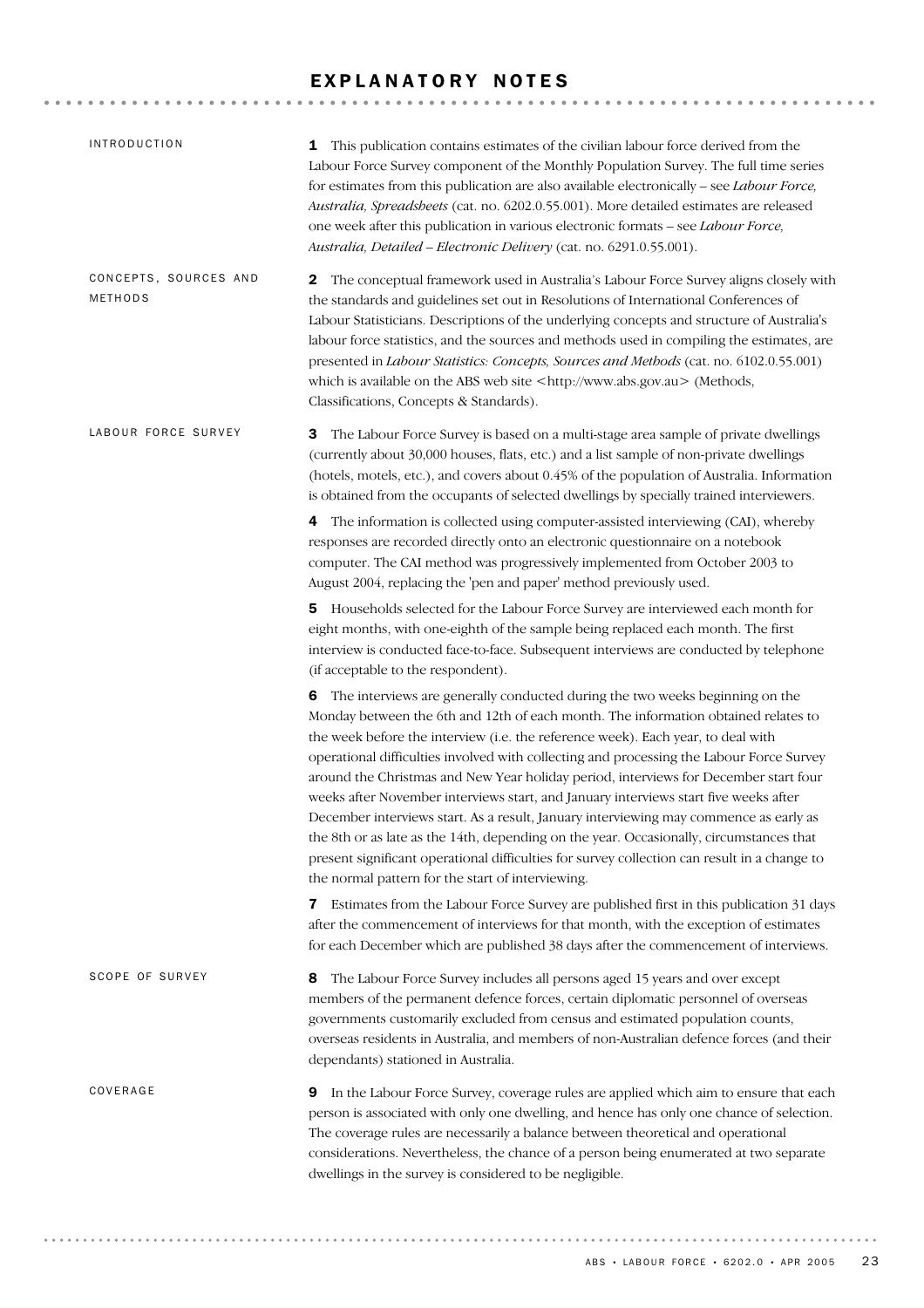## E X P L A N A T O R Y N O T E S *continued*

| POPULATION BENCHMARKS   | 10 Labour Force Survey estimates are calculated in such a way as to add up to<br>independent estimates of the civilian population aged 15 years and over (population<br>benchmarks). From February 2004, labour force estimates have been compiled using<br>benchmarks based on the results of the 2001 Census of Population and Housing.<br>Revisions were made to historical estimates from January 1999 to January 2004.                                                                                                                                                                                                                                                                                                                                                                                                                                                                  |
|-------------------------|----------------------------------------------------------------------------------------------------------------------------------------------------------------------------------------------------------------------------------------------------------------------------------------------------------------------------------------------------------------------------------------------------------------------------------------------------------------------------------------------------------------------------------------------------------------------------------------------------------------------------------------------------------------------------------------------------------------------------------------------------------------------------------------------------------------------------------------------------------------------------------------------|
| COMPARABILITY OF SERIES | 11 From April 1986, the definition of employed persons was changed to include<br>persons who worked without pay between 1 and 14 hours per week in a family business<br>or on a farm (i.e. contributing family workers). For further information, see paragraphs<br>36 and 37 of the Explanatory Notes to the February 1987 issue of Labour Force,<br>Australia (cat. no. 6203.0).                                                                                                                                                                                                                                                                                                                                                                                                                                                                                                           |
|                         | 12 The ABS introduced telephone interviewing into the Labour Force Survey in<br>August 1996. Implementation was phased in for each new sample group from<br>August 1996 to February 1997. During the period of implementation, the new method<br>produced different estimates than would have been obtained under the old<br>methodology. The effect dissipated over the final months of implementation and was no<br>longer discernible from February 1997. The estimates for February 1997 and onwards are<br>directly comparable to estimates for periods prior to August 1996. For further details, see<br>the feature article in the June 1997 issue of <i>Labour Force</i> , <i>Australia</i> (cat. no. 6203.0).                                                                                                                                                                       |
|                         | 13 From April 2001 the Labour Force Survey has been conducted using a redesigned<br>questionnaire containing additional data items and some minor definitional changes.<br>The definition of unemployed persons was changed to include all persons who were<br>waiting to start work and were available to start in the reference week. This change was<br>introduced in February 2004, when historical unit record data were revised from<br>April 2001 to January 2004. This revision created a small trend break at April 2001 in<br>unemployed persons and unemployment rate series. For further details, see<br>Information Paper: Forthcoming Changes to Labour Force Statistics (cat. no. 6292.0).                                                                                                                                                                                    |
|                         | 14 Core labour force series were revised in April 2001 for the period<br>April 1986 to March 2001 for the remaining definitional changes introduced with the<br>redesigned questionnaire, to reduce the impact of the changes on labour force series.<br>For further details, see Information Paper: Implementing the Redesigned Labour Force<br>Survey Questionnaire (cat. no. 6295.0) and Information Paper: Questionnaires Used in<br>the Labour Force Survey (cat. no. 6232.0).                                                                                                                                                                                                                                                                                                                                                                                                          |
| SURVEY SAMPLE REDESIGN  | The Labour Force Survey sample was last reselected using information collected in<br>15<br>the 2001 Census of Population and Housing.                                                                                                                                                                                                                                                                                                                                                                                                                                                                                                                                                                                                                                                                                                                                                        |
|                         | 16 The bulk of the new sample was phased in over the period November 2002 to<br>June 2003, with one-eighth of this portion of the sample being introduced every month.<br>The remainder of the sample (about 18% of the total), which covers less settled areas of<br>Australia and non-private dwellings was rotated in full for New South Wales, Victoria,<br>Tasmania, Northern Territory and Australian Capital Territory in November 2002, and for<br>Queensland, South Australia and Western Australia in December 2002. Such a pattern of<br>implementation means that any changes to labour force estimates due to differences<br>between the two samples, or any other influences, were spread over the eight months.<br>17 For further details, see Information Paper: Labour Force Survey Sample<br>Design (cat. no. 6269.0) and Technical Report: New Labour Force Survey sample |
|                         | selections: analysis of the effect on estimates in the October 2003 issue of Australian<br>Labour Market Statistics (cat. no. 6105.0).                                                                                                                                                                                                                                                                                                                                                                                                                                                                                                                                                                                                                                                                                                                                                       |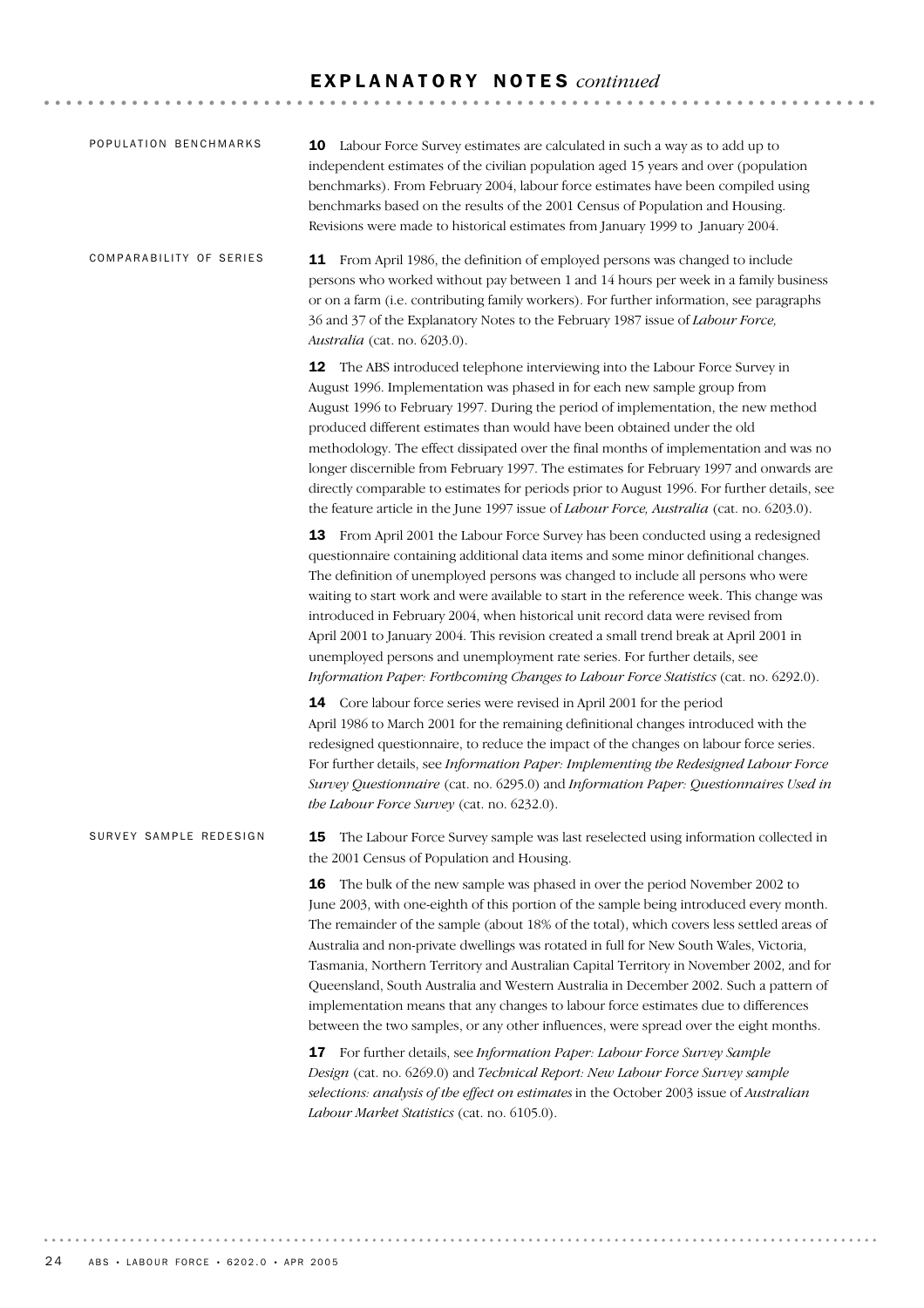### RELIABILITY OF ESTIMATES

18 Two types of error are possible in an estimate based on a sample survey: sampling error and non-sampling error.

19 Sampling error occurs because a sample, rather than the entire population, is surveyed. One measure of the likely difference resulting from not including all dwellings in the survey is given by the standard error. There are about two chances in three that a sample estimate will differ by less than one standard error from the figure that would have been obtained if all dwellings had been included in the survey, and about nineteen chances in twenty that the difference will be less than two standard errors. Standard errors of estimates for the latest month and of estimates of movements since the previous month are shown on pages 27 and 28. Standard errors of other estimates and other movements may be determined by using information in *Information Paper: Labour Force Survey Standard Errors* (cat. no. 6298.0) which is available free on the ABS web site <http://www.abs.gov.au> (Papers & Articles).

20 Non-sampling error arises from inaccuracies in collecting, recording and processing the data. Every effort is made to minimise reporting error by the careful design of questionnaires, intensive training and supervision of interviewers, and efficient data processing procedures. Non-sampling error also arises because information cannot be obtained from all persons selected in the survey. The Labour Force Survey receives a high level of co-operation from individuals in selected dwellings, with the average response rate over the last year being 96%. See Glossary for definition of response rate.

21 Seasonal adjustment is a means of removing the estimated effects of normal seasonal variation from the series so that the effects of other influences on the series can be more clearly recognised. Seasonal adjustment does not aim to remove the irregular or non-seasonal influences which may be present in any particular month. This means that month-to-month movements of the seasonally adjusted estimates may not be reliable indicators of trend behaviour. SEASONAL ADJUSTMENT AND TREND ESTIMATION

> 22 The Labour Force Survey uses the concurrent seasonal adjustment method to derive seasonal factors. Concurrent seasonal adjustment uses data up to the current month to estimate seasonal factors for the current and all previous months. This process can result in revisions each month to estimates for earlier periods. However, in most instances, the only noticeable revisions will be to the seasonally adjusted estimates for the previous month and one year prior to the current month.

> 23 Seasonal adjustment is able to remove the effect of events which occur at the same time in the survey every year. However, there are some events, like holidays, which are not always at the same time in the survey cycle or which are not at the same time across Australia. The effects of these types of events on LFS estimates cannot in all cases be removed, because the pattern of their effects cannot be determined. However, two events which are adjusted for in the seasonally adjusted series are the January interview start date and the timing of Easter.

24 For more information on concurrent seasonal adjustment and survey proximity to holiday periods, see *Information Paper: Forthcoming Changes to Labour Force Statistics* (cat. no. 6292.0).

25 While seasonal factors for the complete time series are estimated each month, they will continue to be reviewed annually at a more detailed level to take into account each additional year's original data. This annual review will not normally result in significant changes to published estimates. The review will be conducted in February each year with the results released in the February issue of this publication.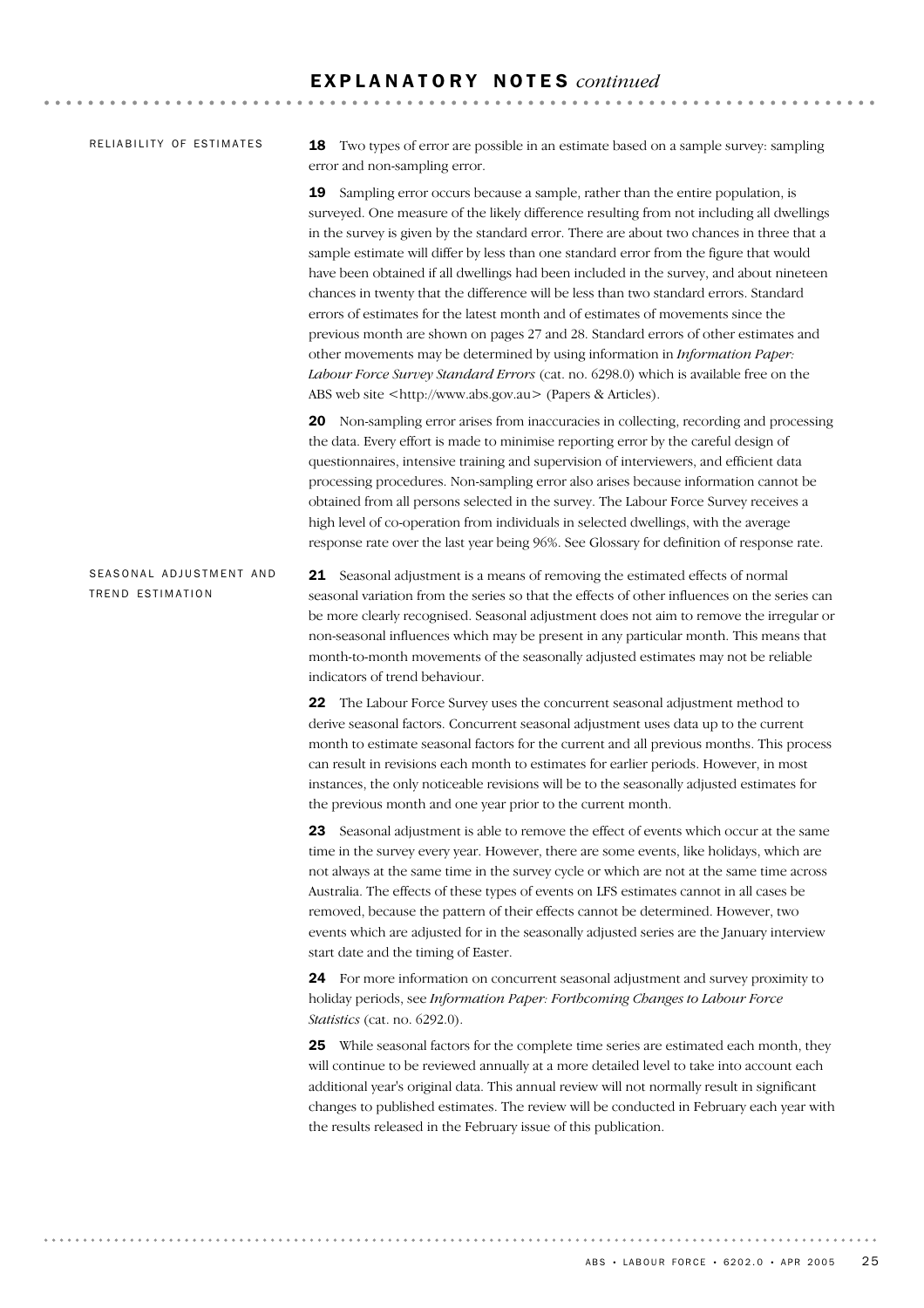## E X P L A N A T O R Y N O T E S *continued*

**\*\*\*\*\*\*\*\*\*\*\*\*\*\*\*\*\*** 

36 SYMBOLS AND OTHER USAGES pts percentage points SYMBOLS AND OTHER USAGES 34 Estimates have been rounded and discrepancies may occur between sums of the component items and totals. 35 Estimates of movement shown in this publication are obtained by taking the difference of unrounded estimates. The movement estimate is then rounded to one decimal place. Therefore where a discrepancy occurs between the reported movement and the difference of the rounded estimates, the reported movement will be more accurate. EFFECTS OF ROUNDING 33 As well as the statistics included in this and related publications, the ABS may have other relevant data available. Inquiries should be made to Michael Johnson on (02) 6252 6525 or to any ABS office. DATA AVAILABLE ON REQUEST 30 Users may also wish to refer to *Australian Labour Market Statistics* (cat. no. 6105.0). This publication contains additional tables and a detailed list of related publications. For further information about this publication, please contact the Assistant Director, Labour Market Statistics on (02) 6252 7636. 31 ABS Information about the labour market can be found on the Labour theme page on the ABS web site <http:// www.abs.gov.au>(Themes), or from ABS Bookshops. 32 Current publications and other products released by the ABS are listed in the *Catalogue of Publications and Products* (cat. no. 1101.0). The Catalogue is available from any ABS office or the ABS web site <http://www.abs.gov.au> (AusStats). The ABS also issues a daily Release Advice on the web site (AusStats) which details products to be released in the week ahead. RELATED PUBLICATIONS 26 The smoothing of seasonally adjusted series to produce 'trend' series reduces the impact of the irregular component of the seasonally adjusted series. These trend estimates are derived by applying a 13-term Henderson-weighted moving average to all months except the last six. The last six monthly trend estimates are obtained by applying surrogates of the Henderson average to the seasonally adjusted series. Trend estimates are used to analyse the underlying behaviour of a series over time. 27 While this smoothing technique enables estimates to be produced for the latest month, it does result in revisions in addition to those caused by the revision of seasonally adjusted estimates. Generally, revisions due to the use of surrogates of the Henderson average become smaller, and after three months have a negligible impact on the series. 28 Trend estimates are published for the Northern Territory in table 10 and for the Australian Capital Territory in table 11. Unadjusted series for the two territories have shown, historically, a high degree of variability, which can lead to considerable revisions to the seasonally adjusted estimates each month when seasonal factors are estimated. For this reason, seasonally adjusted estimates are not currently published for the two Territories. In addition, caution should be exercised in the interpretation of trend estimates for the two territories, particularly for the three most recent months, where revisions may be relatively large. 29 For further information, see *A Guide to Interpreting Time Series – Monitoring Trends* (cat. no. 1349.0) or contact the Assistant Director, Time Series Analysis on (02) 6252 6345. SEASONAL ADJUSTMENT AND TR E N D ES T I M A T I O N *continued*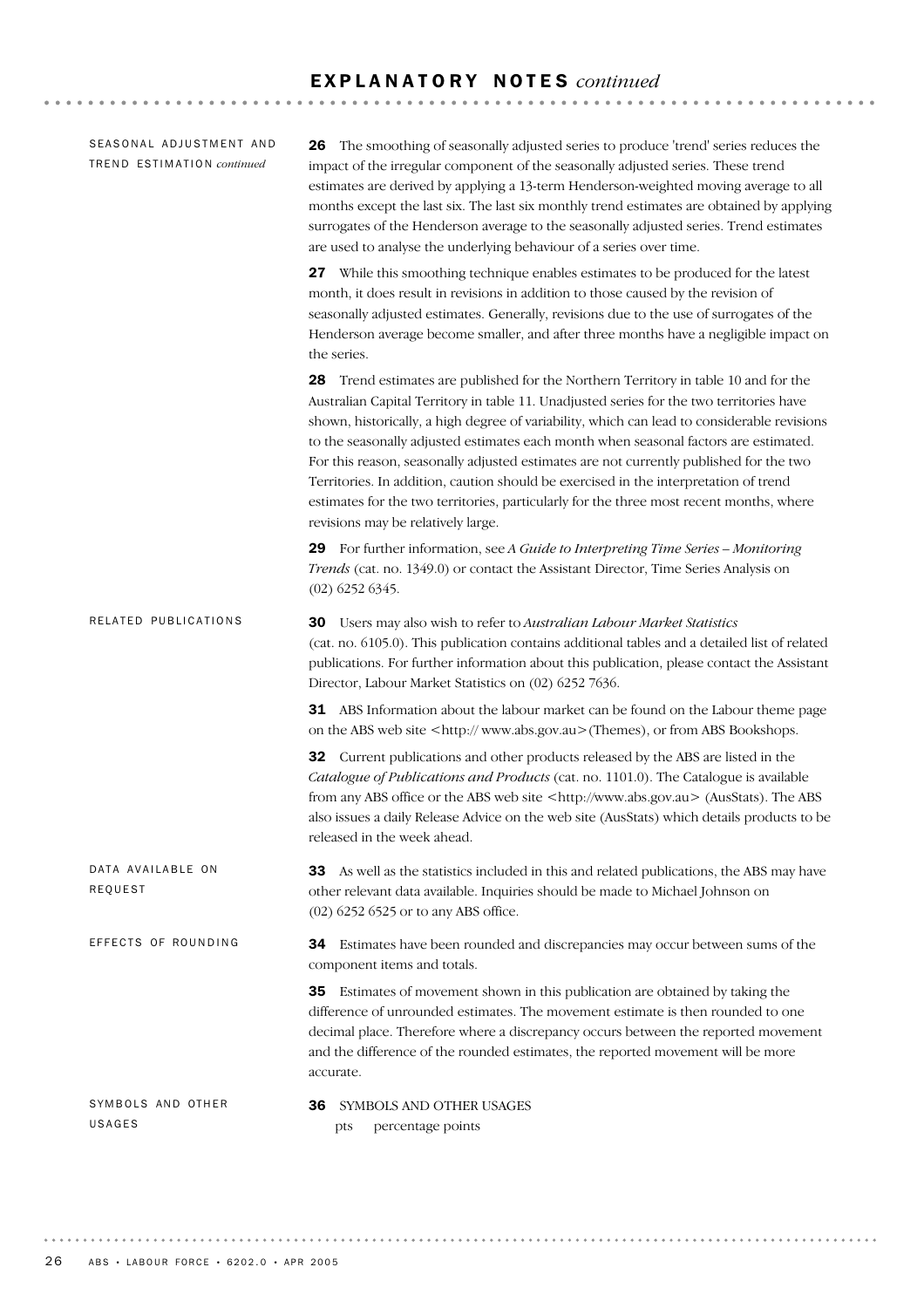## STANDARD ERRORS

| STANDARD ERRORS | The estimates in this publication are based on information gained from the occupants of<br>a sample survey of dwellings. Because the entire population is not surveyed, the<br>published estimates are subject to sampling error. The most common way of quantifying<br>such sampling error is to calculate the standard error for the published estimate or<br>statistic. For more information, see paragraph 19 of the Explanatory Notes.                                                                                                                                                                    |
|-----------------|----------------------------------------------------------------------------------------------------------------------------------------------------------------------------------------------------------------------------------------------------------------------------------------------------------------------------------------------------------------------------------------------------------------------------------------------------------------------------------------------------------------------------------------------------------------------------------------------------------------|
| LEVEL ESTIMATES | To illustrate, let us say the published level estimate for employed persons aged 15–19<br>years is 700,000. The calculated standard error in this case is 9,800. The standard error is<br>then used to interpret the level estimate of 700,000. For instance, the standard error of<br>9,800 indicates that:<br>■ There are approximately two chances in three that the real value falls within the<br>range 690,200 to 709,800 (700,000 + or $-9,800$ )<br>■ There are approximately nineteen chances in twenty that the real value falls within<br>the range $680,400$ to 719,600 (700,000 + or $-19,600$ ). |
|                 | The real value in this case is the result we would obtain if we could enumerate the total<br>population.                                                                                                                                                                                                                                                                                                                                                                                                                                                                                                       |
|                 | The following table shows the standard errors for this month's level estimates.                                                                                                                                                                                                                                                                                                                                                                                                                                                                                                                                |

|                                                             |      |            |      |      |           |           |      |     |            | <b>AUSTRALIA</b> |         |         |
|-------------------------------------------------------------|------|------------|------|------|-----------|-----------|------|-----|------------|------------------|---------|---------|
|                                                             |      | <b>NSW</b> | Vic. | Qld  | <b>SA</b> | <b>WA</b> | Tas. | NT  | <b>ACT</b> | Males            | Females | Persons |
| Aged 15 years and over<br>Employed                          |      |            |      |      |           |           |      |     |            |                  |         |         |
| Full time                                                   | '000 | 18.8       | 14.3 | 11.4 | 5.1       | 5.6       | 1.9  | 1.3 | 1.9        | 22.1             | 16.2    | 29.7    |
| Part time                                                   | '000 | 11.1       | 9.1  | 8.0  | 3.8       | 4.2       | 1.4  | 0.8 | 1.2        | 10.6             | 15.1    | 17.4    |
| Total                                                       | '000 | 23.1       | 17.4 | 13.0 | 5.9       | 6.2       | 2.2  | 1.4 | 2.1        | 24.6             | 21.5    | 40.2    |
| Unemployed                                                  |      |            |      |      |           |           |      |     |            |                  |         |         |
| Looking for f/t work                                        | '000 | 5.0        | 3.9  | 3.6  | 1.6       | 2.0       | 0.7  | 0.4 | 0.4        | 6.4              | 5.7     | 7.9     |
| Looking for p/t work                                        | '000 | 3.6        | 3.0  | 2.4  | 1.1       | 1.4       | 0.5  | 0.4 | 0.3        | 3.9              | 4.7     | 5.6     |
| Total                                                       | '000 | 5.5        | 4.5  | 4.1  | 1.9       | 2.3       | 0.8  | 0.5 | 0.5        | 7.0              | 6.7     | 9.0     |
| Labour force                                                | '000 | 23.9       | 18.0 | 13.3 | 6.1       | 6.3       | 2.2  | 1.4 | 2.2        | 25.5             | 22.2    | 42.4    |
| Not in labour force<br>Unemployment rate                    | '000 | 17.2       | 12.9 | 10.2 | 5.0       | 5.0       | 1.9  | 1.1 | 1.4        | 15.6             | 19.1    | 25.3    |
| Looking for f/t work                                        | pts  | 0.2        | 0.2  | 0.2  | 0.3       | 0.3       | 0.4  | 0.5 | 0.3        | 0.1              | 0.2     | 0.1     |
| Looking for p/t work                                        | pts  | 0.4        | 0.4  | 0.4  | 0.5       | 0.5       | 0.6  | 1.5 | 0.7        | 0.4              | 0.2     | 0.2     |
| Total                                                       | pts  | 0.2        | 0.2  | 0.2  | 0.2       | 0.2       | 0.3  | 0.5 | 0.3        | 0.1              | 0.1     | 0.1     |
| Participation rate                                          | pts  | 0.4        | 0.4  | 0.4  | 0.5       | 0.4       | 0.6  | 1.0 | 0.8        | 0.3              | 0.3     | 0.3     |
| Aged 15-19 years<br>Employed                                |      |            |      |      |           |           |      |     |            |                  |         |         |
| Full time                                                   | '000 | 4.2        | 3.1  | 3.3  | 1.3       | 1.9       | 0.5  | 0.4 | 0.4        | 5.7              | 4.5     | 6.7     |
| Part time                                                   | '000 | 5.2        | 4.2  | 4.1  | 1.9       | 2.2       | 0.7  | 0.4 | 0.6        | 6.2              | 6.9     | 8.5     |
| Total                                                       | '000 | 5.9        | 4.7  | 5.0  | 2.2       | 2.7       | 0.8  | 0.5 | 0.7        | 7.7              | 7.7     | 10.1    |
| Unemployed                                                  |      |            |      |      |           |           |      |     |            |                  |         |         |
| Looking for f/t work                                        | '000 | 2.5        | 2.0  | 1.7  | 0.8       | 1.1       | 0.4  | 0.1 | 0.2        | 3.1              | 2.9     | 4.0     |
| Looking for p/t work                                        | '000 | 2.5        | 2.2  | 1.6  | 0.8       | 1.0       | 0.3  | 0.2 | 0.3        | 3.0              | 3.0     | 4.0     |
| Total                                                       | '000 | 3.3        | 2.8  | 2.2  | 1.1       | 1.4       | 0.5  | 0.2 | 0.3        | 4.0              | 3.9     | 5.2     |
| Labour force                                                | '000 | 6.3        | 5.1  | 5.2  | 2.3       | 2.8       | 0.9  | 0.5 | 0.7        | 8.2              | 8.1     | 10.7    |
| Not in labour force<br>Unemployment rate                    | '000 | 5.8        | 4.4  | 3.7  | 1.8       | 2.2       | 0.8  | 0.5 | 0.6        | 7.0              | 6.8     | 8.9     |
| Looking for f/t work                                        | pts  | 2.7        | 3.1  | 2.2  | 3.5       | 2.5       | 4.7  | 3.1 | 5.6        | 1.5              | 2.5     | 1.3     |
| Looking for p/t work                                        | pts  | 1.5        | 1.6  | 1.3  | 1.8       | 1.9       | 2.9  | 5.3 | 2.4        | 1.3              | 1.0     | 0.7     |
| Total                                                       | pts  | 1.3        | 1.4  | 1.1  | 1.6       | 1.4       | 2.5  | 3.2 | 2.1        | 0.9              | 0.9     | 0.6     |
| Participation rate<br>Unemployment to<br>population ratio - | pts  | 1.4        | 1.5  | 1.9  | 2.2       | 1.9       | 2.5  | 3.8 | 3.1        | 1.2              | 1.2     | 0.8     |
| looking for f/t work                                        | pts  | 0.5        | 0.6  | 0.6  | 0.8       | 0.7       | 1.2  | 0.7 | 1.0        | 0.4              | 0.4     | 0.3     |
|                                                             |      |            |      |      |           |           |      |     |            |                  |         |         |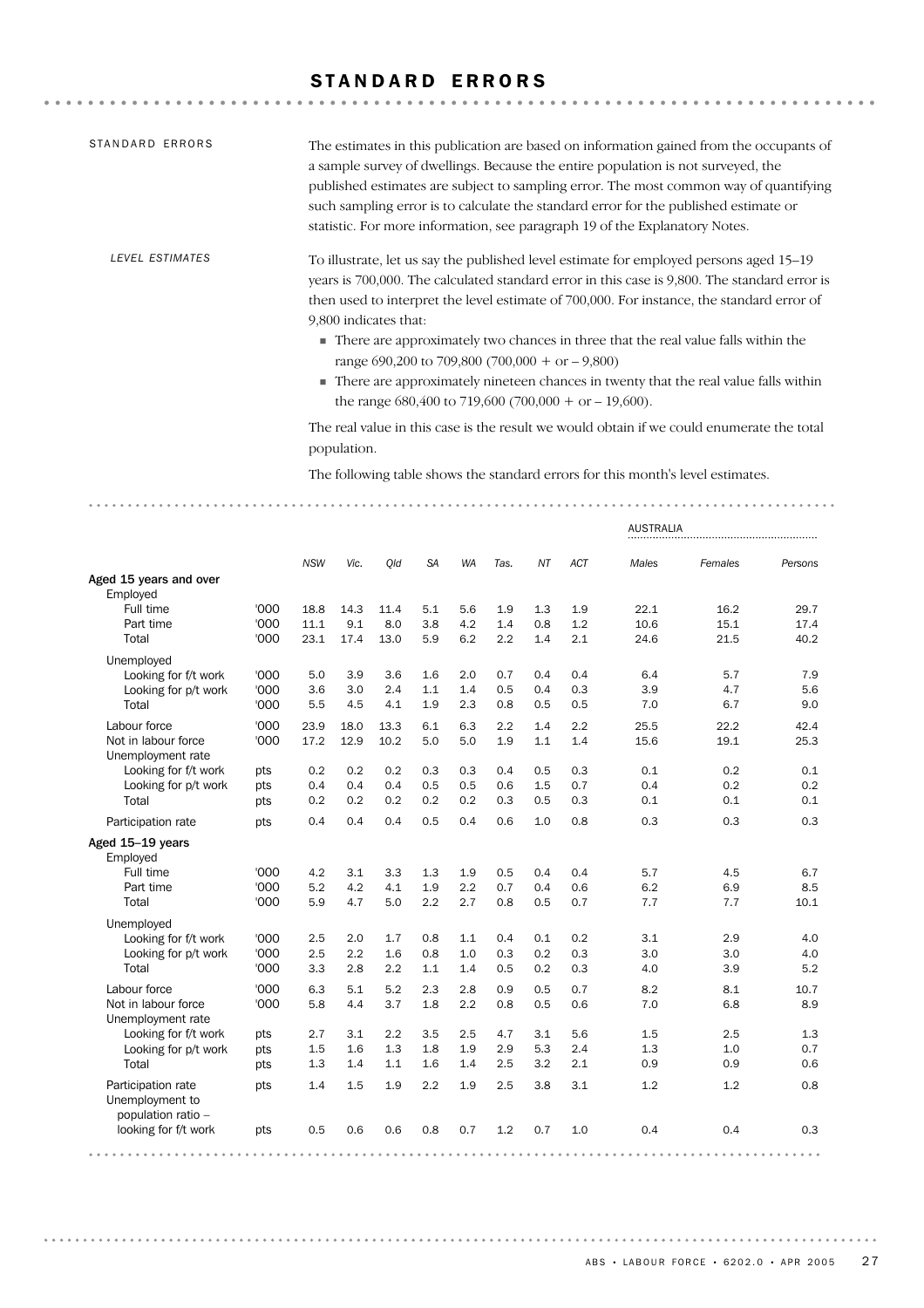## S T A N D A R D E R R O R S *continued*

#### *MOVEMENT ESTIMATES*

The following example illustrates how to use the standard error to interpret a movement estimate. Let us say that one month the published level estimate for females employed part time in Australia is 1,890,000; the next month the published level estimate is 1,900,000. The calculated standard error for the movement estimate is 10,600. The standard error is then used to interpret the published movement estimate of 10,000. For instance, the standard error of 10,600 indicates that:

. . . . . . . . . . . . . . . .

- There are approximately two chances in three that the real movement between the two months falls within the range –600 to 20,600 (10,000 + or – 10,600)
- There are approximately nineteen chances in twenty that the real movement falls within the range –11,200 to 31,200 (10,000 + or – 21,200).

The following table shows the standard errors for this month's movement estimates.

| <b>AUSTRALIA</b>                                            |      |            |      |     |           |           |      |     |            |       |         |         |
|-------------------------------------------------------------|------|------------|------|-----|-----------|-----------|------|-----|------------|-------|---------|---------|
|                                                             |      | <b>NSW</b> | Vic. | Qld | <b>SA</b> | <b>WA</b> | Tas. | NT  | <b>ACT</b> | Males | Females | Persons |
| Aged 15 years and over<br>Employed                          |      |            |      |     |           |           |      |     |            |       |         |         |
| Full time                                                   | '000 | 10.0       | 7.7  | 7.1 | 3.2       | 4.0       | 1.3  | 1.1 | 1.1        | 14.3  | 11.3    | 16.6    |
| Part time                                                   | '000 | 7.3        | 5.7  | 5.2 | 2.4       | 3.0       | 1.0  | 0.7 | 0.7        | 7.8   | 10.7    | 12.1    |
| Total                                                       | '000 | 11.2       | 8.6  | 7.9 | 3.7       | 4.5       | 1.4  | 1.2 | 1.2        | 15.2  | 14.1    | 18.7    |
| Unemployed                                                  |      |            |      |     |           |           |      |     |            |       |         |         |
| Looking for f/t work                                        | '000 | 3.8        | 2.9  | 2.6 | 1.2       | 1.5       | 0.5  | 0.3 | 0.3        | 4.9   | 4.4     | 5.9     |
| Looking for p/t work                                        | '000 | 3.0        | 2.2  | 1.9 | 0.8       | 1.3       | 0.4  | 0.3 | 0.3        | 3.2   | 3.8     | 4.5     |
| Total                                                       | '000 | 4.4        | 3.3  | 2.9 | 1.3       | 1.7       | 0.6  | 0.4 | 0.4        | 5.3   | 5.3     | 6.8     |
| Labour force                                                | '000 | 11.4       | 8.8  | 8.1 | 3.7       | 4.5       | 1.5  | 1.2 | 1.2        | 15.5  | 14.4    | 19.1    |
| Not in labour force<br>Unemployment rate                    | '000 | 9.5        | 7.2  | 6.4 | 3.1       | 3.6       | 1.3  | 0.9 | 0.9        | 11.0  | 13.0    | 15.4    |
| Looking for f/t work                                        | pts  | 0.2        | 0.2  | 0.2 | 0.2       | 0.2       | 0.3  | 0.4 | 0.2        | 0.1   | 0.2     | 0.1     |
| Looking for p/t work                                        | pts  | 0.3        | 0.3  | 0.3 | 0.3       | 0.4       | 0.5  | 1.3 | 0.6        | 0.4   | 0.2     | 0.1     |
| Total                                                       | pts  | 0.1        | 0.1  | 0.1 | 0.2       | 0.2       | 0.2  | 0.4 | 0.2        | 0.1   | 0.1     | 0.1     |
| Participation rate                                          | pts  | 0.2        | 0.2  | 0.3 | 0.3       | 0.3       | 0.4  | 0.8 | 0.5        | 0.2   | 0.2     | 0.1     |
| Aged 15-19 years<br>Employed                                |      |            |      |     |           |           |      |     |            |       |         |         |
| Full time                                                   | '000 | 3.1        | 2.3  | 2.4 | 1.0       | 1.5       | 0.4  | 0.3 | 0.3        | 4.4   | 3.4     | 5.1     |
| Part time                                                   | '000 | 3.9        | 3.1  | 2.9 | 1.3       | 1.6       | 0.5  | 0.3 | 0.4        | 4.7   | 5.2     | 6.4     |
| Total                                                       | '000 | 4.5        | 3.4  | 3.4 | 1.5       | 2.0       | 0.6  | 0.4 | 0.5        | 5.8   | 5.8     | 7.4     |
| Unemployed                                                  |      |            |      |     |           |           |      |     |            |       |         |         |
| Looking for f/t work                                        | '000 | 2.0        | 1.5  | 1.4 | 0.7       | 0.9       | 0.3  | 0.1 | 0.2        | 2.5   | 2.3     | 3.1     |
| Looking for p/t work                                        | '000 | 2.3        | 1.7  | 1.4 | 0.6       | 0.9       | 0.3  | 0.2 | 0.3        | 2.5   | 2.7     | 3.3     |
| Total                                                       | '000 | 2.8        | 2.0  | 1.7 | 0.8       | 1.1       | 0.4  | 0.2 | 0.3        | 3.2   | 3.2     | 4.1     |
| Labour force                                                | '000 | 4.8        | 3.7  | 3.5 | 1.6       | 2.1       | 0.6  | 0.5 | 0.5        | 6.1   | 6.1     | 7.8     |
| Not in labour force<br>Unemployment rate                    | '000 | 4.4        | 3.3  | 2.7 | 1.3       | 1.7       | 0.6  | 0.4 | 0.4        | 5.3   | 5.1     | 6.6     |
| Looking for f/t work                                        | pts  | 2.2        | 2.4  | 1.8 | 2.8       | 2.1       | 3.7  | 4.3 | 4.5        | 1.2   | 2.1     | 1.0     |
| Looking for p/t work                                        | pts  | 1.3        | 1.2  | 1.2 | 1.4       | 1.6       | 2.4  | 4.5 | 2.4        | 1.1   | 0.8     | 0.6     |
| Total                                                       | pts  | 1.0        | 1.0  | 0.9 | 1.2       | 1.1       | 1.9  | 2.9 | 1.8        | 0.7   | 0.8     | 0.5     |
| Participation rate<br>Unemployment to<br>population ratio - | pts  | 1.1        | 1.1  | 1.3 | 1.5       | 1.4       | 1.8  | 3.2 | 2.2        | 0.9   | 0.9     | 0.6     |
| looking for f/t work                                        | pts  | 0.4        | 0.4  | 0.5 | 0.6       | 0.6       | 1.0  | 0.9 | 0.8        | 0.3   | 0.3     | 0.2     |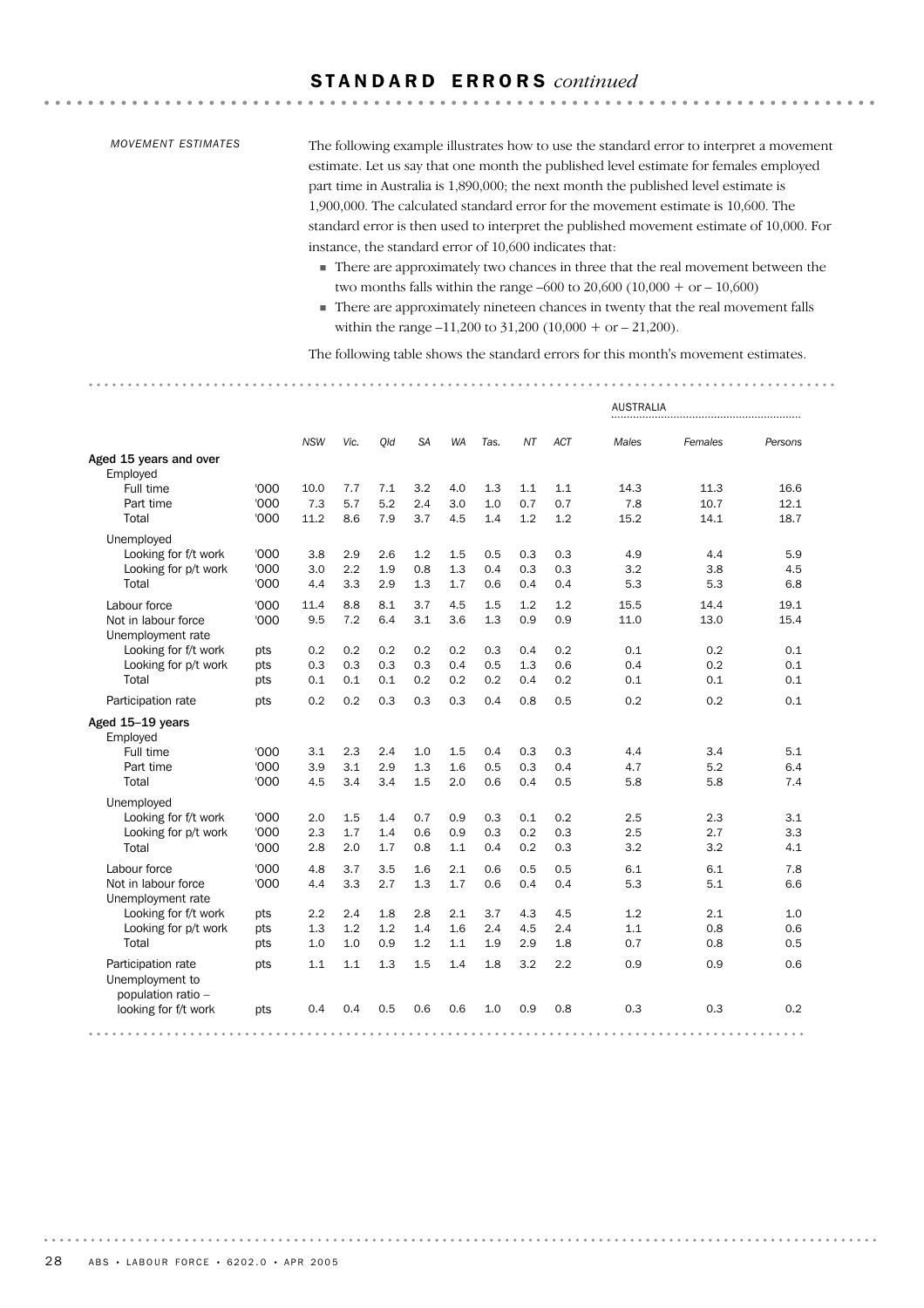## GLOSSARY

| Actively looking for work                               | Includes writing, telephoning or applying in person to an employer for work; answering<br>an advertisement for a job; checking factory noticeboards or the touchscreens at the<br>Centrelink offices; being registered with Centrelink as a jobseeker; checking or<br>registering with any other employment agency; advertising or tendering for work; and<br>contacting friends or relatives.                                                                                                                                                                                                                                                                                                                                                                                                                                                                                                                                                                                                   |
|---------------------------------------------------------|--------------------------------------------------------------------------------------------------------------------------------------------------------------------------------------------------------------------------------------------------------------------------------------------------------------------------------------------------------------------------------------------------------------------------------------------------------------------------------------------------------------------------------------------------------------------------------------------------------------------------------------------------------------------------------------------------------------------------------------------------------------------------------------------------------------------------------------------------------------------------------------------------------------------------------------------------------------------------------------------------|
| Attending full-time education                           | Persons aged 15-24 years enrolled at secondary or high school or enrolled as a full time<br>student at a Technical and Further Education (TAFE) college, university, or other<br>educational institution in the reference week.                                                                                                                                                                                                                                                                                                                                                                                                                                                                                                                                                                                                                                                                                                                                                                  |
| Attending school                                        | Persons aged 15-19 years enrolled at secondary or high school in the reference week.                                                                                                                                                                                                                                                                                                                                                                                                                                                                                                                                                                                                                                                                                                                                                                                                                                                                                                             |
| Attending tertiary educational<br>institution full time | Persons aged 15-24 years enrolled full time at a TAFE college, university, or other<br>educational institution in the reference week, except those persons aged 15-19 years<br>who were still attending school.                                                                                                                                                                                                                                                                                                                                                                                                                                                                                                                                                                                                                                                                                                                                                                                  |
| Civilian population aged 15<br>years and over           | All usual residents of Australia aged 15 years and over except members of the permanent<br>defence forces, certain diplomatic personnel of overseas governments customarily<br>excluded from census and estimated population counts, overseas residents in Australia,<br>and members of non-Australian defence forces (and their dependants) stationed in<br>Australia.                                                                                                                                                                                                                                                                                                                                                                                                                                                                                                                                                                                                                          |
| Employed                                                | All persons aged 15 years and over who, during the reference week:<br>worked for one hour or more for pay, profit, commission or payment in kind in a job<br>or business, or on a farm (comprising employees, employers and own account<br>workers); or<br>worked for one hour or more without pay in a family business or on a farm (i.e.<br>contributing family workers); or<br>vere employees who had a job but were not at work and were:<br>away from work for less than four weeks up to the end of the reference week; or<br>away from work for more than four weeks up to the end of the reference week and<br>received pay for some or all of the four week period to the end of the reference<br>week; or<br>■ away from work as a standard work or shift arrangement; or<br>■ on strike or locked out; or<br>• on workers' compensation and expected to return to their job; or<br>• were employers or own account workers, who had a job, business or farm, but were<br>not at work. |
| Employment to population<br>ratio                       | For any group, the number of employed persons expressed as a percentage of the<br>civilian population in the same group.                                                                                                                                                                                                                                                                                                                                                                                                                                                                                                                                                                                                                                                                                                                                                                                                                                                                         |
| Full-time workers                                       | Employed persons who usually worked 35 hours or more a week (in all jobs) and those<br>who, although usually working less than 35 hours a week, worked 35 hours or more<br>during the reference week.                                                                                                                                                                                                                                                                                                                                                                                                                                                                                                                                                                                                                                                                                                                                                                                            |
| Labour force                                            | For any group, persons who were employed or unemployed, as defined.                                                                                                                                                                                                                                                                                                                                                                                                                                                                                                                                                                                                                                                                                                                                                                                                                                                                                                                              |
| Labour force status                                     | A classification of the civilian population aged 15 years and over into employed,<br>unemployed or not in the labour force, as defined. The definitions conform closely to<br>the international standard definitions adopted by the International Conferences of<br>Labour Statisticians.                                                                                                                                                                                                                                                                                                                                                                                                                                                                                                                                                                                                                                                                                                        |
| Not in labour force                                     | Persons who were not in the categories employed or unemployed as defined.                                                                                                                                                                                                                                                                                                                                                                                                                                                                                                                                                                                                                                                                                                                                                                                                                                                                                                                        |
| Participation rate                                      | For any group, the labour force expressed as a percentage of the civilian population aged<br>15 years and over in the same group.                                                                                                                                                                                                                                                                                                                                                                                                                                                                                                                                                                                                                                                                                                                                                                                                                                                                |
| Part-time workers                                       | Employed persons who usually worked less than 35 hours a week (in all jobs) and either<br>did so during the reference week, or were not at work in the reference week.                                                                                                                                                                                                                                                                                                                                                                                                                                                                                                                                                                                                                                                                                                                                                                                                                           |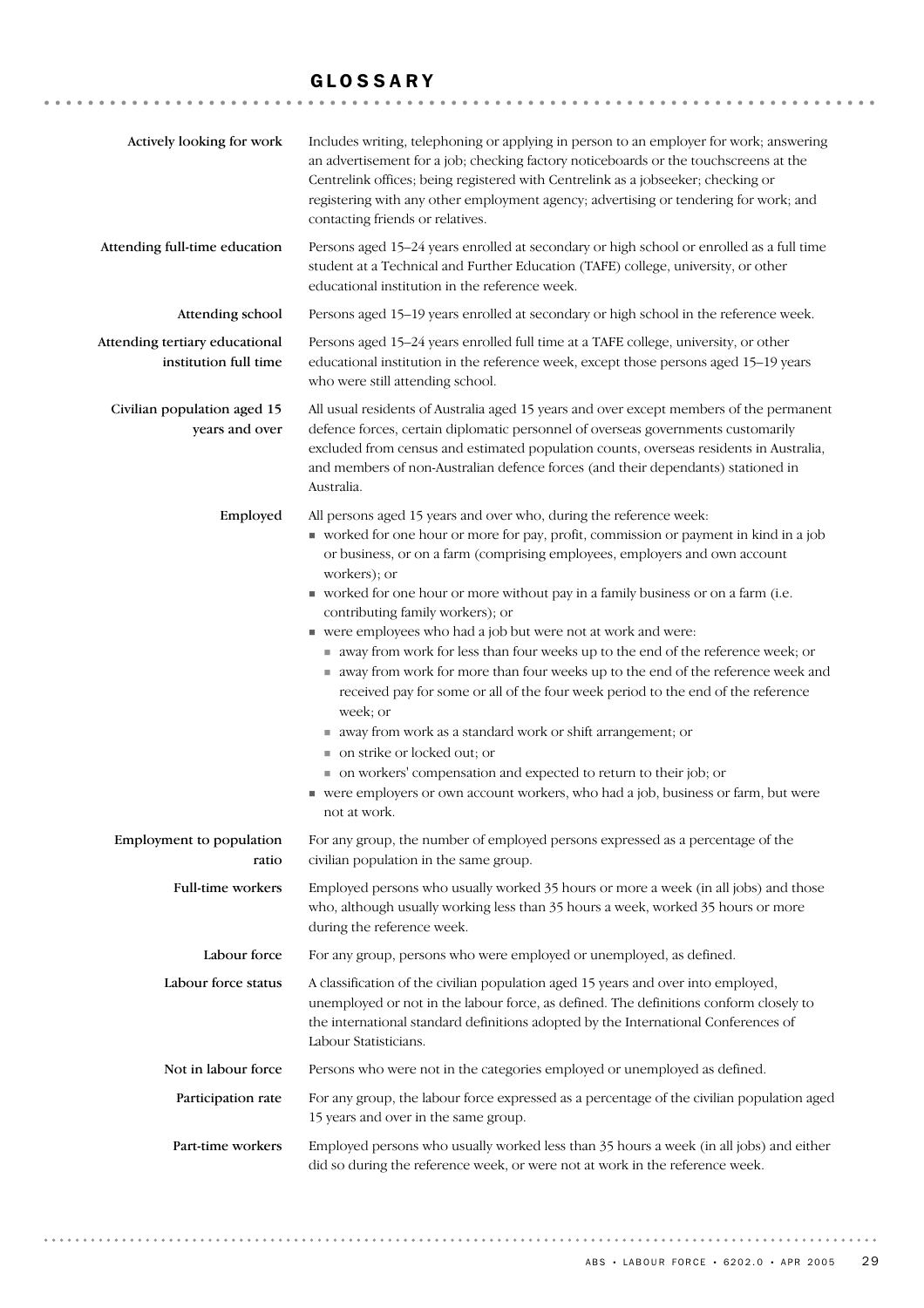## GLOSSARY *continued*

| Response rate                            | The number of fully responding dwellings expressed as a percentage of the total number<br>of dwellings excluding sample loss. Examples of sample loss include: dwellings where all<br>persons are out of scope and/or coverage; vacant dwellings; dwellings under<br>construction; dwellings converted to non-dwellings; derelict dwellings; and demolished<br>dwellings.                                                                              |
|------------------------------------------|--------------------------------------------------------------------------------------------------------------------------------------------------------------------------------------------------------------------------------------------------------------------------------------------------------------------------------------------------------------------------------------------------------------------------------------------------------|
| Seasonally adjusted series               | A time series of estimates with the estimated effects of normal seasonal variation<br>removed. See Explanatory Notes 21 to 25 for more detail.                                                                                                                                                                                                                                                                                                         |
| <b>Trend series</b>                      | A smoothed seasonally adjusted series of estimates. See Explanatory Notes 26 to 28 for<br>more detail.                                                                                                                                                                                                                                                                                                                                                 |
| Unemployed                               | Persons aged 15 years and over who were not employed during the reference week, and:<br>• had actively looked for full-time or part-time work at any time in the four weeks up to<br>the end of the reference week and were available for work in the reference week; or<br>• were waiting to start a new job within four weeks from the end of the reference week<br>and could have started in the reference week if the job had been available then. |
| Unemployed looking for<br>full-time work | Unemployed persons who:<br>actively looked for full-time work; or<br>■ were waiting to start a new full-time job.                                                                                                                                                                                                                                                                                                                                      |
| Unemployed looking for<br>part-time work | Unemployed persons who:<br>actively looked for part-time work only; or<br>■ were waiting to start a new part-time job.                                                                                                                                                                                                                                                                                                                                 |
| Unemployment rate                        | For any group, the number of unemployed persons expressed as a percentage of the<br>labour force in the same group.                                                                                                                                                                                                                                                                                                                                    |
| Unemployment to population<br>ratio      | For any group, the number of unemployed persons expressed as a percentage of the<br>civilian population in the same group.                                                                                                                                                                                                                                                                                                                             |